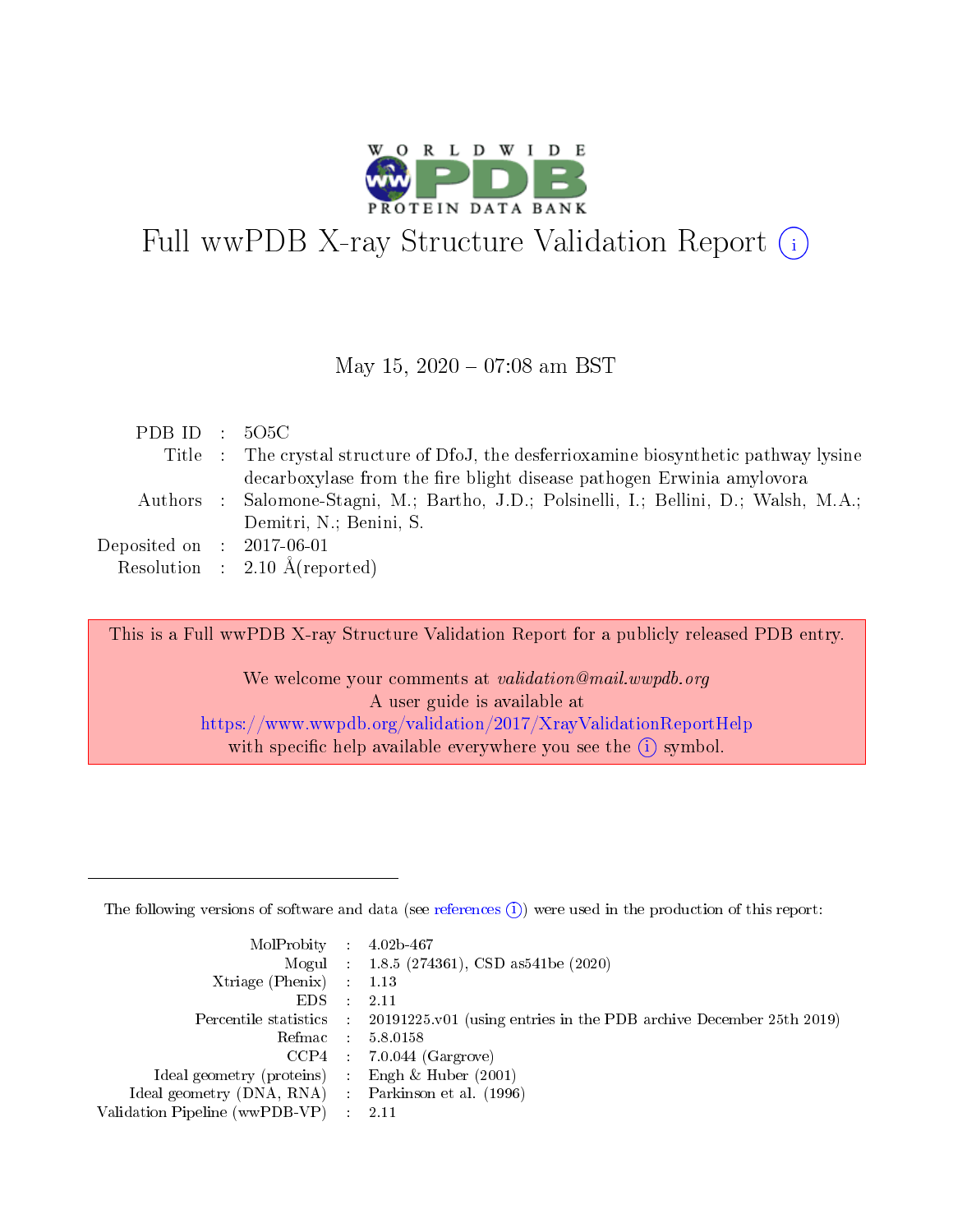# 1 [O](https://www.wwpdb.org/validation/2017/XrayValidationReportHelp#overall_quality)verall quality at a glance  $(i)$

The following experimental techniques were used to determine the structure: X-RAY DIFFRACTION

The reported resolution of this entry is 2.10 Å.

Percentile scores (ranging between 0-100) for global validation metrics of the entry are shown in the following graphic. The table shows the number of entries on which the scores are based.



| Metric                | Whole archive<br>$(\#\text{Entries})$ | Similar resolution<br>$(\#\text{Entries},\,\text{resolution}\,\,\text{range}(\textup{\AA}))$ |
|-----------------------|---------------------------------------|----------------------------------------------------------------------------------------------|
| $R_{free}$            | 130704                                | $5197(2.10-2.10)$                                                                            |
| Clashscore            | 141614                                | $5710(2.10-2.10)$                                                                            |
| Ramachandran outliers | 138981                                | $5647 (2.10-2.10)$                                                                           |
| Sidechain outliers    | 138945                                | $5648$ $(2.10-2.10)$                                                                         |
| RSRZ outliers         | 127900                                | $5083(2.10-2.10)$                                                                            |

The table below summarises the geometric issues observed across the polymeric chains and their fit to the electron density. The red, orange, yellow and green segments on the lower bar indicate the fraction of residues that contain outliers for  $>=3, 2, 1$  and 0 types of geometric quality criteria respectively. A grey segment represents the fraction of residues that are not modelled. The numeric value for each fraction is indicated below the corresponding segment, with a dot representing fractions  $\epsilon=5\%$  The upper red bar (where present) indicates the fraction of residues that have poor fit to the electron density. The numeric value is given above the bar.

| Mol | Chain                     | Length | Quality of chain |     |                      |     |
|-----|---------------------------|--------|------------------|-----|----------------------|-----|
| п   |                           |        | 3%               |     |                      |     |
|     | А                         | 519    | 18%<br>68%       |     | ٠                    | 11% |
|     |                           |        | $2\%$            |     |                      |     |
|     | B                         | 519    | 71%              | 17% | $\bullet$            | 10% |
|     |                           |        | $2\%$            |     |                      |     |
|     | $\rm C$                   | 519    | 18%<br>68%       |     | $\ddot{\phantom{a}}$ | 11% |
|     |                           |        | $2\%$            |     |                      |     |
|     | D                         | 519    | 72%              | 17% | $\bullet$            | 10% |
|     |                           |        | $\frac{0}{6}$    |     |                      |     |
|     | E                         | 519    | 74%              | 13% | $\bullet$            | 12% |
|     |                           |        | $\frac{0}{6}$    |     |                      |     |
|     | $\boldsymbol{\mathrm{F}}$ | 519    | 72%              | 15% | $\bullet$            | 10% |

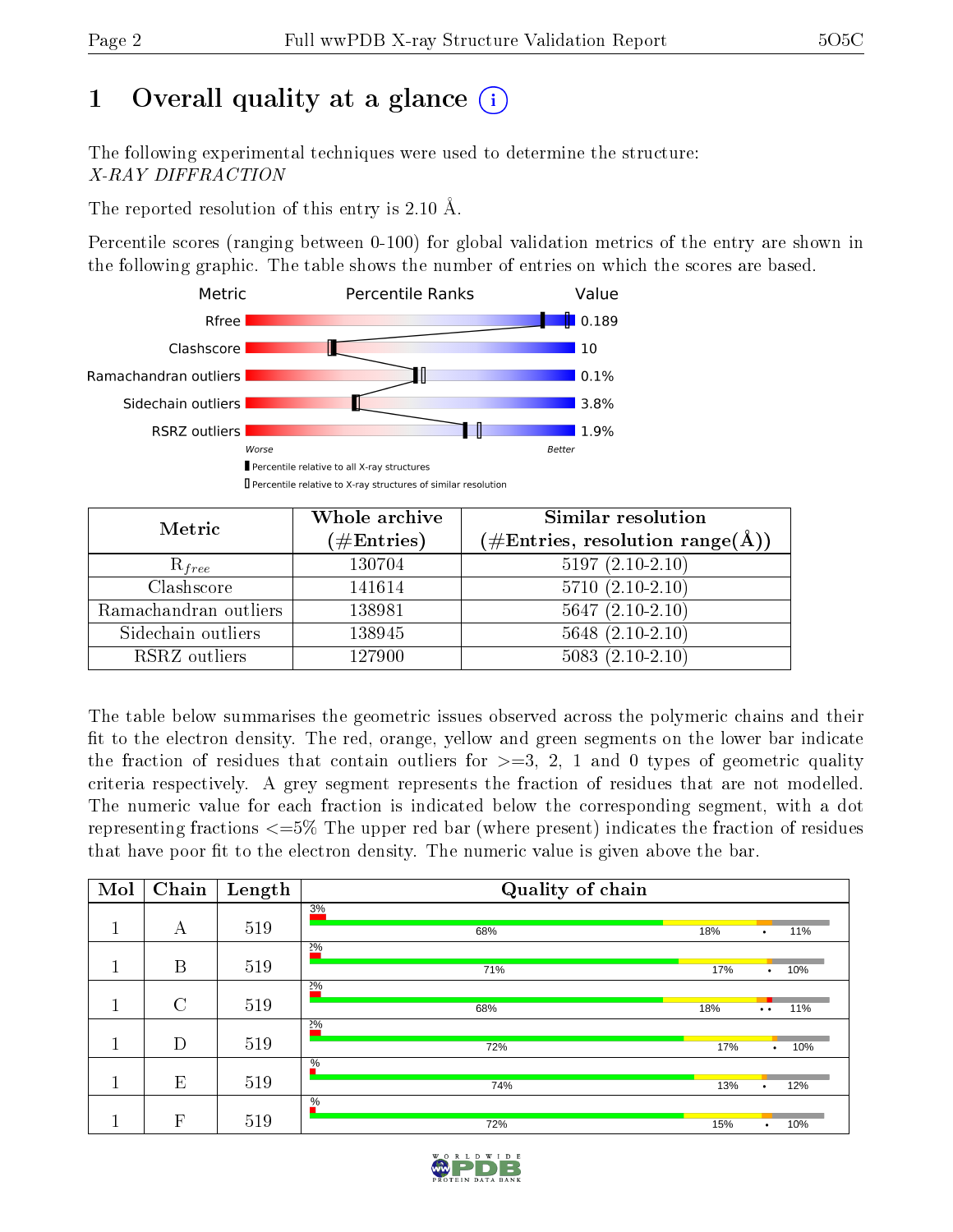# 2 Entry composition  $\left( \cdot \right)$

There are 3 unique types of molecules in this entry. The entry contains 22003 atoms, of which 0 are hydrogens and 0 are deuteriums.

In the tables below, the ZeroOcc column contains the number of atoms modelled with zero occupancy, the AltConf column contains the number of residues with at least one atom in alternate conformation and the Trace column contains the number of residues modelled with at most 2 atoms.

 Molecule 1 is a protein called Putative decarboxylase involved in desferrioxamine biosynthesis.

| Mol | Chain    | <b>Residues</b> |       |               | Atoms |                  |               | ZeroOcc          | AltConf        | Trace            |
|-----|----------|-----------------|-------|---------------|-------|------------------|---------------|------------------|----------------|------------------|
|     | А        | 464             | Total | $\mathcal{C}$ | N     | $\left( \right)$ | S             | $\boldsymbol{0}$ | $\overline{0}$ | 0                |
|     |          |                 | 3621  | 2302          | 641   | 661              | 17            |                  |                |                  |
|     | B        | 468             | Total | $\mathcal{C}$ | N     | $\left($ )       | S             | $\boldsymbol{0}$ | 0              | 0                |
|     |          |                 | 3645  | 2316          | 645   | 667              | <sup>17</sup> |                  |                |                  |
|     | $\Gamma$ | 462             | Total | C             | Ν     | $\left( \right)$ | S             | $\theta$         | 0              | $\left( \right)$ |
|     |          |                 | 3599  | 2289          | 635   | 658              | 17            |                  |                |                  |
|     | D        | 468             | Total | C             | N     | $\left( \right)$ | S             | $\overline{0}$   | $\overline{0}$ | $\left( \right)$ |
|     |          |                 | 3646  | 2317          | 645   | 667              | 17            |                  |                |                  |
|     | Е        | 457             | Total | $\mathcal{C}$ | N     | $\left($         | S             | $\overline{0}$   | 0              | $\left( \right)$ |
|     |          | 3565            | 2266  | 631           | 651   | 17               |               |                  |                |                  |
|     |          | F<br>467        | Total | C             | Ν     | $\left( \right)$ | S             |                  | 0              |                  |
|     |          |                 | 3637  | 2312          | 644   | 664              | 17            | $\theta$         |                |                  |

There are 12 discrepancies between the modelled and reference sequences:

| Chain         | Residue          | Modelled   | Actual | Comment        | Reference         |
|---------------|------------------|------------|--------|----------------|-------------------|
| A             | $-1$             | <b>GLY</b> |        | expression tag | <b>UNP D4I245</b> |
| А             |                  | ALA        |        | expression tag | <b>UNP D4I245</b> |
| В             | $-1$             | GLY        |        | expression tag | <b>UNP D4I245</b> |
| В             |                  | ALA        |        | expression tag | <b>UNP D4I245</b> |
| $\mathcal{C}$ | $-1$             | <b>GLY</b> |        | expression tag | <b>UNP D4I245</b> |
| $\mathcal{C}$ | $\left( \right)$ | <b>ALA</b> |        | expression tag | <b>UNP D4I245</b> |
| D             | $-1$             | <b>GLY</b> |        | expression tag | <b>UNP D4I245</b> |
| D             | $\left( \right)$ | ALA        |        | expression tag | <b>UNP D4I245</b> |
| Ε             | $-1$             | <b>GLY</b> |        | expression tag | <b>UNP D4I245</b> |
| Ε             |                  | <b>ALA</b> |        | expression tag | <b>UNP D4I245</b> |
| F             | $-1$             | <b>GLY</b> |        | expression tag | <b>UNP D4I245</b> |
| F             |                  | ALA        |        | expression tag | <b>UNP D4I245</b> |

• Molecule 2 is PYRIDOXAL-5'-PHOSPHATE (three-letter code: PLP) (formula:  $C_8H_{10}NO_6P$ ).

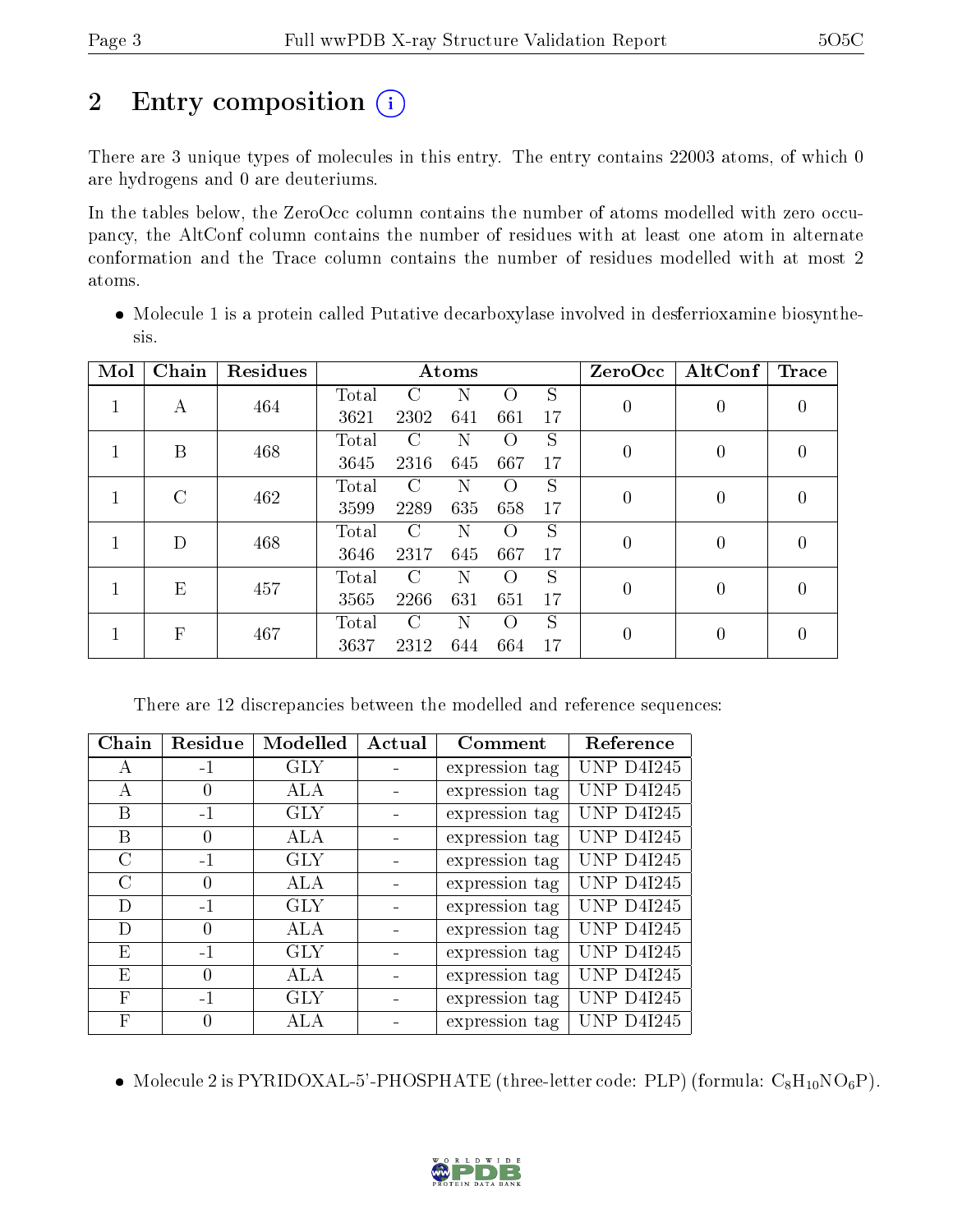

| Mol                         | Chain              | Residues |       |               | Atoms        |   |   | ZeroOcc          | $\vert$ AltConf |               |   |  |   |   |  |
|-----------------------------|--------------------|----------|-------|---------------|--------------|---|---|------------------|-----------------|---------------|---|--|---|---|--|
| $\mathcal{D}$               | А                  |          | Total |               |              |   | P | $\left( \right)$ |                 |               |   |  |   |   |  |
|                             |                    |          | 15    | 8             | $\mathbf{1}$ | 5 | 1 |                  |                 |               |   |  |   |   |  |
| $\mathcal{D}_{\mathcal{L}}$ | В                  | 1        | Total | $\mathcal{C}$ | N            |   | P | 0                |                 |               |   |  |   |   |  |
|                             |                    |          | 15    | 8             | $\mathbf{1}$ | 5 | 1 |                  |                 |               |   |  |   |   |  |
| $\mathcal{D}$               | $\curvearrowright$ |          | Total | C             | N            |   | Ρ |                  |                 |               |   |  |   |   |  |
|                             |                    | 15       | 8     | $\mathbf{1}$  | 5            | 1 |   |                  |                 |               |   |  |   |   |  |
| $\overline{2}$              | Ð                  |          | Total |               |              |   | Ρ | 0                |                 |               |   |  |   |   |  |
|                             |                    |          | 15    | 8             | 1            | 5 | 1 |                  |                 |               |   |  |   |   |  |
| $\mathcal{D}_{\mathcal{L}}$ |                    |          |       | Е             |              |   |   | 1                | Total           | $\mathcal{C}$ | N |  | P | 0 |  |
|                             |                    |          | 15    | 8             | $\mathbf{1}$ | 5 | 1 |                  |                 |               |   |  |   |   |  |
| $\mathcal{D}$               | F                  |          | Total | C             | N            |   | Р |                  |                 |               |   |  |   |   |  |
|                             |                    |          | 15    | 8             |              | 5 |   |                  |                 |               |   |  |   |   |  |

 $\bullet\,$  Molecule 3 is water.

| Mol | $\overline{\text{Chain}}$ | Residues | Atoms                                 | ZeroOcc  | AltConf          |
|-----|---------------------------|----------|---------------------------------------|----------|------------------|
| 3   | Α                         | 30       | Total<br>$\Omega$<br>30<br>30         | $\theta$ | 0                |
| 3   | В                         | 31       | Total<br>$\left( \right)$<br>31<br>31 | 0        | U                |
| 3   | C                         | 43       | Total<br>$\left( \right)$<br>43<br>43 | $\theta$ | U                |
| 3   | D                         | 42       | Total<br>$\Omega$<br>42<br>42         | $\Omega$ | $\left( \right)$ |
| 3   | E                         | 23       | Total<br>$\Omega$<br>23<br>23         | $\theta$ | 0                |
| 3   | $\mathbf F$               | 31       | Total<br>$\Omega$<br>31<br>31         | 0        | 0                |

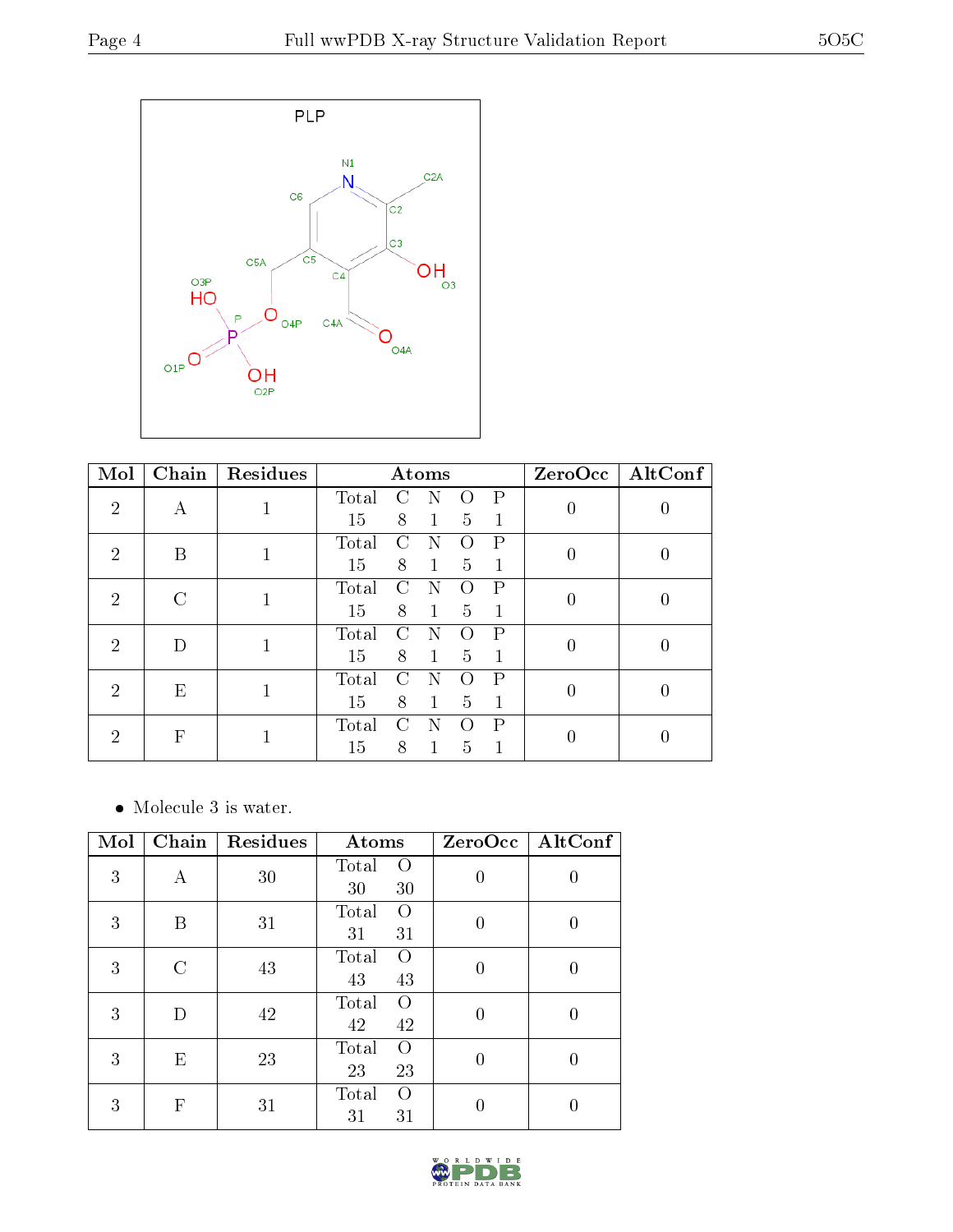# 3 Residue-property plots  $(i)$

These plots are drawn for all protein, RNA and DNA chains in the entry. The first graphic for a chain summarises the proportions of the various outlier classes displayed in the second graphic. The second graphic shows the sequence view annotated by issues in geometry and electron density. Residues are color-coded according to the number of geometric quality criteria for which they contain at least one outlier: green  $= 0$ , yellow  $= 1$ , orange  $= 2$  and red  $= 3$  or more. A red dot above a residue indicates a poor fit to the electron density (RSRZ  $> 2$ ). Stretches of 2 or more consecutive residues without any outlier are shown as a green connector. Residues present in the sample, but not in the model, are shown in grey.

• Molecule 1: Putative decarboxylase involved in desferrioxamine biosynthesis

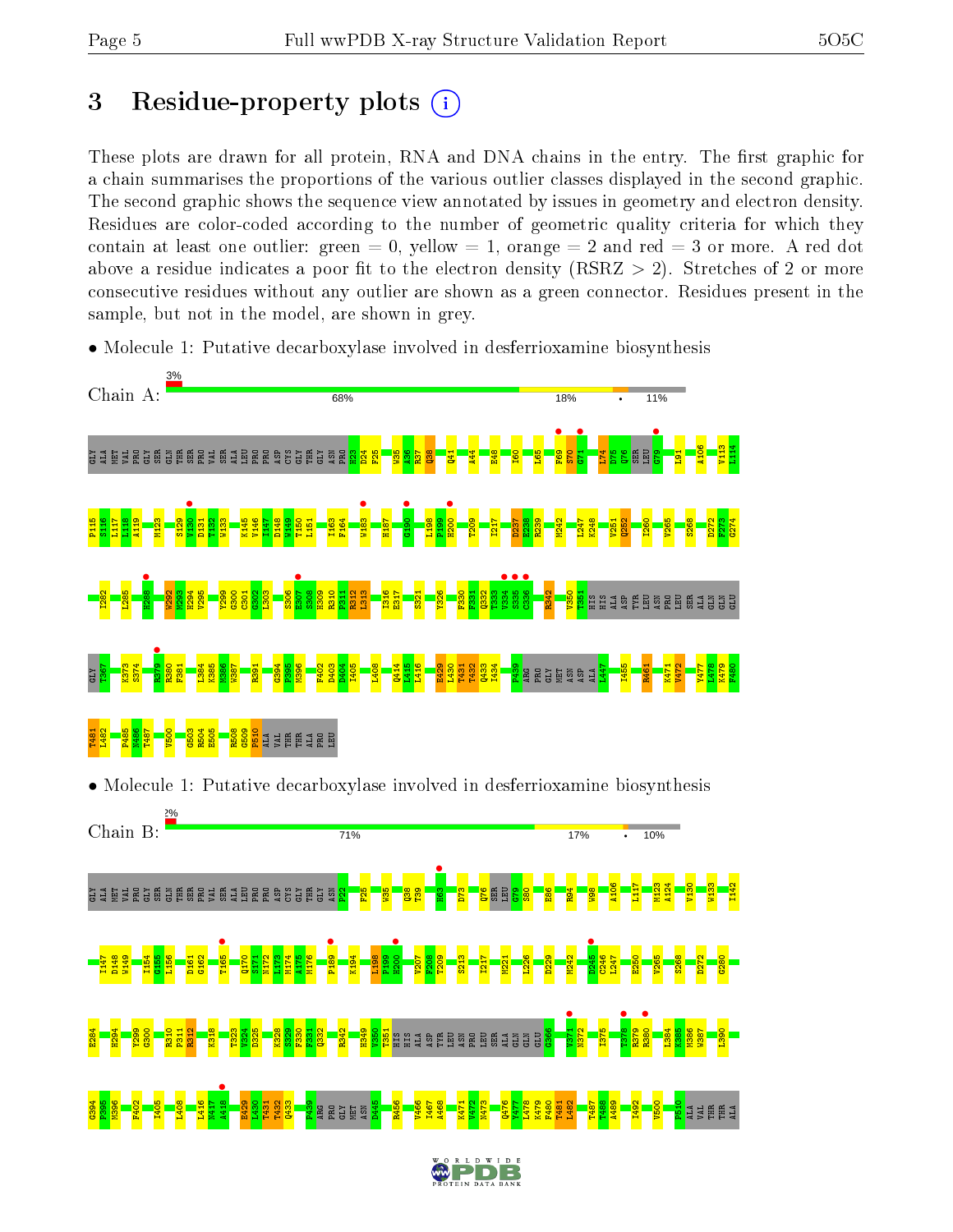### PRO LEU



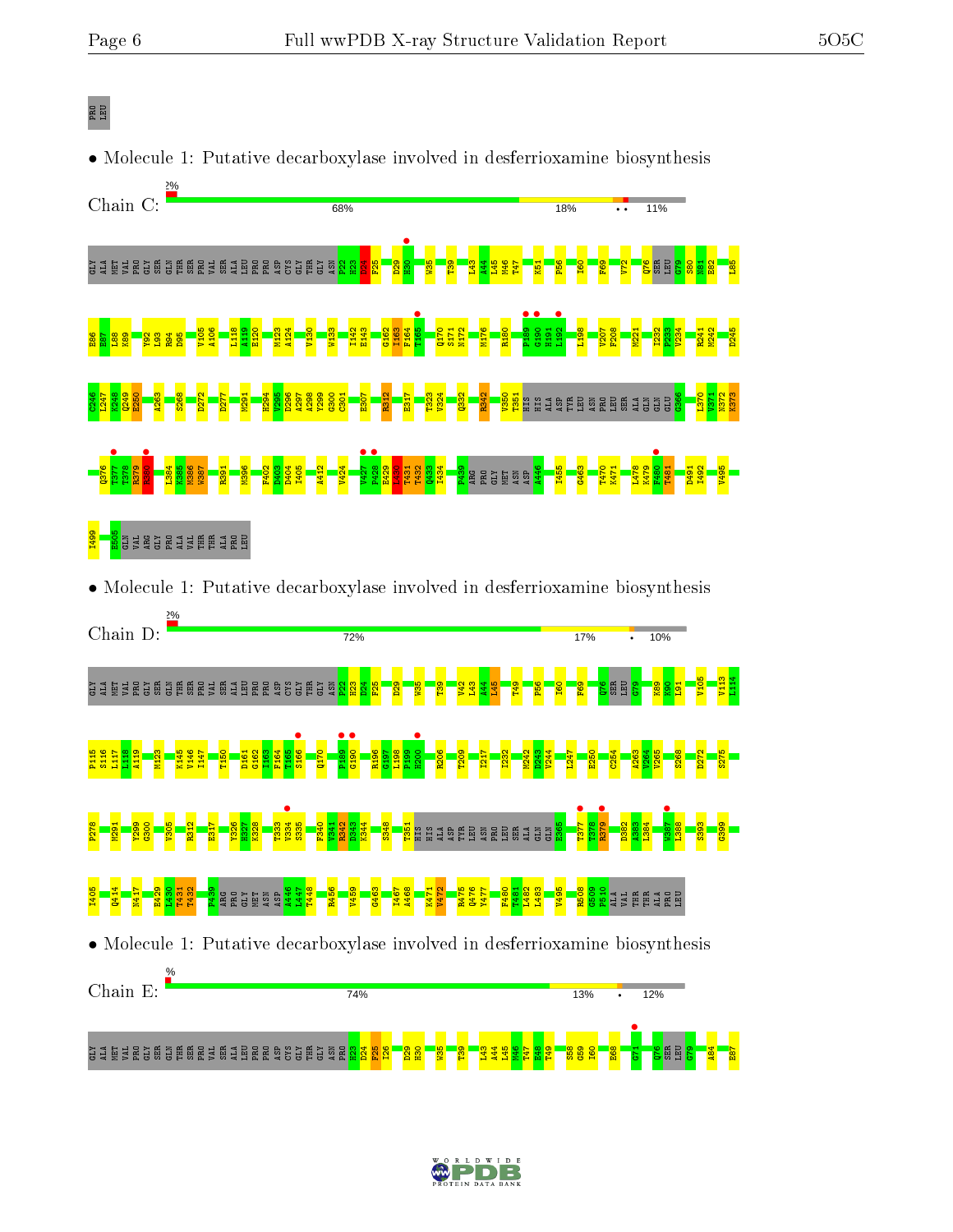

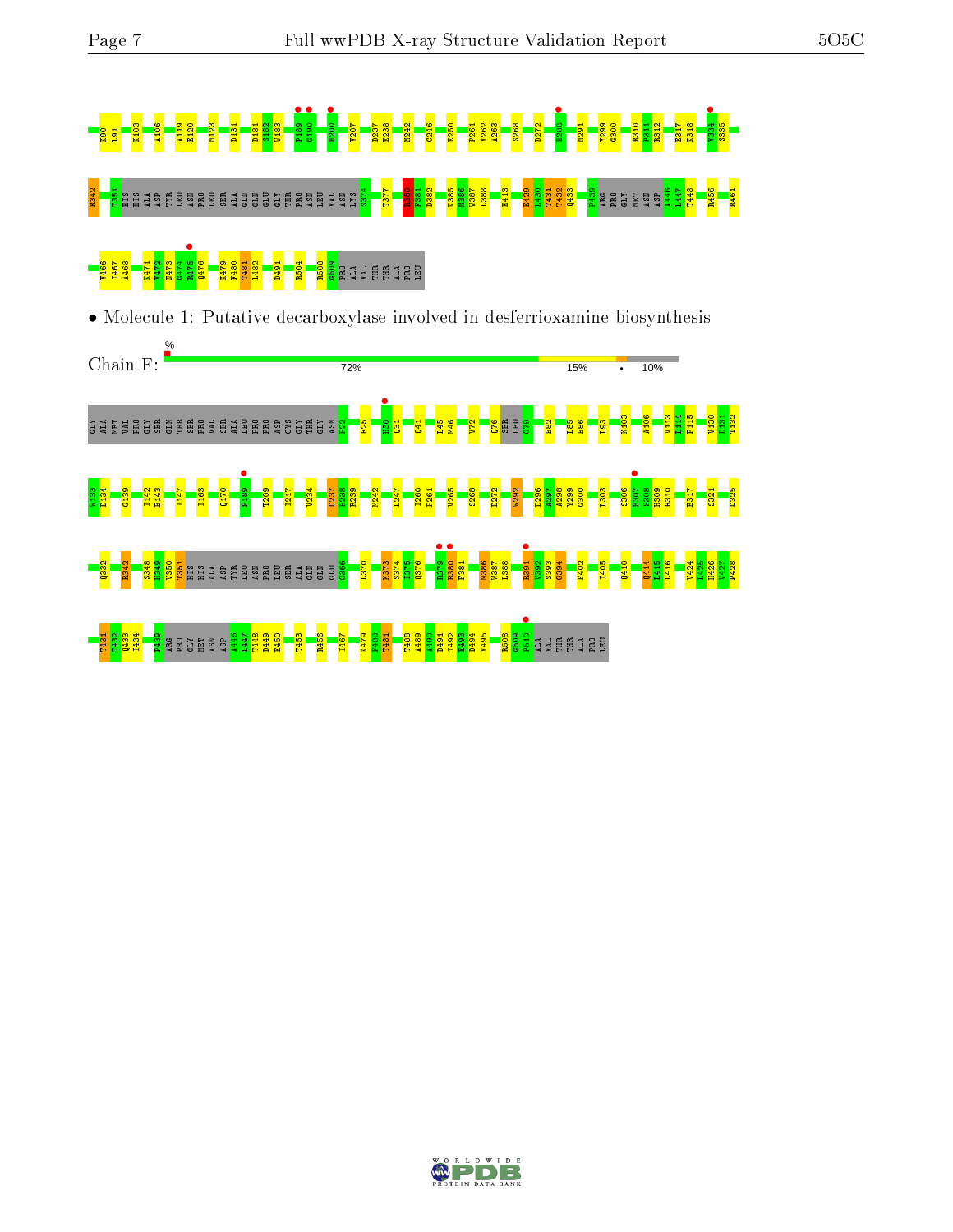# 4 Data and refinement statistics  $(i)$

| Property                                                         | Value                                              | Source     |
|------------------------------------------------------------------|----------------------------------------------------|------------|
| Space group                                                      | P 32                                               | Depositor  |
| $\overline{\text{Cell}}$ constants                               | $269.79\text{\AA}$<br>$56.19\text{\AA}$<br>269.79Å |            |
| a, b, c, $\alpha$ , $\beta$ , $\gamma$                           | $90.00^\circ$<br>$90.00^\circ$<br>$120.00^\circ$   | Depositor  |
| Resolution $(\AA)$                                               | $\overline{233.65}$ - 2.10                         | Depositor  |
|                                                                  | 47.41<br>$-2.10$                                   | <b>EDS</b> |
| % Data completeness                                              | $99.9(233.65-2.10)$                                | Depositor  |
| (in resolution range)                                            | 99.9 (47.41-2.10)                                  | <b>EDS</b> |
| $R_{merge}$                                                      | (Not available)                                    | Depositor  |
| $\overline{\mathbf{R}}_{\underline{sym}}$                        | (Not available)                                    | Depositor  |
| $\langle I/\sigma(I) \rangle$ <sup>1</sup>                       | $110.40$ (at 2.10Å)                                | Xtriage    |
| Refinement program                                               | <b>REFMAC 5.8.0158</b>                             | Depositor  |
|                                                                  | $\overline{0.165}$ , 0.187                         | Depositor  |
| $R, R_{free}$                                                    | 0.169<br>, 0.189                                   | DCC        |
| $R_{free}$ test set                                              | $13243$ reflections $(4.97\%)$                     | wwPDB-VP   |
| Wilson B-factor $(A^2)$                                          | 29.4                                               | Xtriage    |
| Anisotropy                                                       | 0.035                                              | Xtriage    |
| Bulk solvent $k_{sol}(\text{e}/\text{A}^3), B_{sol}(\text{A}^2)$ | 0.37, 45.3                                         | <b>EDS</b> |
| L-test for twinning <sup>2</sup>                                 | $< L >$ = 0.48, $< L2 >$ = 0.31                    | Xtriage    |
|                                                                  | $0.000$ for $-h,-k,l$                              |            |
| Estimated twinning fraction                                      | $0.000$ for h,-h-k,-l                              | Xtriage    |
|                                                                  | $0.036$ for $-k,-h,-l$                             |            |
| $\overline{F_o}, \overline{F_c}$ correlation                     | 0.95                                               | <b>EDS</b> |
| Total number of atoms                                            | 22003                                              | wwPDB-VP   |
| Average B, all atoms $(A^2)$                                     | 31.0                                               | wwPDB-VP   |

Xtriage's analysis on translational NCS is as follows: The analyses of the Patterson function reveals a significant off-origin peak that is 23.63  $\%$  of the origin peak, indicating pseudo-translational symmetry. The chance of finding a peak of this or larger height randomly in a structure without pseudo-translational symmetry is equal to 4.4894e-03. The detected translational NCS is most likely also responsible for the elevated intensity ratio.

<sup>&</sup>lt;sup>2</sup>Theoretical values of  $\langle |L| \rangle$ ,  $\langle L^2 \rangle$  for acentric reflections are 0.5, 0.333 respectively for untwinned datasets, and 0.375, 0.2 for perfectly twinned datasets.



<span id="page-7-1"></span><span id="page-7-0"></span><sup>1</sup> Intensities estimated from amplitudes.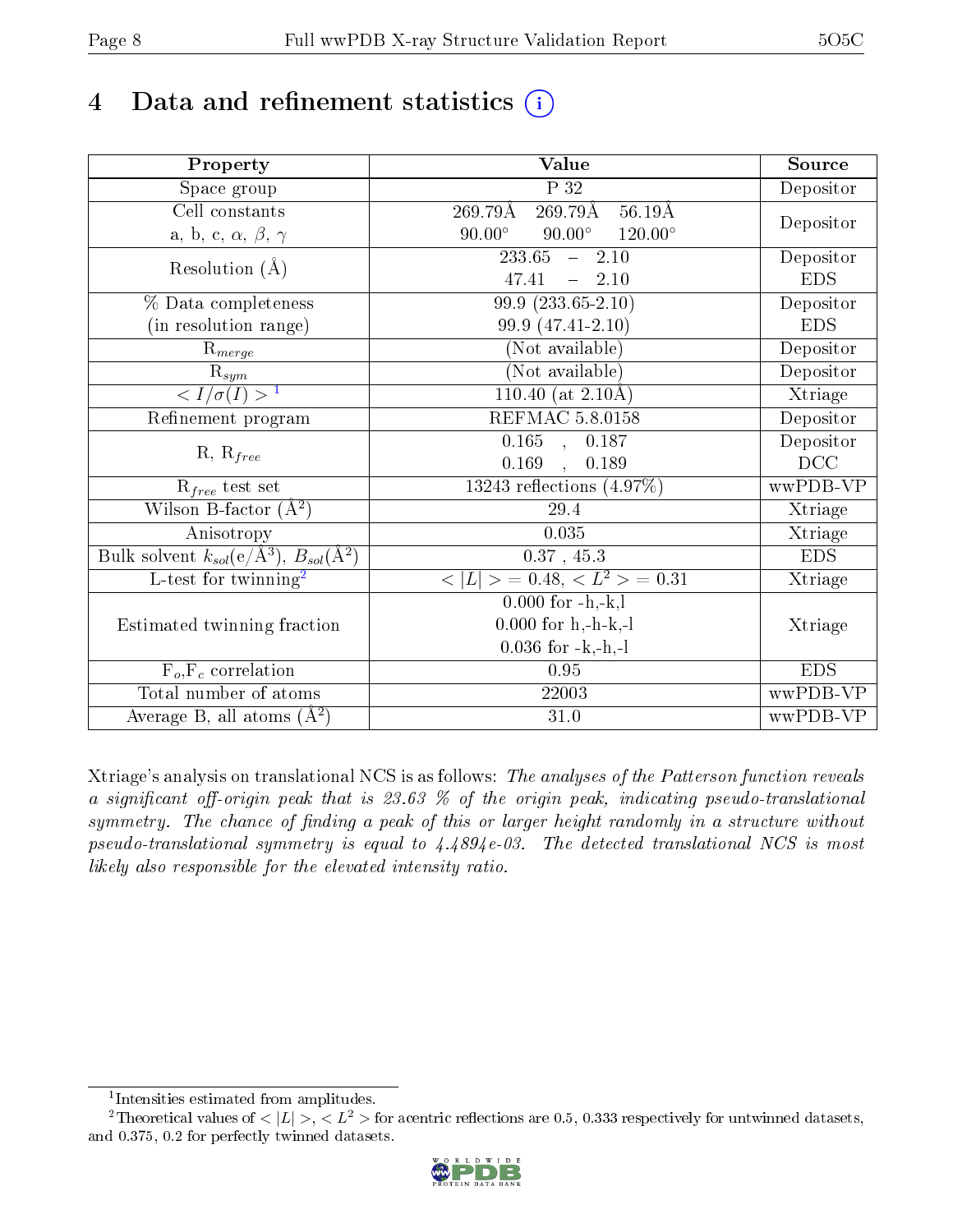# 5 Model quality  $(i)$

# 5.1 Standard geometry  $(i)$

Bond lengths and bond angles in the following residue types are not validated in this section: PLP

The Z score for a bond length (or angle) is the number of standard deviations the observed value is removed from the expected value. A bond length (or angle) with  $|Z| > 5$  is considered an outlier worth inspection. RMSZ is the root-mean-square of all Z scores of the bond lengths (or angles).

| Mol | Chain |      | Bond lengths              | Bond angles |                      |  |
|-----|-------|------|---------------------------|-------------|----------------------|--|
|     |       | RMSZ | # $ Z  > 5$               | RMSZ        | Z   > 5              |  |
|     | А     | 0.79 | $2/3704$ $(0.1\%)$        | 0.94        | $11/5031$ $(0.2\%)$  |  |
|     | В     | 0.82 | $\sqrt{2/3729}$ $(0.1\%)$ | 0.95        | $8/5065(0.2\%)$      |  |
|     | C     | 0.79 | 0/3682                    | 1.00        | $17/5001$ $(0.3\%)$  |  |
|     | Ð     | 0.75 | 0/3730                    | 0.91        | $5/5066$ $(0.1\%)$   |  |
|     | Ε     | 0.78 | $1/3646$ $(0.0\%)$        | 0.94        | $9/4950(0.2\%)$      |  |
|     | F     | 0.81 | $1/3721$ $(0.0\%)$        | 0.93        | $4/5054$ $(0.1\%)$   |  |
| AH  | ΑH    | 0.79 | $6/22212(0.0\%)$          | 0.95        | $54/30167$ $(0.2\%)$ |  |

Chiral center outliers are detected by calculating the chiral volume of a chiral center and verifying if the center is modelled as a planar moiety or with the opposite hand.A planarity outlier is detected by checking planarity of atoms in a peptide group, atoms in a mainchain group or atoms of a sidechain that are expected to be planar.

|  | Mol   Chain   $\#\text{Chirality outliers}$   $\#\text{Planarity outliers}$ |
|--|-----------------------------------------------------------------------------|
|  |                                                                             |
|  |                                                                             |
|  |                                                                             |
|  |                                                                             |

All (6) bond length outliers are listed below:

| Mol | Chain | Res | Type       | Atoms     | $Z_{\rm}$ | Observed $(A)$ | Ideal(A) |
|-----|-------|-----|------------|-----------|-----------|----------------|----------|
|     |       | 292 | <b>TRP</b> | $CB-CG$   | $-9.63$   | 1.32           | 1.50     |
|     | Е     | 237 | <b>ASP</b> | $CB-CG$   | $-5.86$   | 1.39           | 1.51     |
|     |       | 429 | GLU        | $CG-CD$   | $-5.33$   | 1.44           | 1.51     |
|     |       | 133 | <b>TRP</b> | $CE3-CZ3$ | $-5.33$   | 1.29           | 1.38     |
|     |       | 394 | <b>GLY</b> | $N$ -CA   | 5.07      | 1.53           | 1.46     |
|     |       | 98  | TRP        | $CB-CG$   | $-5.01$   | 1.41           | 1.50     |

All (54) bond angle outliers are listed below:

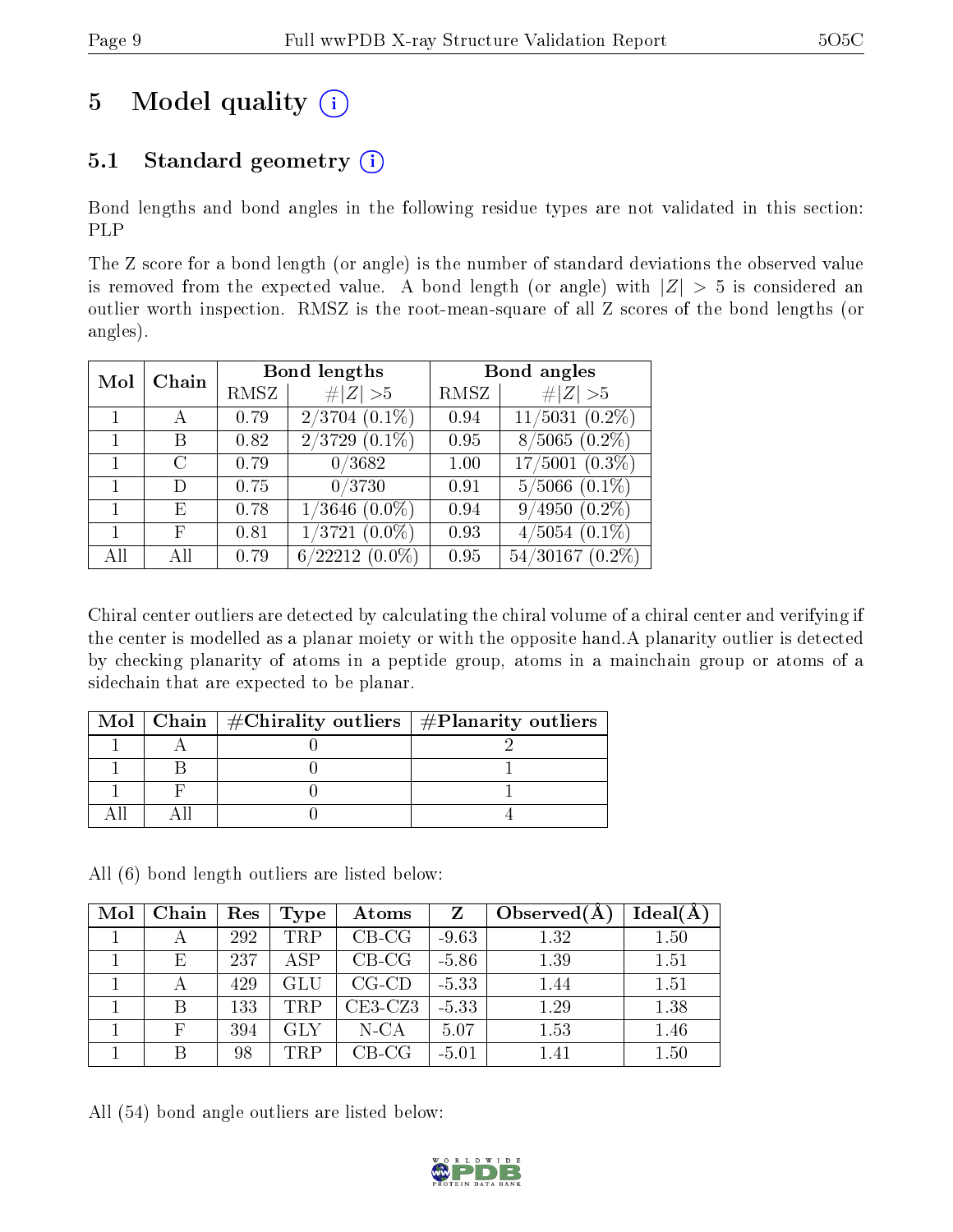| Mol            | Chain                   | Res          | Type        | Atoms                                       | $\mathbf{Z}$ | Observed $(°)$ | Ideal $(°)$ |
|----------------|-------------------------|--------------|-------------|---------------------------------------------|--------------|----------------|-------------|
| 1              | $\rm C$                 | 380          | $\rm{ARG}$  | $\overline{\text{NE- CZ-}N\text{H2}}$       | $-15.33$     | 112.64         | 120.30      |
| $\mathbf{1}$   | $\overline{C}$          | 380          | $\rm{ARG}$  | NE-CZ-NH1                                   | 11.11        | 125.86         | 120.30      |
| $\mathbf{1}$   | E                       | 380          | $\rm{ARG}$  | NE-CZ-NH <sub>2</sub>                       | $-10.93$     | 114.84         | 120.30      |
| $\mathbf{1}$   | $\overline{\mathrm{E}}$ | 380          | $\rm{ARG}$  | $NE$ -CZ-NH1                                | 10.70        | 125.65         | 120.30      |
| 1              | $\bf{A}$                | 380          | $\rm{ARG}$  | NE-CZ-NH <sub>2</sub>                       | $-10.07$     | 115.26         | 120.30      |
| $\mathbf 1$    | $\overline{\mathrm{F}}$ | 342          | $\rm{ARG}$  | NE-CZ-NH <sub>2</sub>                       | $-9.57$      | 115.52         | 120.30      |
| $\mathbf{1}$   | E                       | 342          | $\rm{ARG}$  | NE-CZ-NH1                                   | 8.61         | 124.60         | 120.30      |
| $\mathbf{1}$   | $\overline{C}$          | 379          | ARG         | NE-CZ-NH <sub>2</sub>                       | $-8.57$      | 116.02         | 120.30      |
| $\mathbf{1}$   | А                       | 380          | $\rm{ARG}$  | NE-CZ-NH1                                   | 8.35         | 124.48         | 120.30      |
| $\mathbf 1$    | ${\bf F}$               | 386          | <b>MET</b>  | $CG-SD-CE$                                  | 7.93         | 112.89         | 100.20      |
| $\mathbf{1}$   | А                       | 237          | ASP         | $CB-CG-OD2$                                 | $-7.84$      | 111.24         | 118.30      |
| $\mathbf{1}$   | $\mathbf E$             | 342          | $\rm{ARG}$  | $NE- CZ-NH2$                                | $-7.71$      | 116.44         | 120.30      |
| $\mathbf{1}$   | $\overline{C}$          | 379          | $\rm{ARG}$  | $\overline{\text{NE-CL-NH1}}$               | 7.13         | 123.86         | 120.30      |
| 1              | А                       | 342          | $\rm{ARG}$  | $NE- CZ-NH2$                                | $-7.10$      | 116.75         | 120.30      |
| $\mathbf 1$    | $\overline{C}$          | 277          | ASP         | $CB-CG-OD1$                                 | 6.66         | 124.30         | 118.30      |
| $\mathbf{1}$   | D                       | 379          | $\rm{ARG}$  | $\overline{\text{NE- CZ-NH1}}$              | 6.63         | 123.61         | 120.30      |
| $\mathbf{1}$   | $\mathbf F$             | 342          | $\rm{ARG}$  | $\overline{\text{NE-CL-NH1}}$               | 6.62         | 123.61         | 120.30      |
| $\mathbf{1}$   | $\bf{A}$                | 342          | $\rm{ARG}$  | $\overline{\text{NE-}\text{CZ-}\text{NH1}}$ | 6.60         | 123.60         | 120.30      |
| $\mathbf{1}$   | $\boldsymbol{B}$        | 312          | $\rm{ARG}$  | $NE$ - $CZ$ - $NH1$                         | 6.56         | 123.58         | 120.30      |
| 1              | D                       | 342          | $\rm{ARG}$  | NE-CZ-NH1                                   | 6.50         | 123.55         | 120.30      |
| $\mathbf{1}$   | А                       | $3\sqrt{12}$ | $\rm{ARG}$  | $\overline{\text{NE- CZ-NH1}}$              | 6.42         | 123.51         | 120.30      |
| $\mathbf{1}$   | B                       | 148          | <b>ASP</b>  | $CB-CG-OD1$                                 | 6.41         | 124.07         | 118.30      |
| $\overline{1}$ | $\boldsymbol{A}$        | 312          | $\rm{ARG}$  | $NE- CZ-NH2$                                | $-6.38$      | 117.11         | 120.30      |
| 1              | $\rm C$                 | 277          | ASP         | $CB-CG-OD2$                                 | $-6.34$      | 112.59         | 118.30      |
| $\mathbf 1$    | $\overline{C}$          | 342          | $\rm{ARG}$  | NE-CZ-NH <sub>2</sub>                       | $-6.07$      | 117.26         | 120.30      |
| $\mathbf{1}$   | D                       | 161          | <b>ASP</b>  | $CB-CG-OD1$                                 | 6.06         | 123.76         | 118.30      |
| $\mathbf{1}$   | $\overline{C}$          | 312          | $\rm{ARG}$  | NE-CZ-NH1                                   | 6.03         | 123.31         | 120.30      |
| $\mathbf{1}$   | $\overline{\rm C}$      | 312          | $\rm{ARG}$  | NE-CZ-NH <sub>2</sub>                       | $-6.02$      | 117.29         | 120.30      |
| $\mathbf{1}$   | D                       | 379          | ${\rm ARG}$ | $NE- CZ-NH2$                                | $-6.02$      | 117.29         | 120.30      |
| 1              | B                       | 380          | $\rm{ARG}$  | NE-CZ-NH1                                   | 6.00         | 123.30         | 120.30      |
| $\mathbf{1}$   | D                       | 342          | $\rm{ARG}$  | NE-CZ-NH <sub>2</sub>                       | $-6.00$      | 117.30         | 120.30      |
| $\mathbf{1}$   | A                       | 237          | <b>ASP</b>  | $CB-CA-C$                                   | $-5.87$      | 98.66          | 110.40      |
| $\mathbf 1$    | $\mathbf{E}% _{0}$      | 480          | PHE         | $CB-CA-C$                                   | $-5.80$      | 98.80          | 110.40      |
| $\mathbf{1}$   | $\mathcal{C}$           | 430          | <b>LEU</b>  | $CA-CB-CG$                                  | 5.80         | 128.63         | 115.30      |
| $\mathbf{1}$   | Ε                       | 237          | ASP         | $CB-CA-C$                                   | $-5.76$      | 98.89          | 110.40      |
| $\mathbf{1}$   | $\mathcal{C}$           | 391          | $\rm{ARG}$  | $NE- CZ-NH2$                                | $-5.74$      | 117.43         | 120.30      |
| $\mathbf{1}$   | $\bf{A}$                | 237          | <b>ASP</b>  | $CB-CG-OD1$                                 | 5.67         | 123.40         | 118.30      |
| $\mathbf{1}$   | $\overline{C}$          | 386          | MET         | $CG-SD-CE$                                  | 5.55         | 109.08         | 100.20      |
| $\mathbf{1}$   | B                       | 148          | ASP         | $CB-CG-OD2$                                 | $-5.50$      | 113.35         | 118.30      |
| $\mathbf{1}$   | $\mathcal{C}$           | 85           | <b>LEU</b>  | $CA-CB-CG$                                  | 5.46         | 127.85         | 115.30      |
| $\mathbf{1}$   | $\bf{A}$                | 313          | <b>LEU</b>  | $CA-CB-CG$                                  | 5.45         | 127.83         | 115.30      |
| $\mathbf{1}$   | $\overline{\mathrm{C}}$ | 180          | $\rm{ARG}$  | NE-CZ-NH <sub>2</sub>                       | $-5.39$      | 117.60         | 120.30      |
| $\mathbf{1}$   | E                       | 242          | MET         | $CG-SD-CE$                                  | 5.39         | 108.82         | 100.20      |

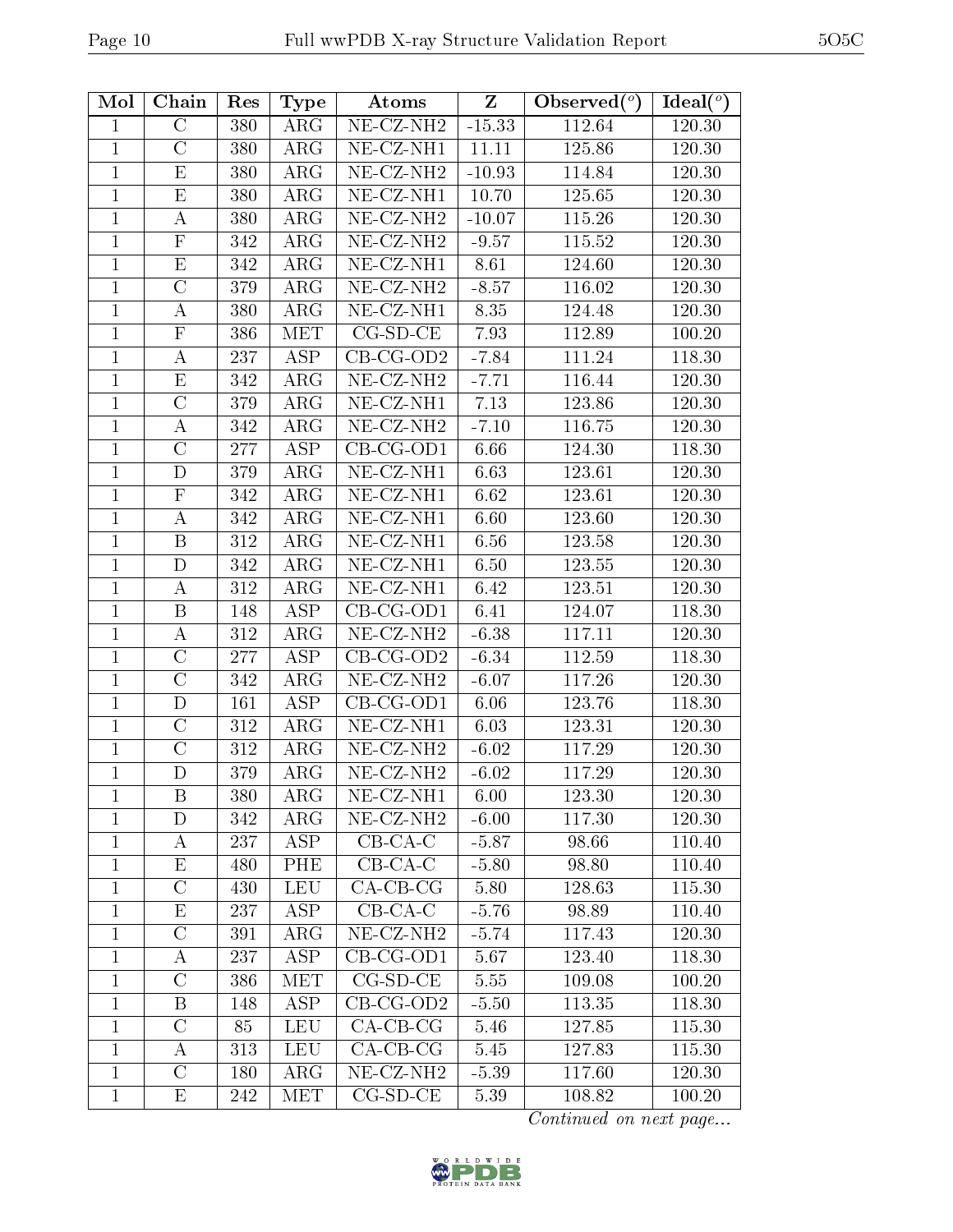| Mol | Chain | Res | <b>Type</b> | Atoms       | Z       | Observed $(°)$ | $\text{Ideal}({}^o)$ |
|-----|-------|-----|-------------|-------------|---------|----------------|----------------------|
|     | F     | 272 | ASP         | $CB-CG-OD1$ | 5.38    | 123.14         | 118.30               |
|     | Ε     | 181 | ASP         | $CB-CG-OD1$ | 5.31    | 123.08         | 118.30               |
|     | В     | 229 | ASP         | $CB-CG-OD2$ | $-5.28$ | 113.55         | 118.30               |
|     | В     | 198 | LEU         | $CA-CB-CG$  | 5.24    | 127.35         | 115.30               |
|     | Ε     | 480 | PHE         | $CB-CG-CD2$ | $-5.24$ | 117.13         | 120.80               |
|     | А     | 461 | $\rm{ARG}$  | NE-CZ-NH1   | 5.15    | 122.88         | 120.30               |
| 1   | С     | 391 | $\rm{ARG}$  | NE-CZ-NH1   | 5.11    | 122.86         | 120.30               |
| 1   | В     | 161 | ASP         | $CB-CG-OD1$ | 5.09    | 122.88         | 118.30               |
| 1   | C     | 342 | $\rm{ARG}$  | NE-CZ-NH1   | 5.06    | 122.83         | 120.30               |
|     | С     | 163 | ILE         | $CB-CA-C$   | $-5.03$ | 101.53         | 111.60               |
|     | В     | 325 | ASP         | CB-CG-OD1   | 5.01    | 122.81         | 118.30               |

There are no chirality outliers.

All (4) planarity outliers are listed below:

| Mol | Chain | Res | Type       | Group   |
|-----|-------|-----|------------|---------|
|     |       | 394 | <b>GLY</b> | Peptide |
|     |       | 509 | GLY        | Peptide |
|     |       | 394 | <b>GLY</b> | Peptide |
|     |       | 394 | GLY        | Peptide |

# 5.2 Too-close contacts  $(i)$

In the following table, the Non-H and H(model) columns list the number of non-hydrogen atoms and hydrogen atoms in the chain respectively. The H(added) column lists the number of hydrogen atoms added and optimized by MolProbity. The Clashes column lists the number of clashes within the asymmetric unit, whereas Symm-Clashes lists symmetry related clashes.

| Mol            | Chain                     | $Non-H$ | H (model) | H(added) | <b>Clashes</b> | Symm-Clashes |
|----------------|---------------------------|---------|-----------|----------|----------------|--------------|
|                | А                         | 3621    |           | 3592     | 82             | 2            |
|                | В                         | 3645    |           | 3615     | 83             |              |
|                | $\mathcal{C}$             | 3599    | 0         | 3568     | 109            | 0            |
|                | D                         | 3646    | 0         | 3617     | 71             |              |
|                | Ε                         | 3565    | 0         | 3531     | 41             | 3            |
|                | $\boldsymbol{\mathrm{F}}$ | 3637    | 0         | 3608     | 74             | 3            |
| 2              | А                         | 15      |           | 6        | 0              |              |
| $\overline{2}$ | В                         | 15      |           |          | 5              |              |
| $\overline{2}$ | C                         | 15      | 0         | 6        |                | 0            |
| 2              | D                         | 15      | O         | 6        | 4              |              |
| $\overline{2}$ | E                         | 15      | 0         |          | 0              | O            |
| $\overline{2}$ | F                         | 15      |           | 6        |                |              |



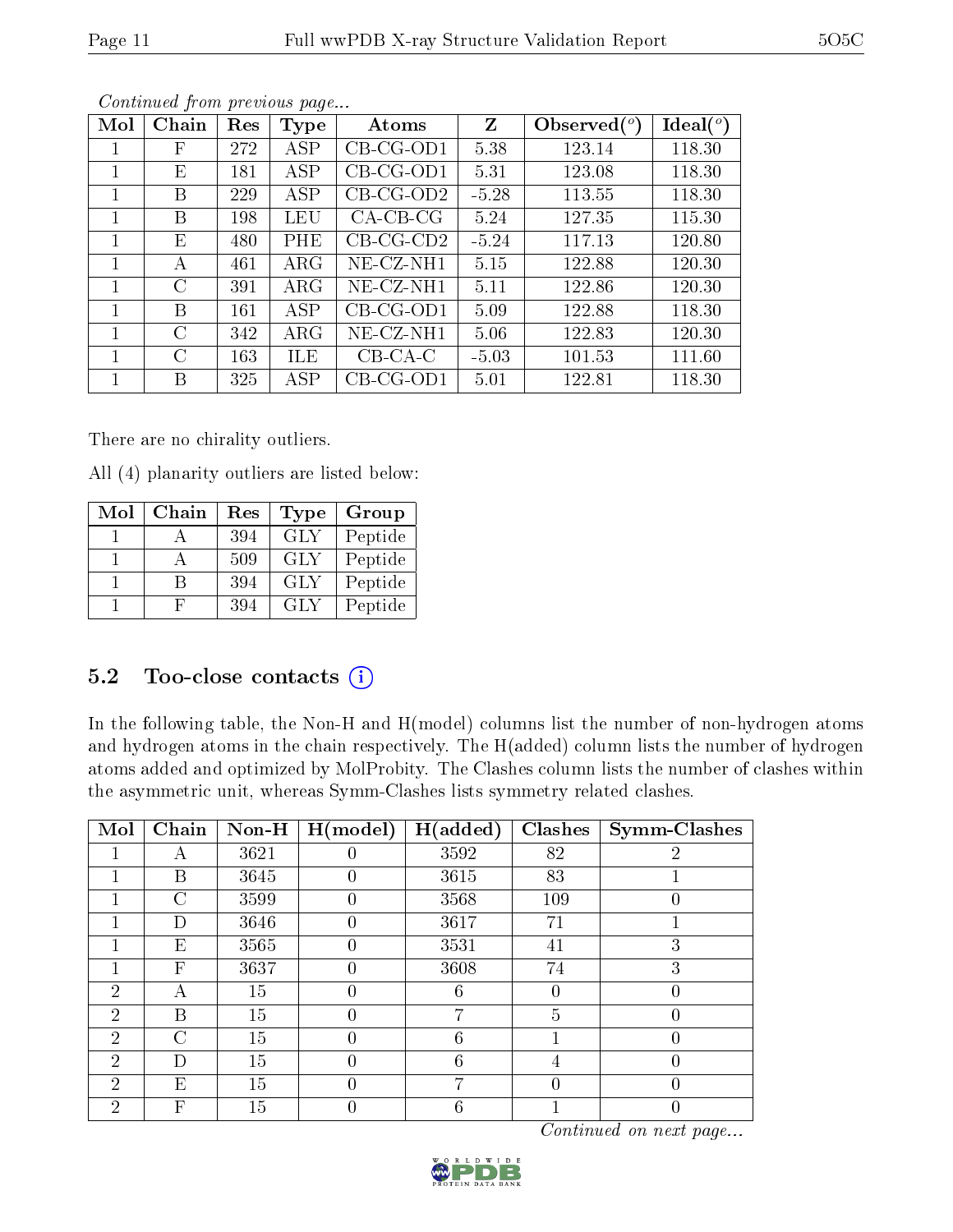|   |             |       | Mol   Chain   Non-H   H(model)   H(added)   Clashes   Symm-Clashes |
|---|-------------|-------|--------------------------------------------------------------------|
|   | 30          |       |                                                                    |
|   | $3^{\circ}$ |       |                                                                    |
|   | 43          |       |                                                                    |
|   | 42          |       |                                                                    |
| F | 23          |       |                                                                    |
|   | $3^{\circ}$ |       |                                                                    |
|   | 22003       | 21569 |                                                                    |

The all-atom clashscore is defined as the number of clashes found per 1000 atoms (including hydrogen atoms). The all-atom clashscore for this structure is 10.

All (442) close contacts within the same asymmetric unit are listed below, sorted by their clash magnitude.

| Atom-1               | Atom-2                       | Interatomic      | Clash             |
|----------------------|------------------------------|------------------|-------------------|
|                      |                              | distance $(\AA)$ | overlap $(A)$     |
| 1: D: 471: LYS: NZ   | 1: D: 476: GLN: OE1          | 1.74             | 1.18              |
| 1:B:328:LYS:NZ       | 2:B:601:PLP:C4A              | 2.07             | 1.17              |
| 1: A:292:TRP:HH2     | 1:A:321:SER:OG               | 1.28             | 1.13              |
| 1:A:74:LEU:HD21      | 1:B:390:LEU:HD13             | 1.25             | 1.12              |
| 1: D: 328: LYS: NZ   | 2:D:601:PLP:C4A              | 2.13             | 1.11              |
| 1:C:176:MET:HE1      | 1:C:207:VAL:HG11             | 1.32             | 1.08              |
| 1:A:292:TRP:CH2      | 1: A:321: SER:OG             | 2.01             | 1.06              |
| 1:C:60:ILE:HD12      | 1: C:95: ASP:OD1             | 1.55             | 1.06              |
| 1: D: 209: THR: HG22 | 1: D: 265: VAL: HB           | 1.38             | 1.02              |
| 1:B:328:LYS:HZ2      | 2:B:601:PLP:C4A              | 1.71             | 0.99              |
| 1:B:332:GLN:CG       | 1:B:386:MET:HE2              | 1.93             | 0.99              |
| 1:B:209:THR:HG22     | 1:B:265:VAL:HB               | 1.41             | 0.98              |
| 1: E: 456: ARG: NH1  | 1:E:467:ILE:O                | 1.98             | 0.97              |
| 1:A:163:ILE:HD11     | 1:A:373:LYS:HE3              | 1.45             | 0.95              |
| 1: D: 414: GLN: O    | 1: D: 417: ASN: OD1          | 1.84             | 0.95              |
| 1:B:312:ARG:NH2      | 1:B:429:GLU:O                | 1.98             | 0.94              |
| 1:B:408:LEU:HD23     | 1:B:482:LEU:HD21             | 1.49             | $\overline{0.92}$ |
| 1:A:312:ARG:NH2      | 1: A:429: GLU:O              | 2.02             | 0.92              |
| 1:D:328:LYS:HZ1      | $2:D:601:PLP:\overline{C4A}$ | 1.77             | 0.91              |
| 1:C:299:TYR:OH       | 1:C:431:THR:HG22             | 1.69             | 0.90              |
| 1:B:328:LYS:HZ1      | 2:B:601:PLP:CAA              | 1.77             | 0.90              |
| 1:C:106:ALA:O        | 1:C:481:THR:HG23             | 1.70             | 0.90              |
| 1: D: 113: VAL: HG12 | 1: D: 115: PRO: HD2          | 1.54             | 0.88              |
| $1:$ F:292:TRP:HZ3   | 1:F:321:SER:HG               | 0.94             | 0.88              |
| 1:F:292:TRP:HZ3      | 1:F:321:SER:OG               | 1.56             | 0.88              |
| 1: D: 190: GLY: O    | 1: D: 196: ARG: NH2          | 2.07             | 0.87              |
| 1: A: 317: GLU: O    | 1:A:342:ARG:NH2              | 2.07             | 0.87              |

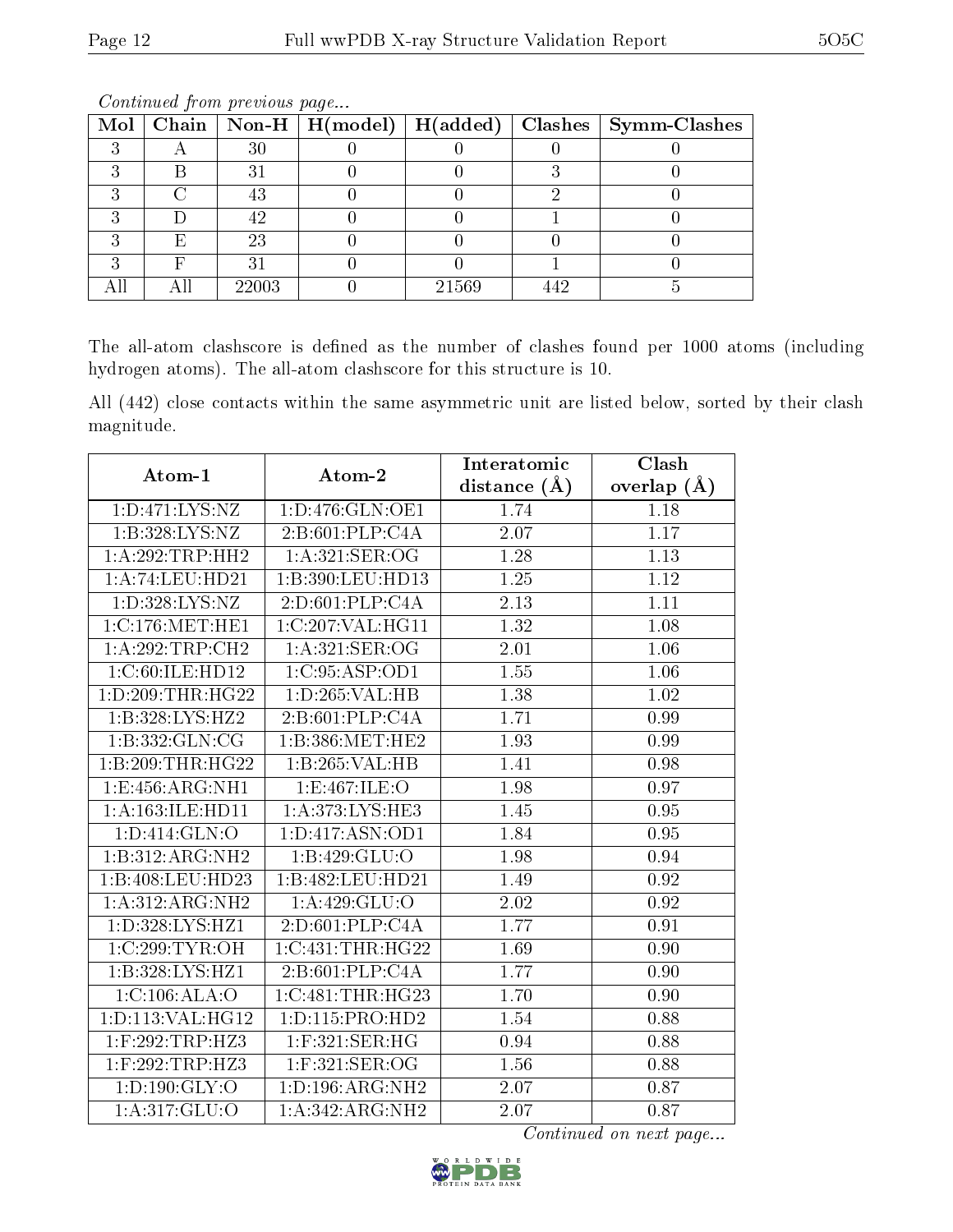| Continuea from previous page |                      | Interatomic    | Clash         |
|------------------------------|----------------------|----------------|---------------|
| Atom-1                       | Atom-2               | distance $(A)$ | overlap $(A)$ |
| 1: D: 328: LYS: HZ2          | 2:D:601:PLP:C4A      | 1.85           | 0.86          |
| $1:$ F:292:TRP:CZ3           | 1:F:321:SER:OG       | 2.26           | 0.86          |
| 1: D: 146: VAL: O            | 1: D: 150: THR: HG23 | 1.74           | 0.86          |
| 1:F:209:THR:HG22             | 1:F:265:VAL:HB       | 1.57           | 0.86          |
| 1: D: 456: ARG: NH1          | 1:D:467:ILE:O        | 2.09           | 0.85          |
| 1:A:74:LEU:CD2               | 1:B:390:LEU:HD13     | 2.05           | 0.84          |
| 1:C:130:VAL:HG12             | 1:C:370:LEU:HD12     | 1.58           | 0.83          |
| 1:C:163:ILE:HD11             | 1:C:373:LYS:CD       | 2.09           | 0.83          |
| 1:D:312:ARG:NH2              | 1:D:429:GLU:O        | 2.12           | 0.83          |
| $1:$ F:103:LYS:NZ            | $1:$ F:494:ASP:OD2   | 2.12           | 0.82          |
| 1:B:332:GLN:HG3              | 1:B:386:MET:HE2      | 1.62           | 0.81          |
| 1: D: 150: THR: HG21         | 1:D:326:TYR:OH       | 1.80           | 0.81          |
| $1:$ F:209:THR:HG21          | 1:F:217:ILE:HG21     | 1.60           | 0.81          |
| 1: E: 312: ARG: NH2          | 1:E:429:GLU:O        | 2.14           | 0.81          |
| 1:C:294:HIS:CE1              | 1:C:323:THR:HG23     | 2.16           | 0.80          |
| 1:A:163:ILE:CD1              | 1:A:373:LYS:HE3      | 2.11           | 0.80          |
| 1: D: 272: ASP: O            | 1: D: 432: THR: HG21 | 1.81           | 0.80          |
| 1:B:294:HIS:HE1              | 1:B:323:THR:HG23     | 1.47           | 0.80          |
| 1:E:317:GLU:O                | 1:E:342:ARG:NH2      | 2.15           | 0.80          |
| 1:C:130:VAL:HG12             | 1:C:130:VAL:O        | 1.83           | 0.79          |
| 1:B:294:HIS:CE1              | 1:B:323:THR:HG23     | 2.18           | 0.77          |
| 1:C:272:ASP:O                | 1:C:432:THR:HG21     | 1.85           | 0.77          |
| $1:B:456:ARG:\overline{NH1}$ | 1:B:467:ILE:O        | 2.18           | 0.77          |
| 1:A:74:LEU:HD21              | 1:B:390:LEU:CD1      | $2.10\,$       | 0.76          |
| 1:E:299:TYR:OH               | 1:E:431:THR:HG22     | 1.86           | 0.76          |
| 1:C:232:ILE:HG21             | 1:C:250:CLU:HG3      | 1.66           | 0.76          |
| $1:$ F:103:LYS:CE            | $1:$ F:494:ASP:OD2   | 2.33           | 0.76          |
| 1:B:332:GLN:CG               | 1: B: 386: MET:CE    | 2.64           | 0.76          |
| 1: A:209:THR:HG22            | 1:A:265:VAL:H B      | 1.67           | 0.76          |
| 1:A:44:ALA:O                 | 1: A:48: GLU:HG3     | 1.86           | 0.74          |
| 1: D: 206: ARG: HD2          | 1:D:232:ILE:CD1      | 2.17           | 0.74          |
| 1:C:163:ILE:CD1              | 1:C:373:LYS:HE3      | 2.18           | 0.74          |
| $1:$ F:103:LYS:HE3           | $1:$ F:494:ASP:OD2   | 1.88           | 0.74          |
| 1: B: 176: MET:CE            | 1:B:207:VAL:HG21     | 2.18           | 0.73          |
| $1:$ F:299:TYR:OH            | $1:$ F:431:THR:HG22  | 1.88           | 0.73          |
| 1:B:431:THR:HG23             | 1:B:482:LEU:O        | 1.89           | 0.73          |
| 1:B:416:LEU:HD12             | 1:B:433:GLN:HG2      | 1.70           | 0.72          |
| 1: A:123:MET:HE2             | 1: A:381:PHE:O       | 1.88           | 0.72          |
| 1:B:106:ALA:O                | 1: B:481:THR:CG2     | 2.38           | 0.72          |
| 1: A: 35: TRP: HZ3           | 1: A:38: GLN: HE21   | 1.37           | 0.71          |
| 1:B:456:ARG:NH1              | 1:B:468:ALA:HA       | 2.06           | 0.71          |

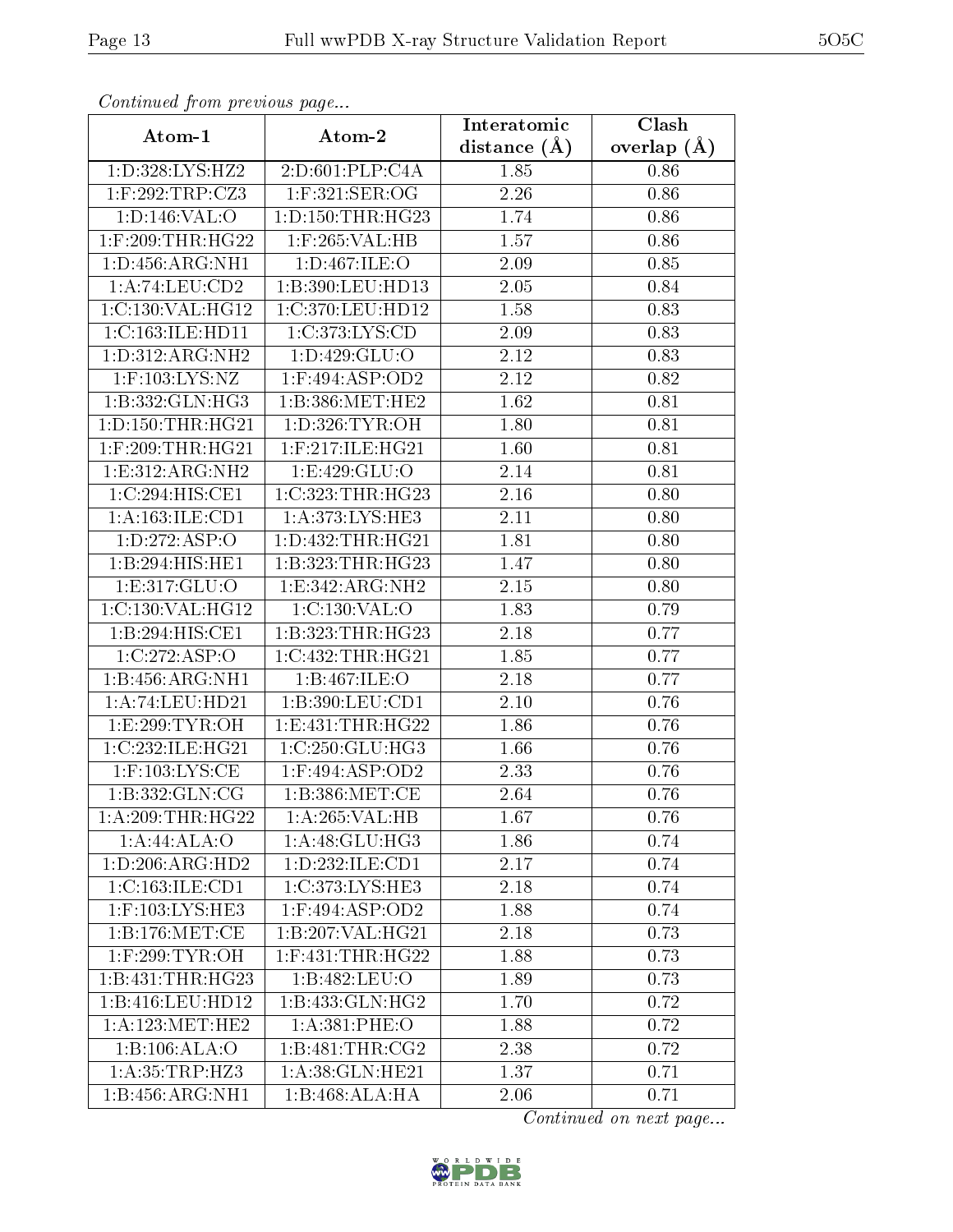| Continuatu from previous page |                                         | Interatomic    | $\overline{\text{Clash}}$ |
|-------------------------------|-----------------------------------------|----------------|---------------------------|
| Atom-1                        | Atom-2                                  | distance $(A)$ | overlap $(\AA)$           |
| 1:E:272:ASP:O                 | 1:E:432:THR:HG21                        | 1.91           | 0.71                      |
| 1: E:68: GLU:OE2              | 1: E:90: LYS: NZ                        | 2.23           | 0.71                      |
| $1:$ F:106:ALA:O              | $1:$ F:481:THR:CG2                      | 2.39           | 0.70                      |
| 1:E:45:LEU:O                  | 1:E:49:THR:HG23                         | 1.91           | 0.70                      |
| 1: A: 123: MET: HE2           | 1:A:384:LEU:HB3                         | 1.73           | 0.69                      |
| 1: D: 232: ILE: CG2           | 1: D: 250: GLU: HG2                     | 2.22           | 0.69                      |
| 1:B:408:LEU:HD23              | 1:B:482:LEU:CD2                         | 2.22           | 0.69                      |
| 1:F:306:SER:O                 | $1:$ F:310:ARG:CG                       | 2.41           | 0.69                      |
| 1: A: 150: THR: HG21          | 1: A:326: TYR:OH                        | 1.93           | 0.69                      |
| 1:C:143:GLU:OE1               | 1:C:379:ARG:NH2                         | 2.25           | 0.69                      |
| 1:C:242:MET:HE2               | 1:C:247:LEU:HB2                         | 1.74           | 0.69                      |
| $1:$ F:242:MET:HE2            | $1:$ F:247:LEU:HB2                      | 1.75           | 0.69                      |
| 1:C:332:GLN:CG                | 1:C:386:MET:CE                          | 2.71           | 0.68                      |
| 1: A: 416: LEU: HD12          | 1: A: 433: GLN: HG2                     | 1.74           | 0.68                      |
| 1:C:332:GLN:CD                | 1:C:386:MET:HE2                         | 2.13           | 0.68                      |
| 1:F:113:VAL:HG22              | $1:$ F:115:PRO:HD2                      | 1.75           | 0.68                      |
| 1:C:242:MET:CE                | 1:C:247:LEU:HB2                         | 2.24           | 0.67                      |
| 1:C:45:LEU:HD23               | 1:C:46:MET:HE2                          | 1.76           | 0.67                      |
| $1:$ F:494:ASP:OD1            | 1:F:495:VAL:N                           | 2.28           | 0.67                      |
| 1:C:299:TYR:CZ                | 1:C:430:LEU:HG                          | 2.30           | 0.67                      |
| 1:C:404:ASP:OD2               | 1: D: 23: HIS: NE2                      | 2.27           | 0.67                      |
| 1:C:412:ALA:HB2               | 1:C:492:ILE:HD13                        | 1.77           | 0.67                      |
| $1:$ F:414:GLN:N              | $1:$ F:414:GLN:OE1                      | 2.27           | 0.67                      |
| 1:C:72:VAL:HG13               | 1: D: 145: LYS: HE2                     | 1.77           | 0.67                      |
| 1: A:163: ILE: HG22           | 1:A:164:PHE:O                           | 1.95           | 0.66                      |
| 1:F:410:GLN:O                 | $1:$ F:414:GLN:OE1                      | 2.13           | 0.66                      |
| 1:B:332:GLN:HG2               | 1: B: 386: MET:CE                       | 2.25           | 0.66                      |
| 1:A:292:TRP:HZ3               | $1:A:294:\overline{HIS:HB2}$            | 1.61           | 0.66                      |
| 1:A:472:VAL:HG12              | 1: A:477:TYR:CE1                        | 2.31           | 0.66                      |
| 1:C:120:GLU:OE2               | 1:C:380:ARG:NH2                         | 2.26           | 0.66                      |
| 1:C:163:ILE:H <sub>D11</sub>  | 1:C:373:LYS:CG                          | 2.25           | 0.66                      |
| 1:C:163:ILE:HD11              | 1:C:373:LYS:HE3                         | 1.78           | 0.66                      |
| $1:$ F:45:LEU:HD22            | 1:F:85:LEU:HD13                         | 1.78           | 0.65                      |
| 1:B:106:ALA:O                 | 1:B:481:THR:HG22                        | 1.95           | 0.65                      |
| 1:C:332:GLN:CG                | $1:C:386:MET:H\overline{E3}$            | 2.27           | 0.65                      |
| 1: B:431:THR:CG2              | 1:B:482:LEU:O                           | 2.44           | 0.65                      |
| 1:A:163:ILE:HD11              | 1: A:373: LYS: CE                       | 2.22           | 0.65                      |
| 1:C:163:ILE:HD11              | 1:C:373:LYS:CE                          | 2.26           | 0.65                      |
| 1:C:130:VAL:CG1               | 1:C:370:LEU:HD12                        | 2.27           | 0.65                      |
| 1:F:170:GLN:HE22              | $1:$ F:376:GLN:H $\overline{\text{G3}}$ | 1.62           | 0.64                      |
| 1: A:313: LEU: HD21           | 1: A:316: ILE: HG21                     | 1.80           | 0.64                      |

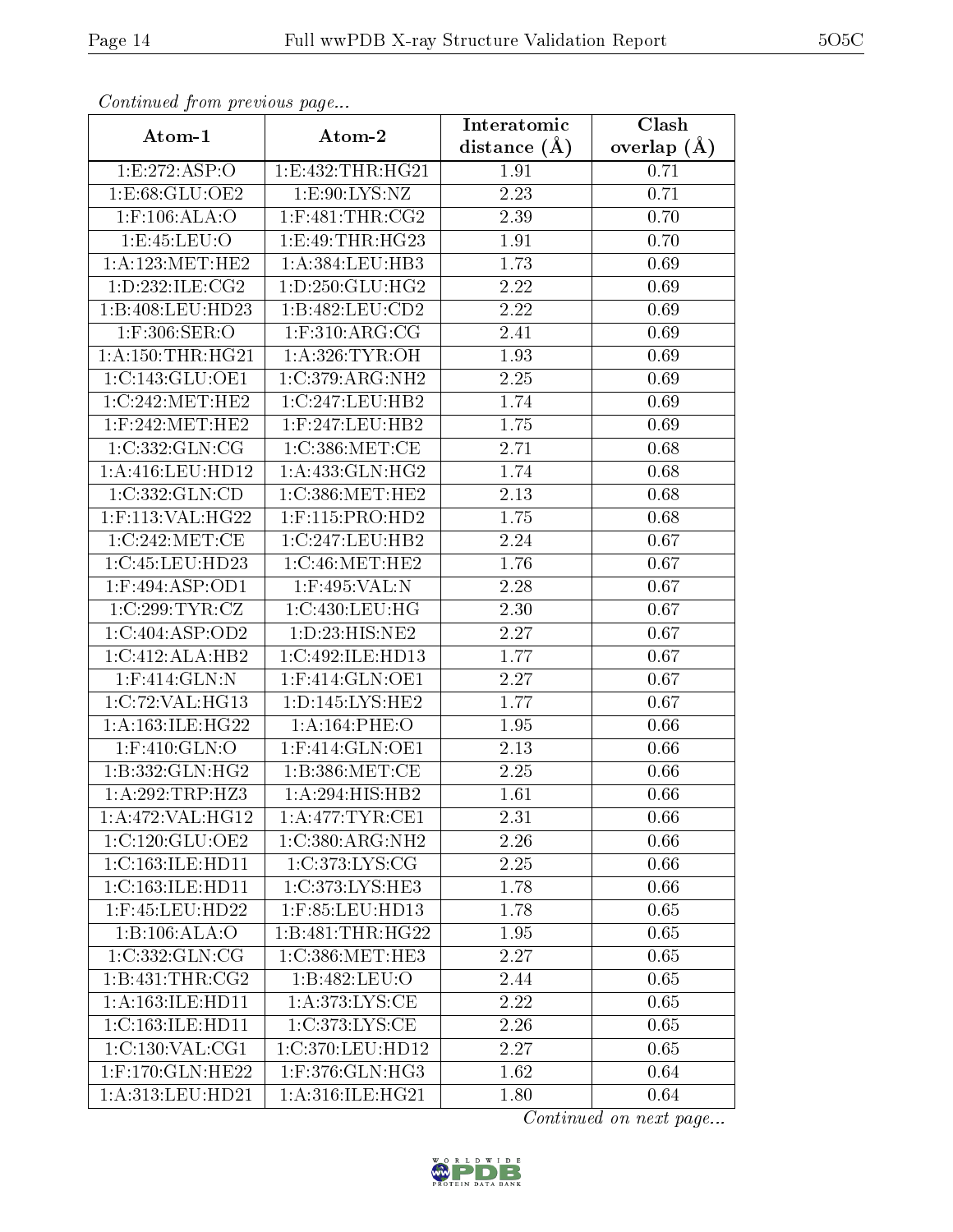| Communa from previous page              |                      | Interatomic      | Clash           |
|-----------------------------------------|----------------------|------------------|-----------------|
| Atom-1                                  | Atom-2               | distance $(\AA)$ | overlap $(\AA)$ |
| 1:B:209:THR:HB                          | 1:B:213:SER:OG       | 1.97             | 0.64            |
| 1:C:272:ASP:O                           | 1:C:432:THR:CG2      | 2.46             | 0.64            |
| 1:B:242:MET:HE2                         | 1:B:247:LEU:HB2      | 1.80             | 0.64            |
| 1:E:263:ALA:N                           | 1:E:291:MET:HE2      | 2.12             | 0.64            |
| 1:B:351:THR:HB                          | 1:B:372:ASN:O        | 1.99             | 0.63            |
| 1: D: 105: VAL: HG23                    | 1: D: 467: ILE: HD13 | 1.81             | 0.63            |
| 1:C:263:ALA:N                           | 1:C:291:MET:HE2      | 2.15             | 0.62            |
| 1: D: 456: ARG: NH1                     | 1: D:468:ALA:HA      | 2.13             | 0.62            |
| 1:F:130:VAL:O                           | $1:$ F:130:VAL:HG12  | 2.00             | 0.62            |
| 1: D: 263: ALA: N                       | 1:D:291:MET:HE2      | 2.15             | 0.62            |
| $1:$ F:142:ILE:HG23                     | $1:$ F:387:TRP:CD1   | 2.35             | 0.62            |
| 1:A:272:ASP:O                           | 1: A: 432: THR: HG21 | 2.01             | 0.61            |
| 1:A:313:LEU:CD2                         | 1:A:316:ILE:HG21     | 2.30             | 0.61            |
| 1:B:473:ASN:OD1                         | 1: D: 508: ARG: O    | 2.17             | 0.61            |
| 1:B:332:GLN:CD                          | 1:B:386:MET:HE2      | 2.20             | 0.61            |
| $1:$ F:106:ALA:O                        | 1:F:481:THR:HG23     | 2.00             | 0.61            |
| 1:F:332:GLN:CG                          | $1:$ F:386:MET:HE3   | 2.30             | 0.61            |
| 1: D: 431: THR: HG23                    | 1:D:482:LEU:O        | 1.99             | 0.61            |
| 1:D:467:ILE:HD11                        | 1: D: 495: VAL: CG1  | 2.31             | 0.61            |
| 1: A:106: ALA:O                         | 1: A: 481: THR: HG22 | 2.00             | 0.61            |
| 1:C:198:LEU:HD12                        | 1:D:198:LEU:HD12     | 1.82             | 0.61            |
| 1:C:133:TRP:HH2                         | 1: D:60: ILE: O      | 1.84             | 0.60            |
| 1:A:113:VAL:HG13                        | 1:A:115:PRO:HD2      | 1.83             | 0.60            |
| 1:C:351:THR:HG22                        | 1:C:372:ASN:O        | 2.01             | 0.60            |
| 1:C:35:TRP:O                            | 1:C:39:THR:HG23      | 2.01             | 0.60            |
| 1: D: 272: ASP:O                        | 1: D: 432: THR: CG2  | 2.49             | 0.60            |
| 1:C:172:ASN:OD1                         | 1:C:323:THR:HG21     | 2.01             | 0.60            |
| $1:$ F:410:GL $\overline{\text{N:OF1}}$ | $1:$ F:428:PRO:HG2   | 2.02             | 0.59            |
| 1: A: 123: MET:CE                       | 1:A:381:PHE:O        | 2.50             | 0.59            |
| 1:F:450:GLU:HA                          | $1:$ F:453:THR:HG22  | 1.83             | 0.59            |
| 1:A:247:LEU:HD22                        | 1:A:282:ILE:HD12     | 1.83             | 0.59            |
| 1:C:163:ILE:HD11                        | 1:C:373:LYS:HD2      | 1.84             | 0.59            |
| 1:B:318:LYS:HA                          | 1:B:342:ARG:HH12     | 1.67             | 0.59            |
| 1:B:142:ILE:HG23                        | 1:B:387:TRP:CD1      | 2.37             | 0.59            |
| 1:C:45:LEU:HD23                         | 1:C:46:MET:CE        | 2.32             | 0.59            |
| 1:B:170:GLN:HE21                        | 1:B:174:MET:HE3      | 1.68             | 0.58            |
| $1:$ F:242:MET:HE1                      | $1:$ F:247:LEU:HD13  | 1.85             | 0.58            |
| 1:D:467:ILE:HD11                        | 1:D:495:VAL:HG11     | 1.85             | 0.58            |
| 1:F:41:GLN:O                            | $1:$ F:45:LEU:HD13   | 2.03             | 0.58            |
| $1:$ F:46:MET:HE1                       | $1:$ F:93:LEU:HD11   | 1.85             | 0.58            |
| 1:B:328:LYS:HZ2                         | 2:B:601:PLP:C4       | 2.16             | 0.58            |

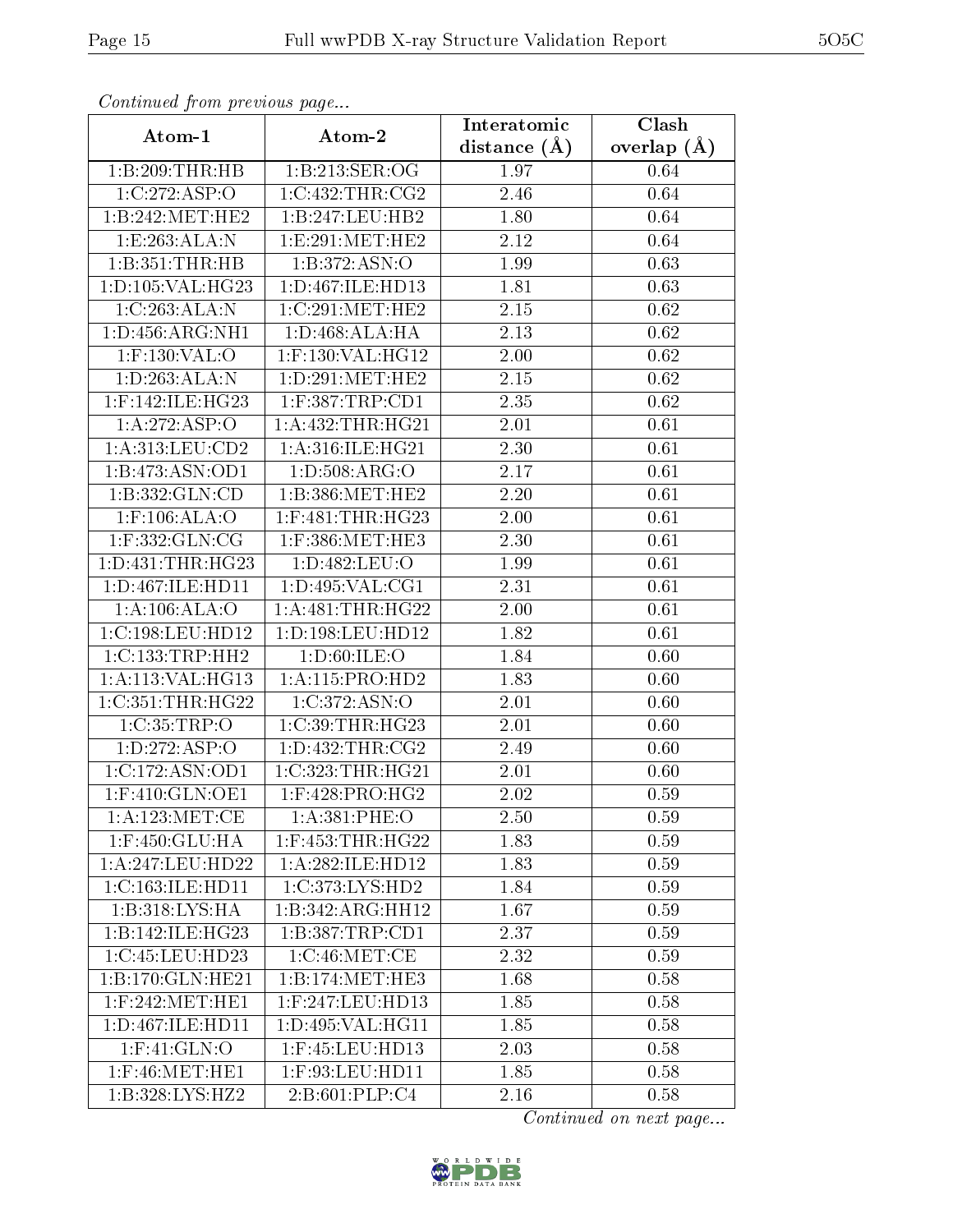| Continuea from previous page |                                       | Interatomic       | Clash         |
|------------------------------|---------------------------------------|-------------------|---------------|
| Atom-1                       | Atom-2                                | distance $(\AA)$  | overlap $(A)$ |
| 1:F:317:GLU:O                | $1:$ F:342:ARG:NH2                    | 2.35              | 0.58          |
| 1:C:332:GLN:CG               | 1:C:386:MET:HE2                       | 2.34              | 0.57          |
| $1:$ F:491:ASP:O             | $1:$ F:494:ASP:OD1                    | 2.22              | 0.57          |
| 1:C:317:GLU:O                | 1:C:342:ARG:NH2                       | 2.38              | 0.57          |
| $1:$ F:234:VAL:HG21          | $1:$ F:242:MET:HE3                    | 1.86              | 0.57          |
| 1: A: 113: VAL: CG1          | 1:A:115:PRO:HD2                       | 2.35              | 0.57          |
| 1:F:306:SER:O                | $1:$ F:310:ARG:HG3                    | 2.04              | 0.57          |
| 1: A: 431:THR: HG23          | 1:A:482:LEU:O                         | 2.04              | 0.57          |
| 1:C:332:CLN:HG2              | 1:C:386:MET:HE3                       | 1.86              | 0.56          |
| 1:B:402:PHE:O                | 1:B:405:ILE:HG13                      | 2.04              | 0.56          |
| $1:$ F:130:VAL:O             | 1:F:130:VAL:CG1                       | 2.54              | 0.56          |
| 1:C:130:VAL:CG1              | 1:C:130:VAL:O                         | 2.53              | 0.56          |
| 1:F:170:GLN:HE22             | 1:F:376:GLN:CG                        | 2.18              | 0.56          |
| 1:C:170:GLN:HE22             | 1:C:376:GLN:HG3                       | 1.70              | 0.56          |
| 1:C:39:THR:HG22              | 3:D:726:HOH:O                         | 2.05              | 0.56          |
| 1:A:129:SER:OG               | 1:A:131:ASP:OD1                       | 2.20              | $0.56\,$      |
| 1:B:123:MET:HG3              | 1:B:384:LEU:HD23                      | 1.89              | 0.55          |
| 1:C:69:PHE:O                 | 1:C:72:VAL:HG12                       | 2.06              | 0.55          |
| 1:A:402:PHE:O                | 1:A:405:ILE:HG13                      | 2.06              | 0.55          |
| 1:A:106:ALA:O                | 1: A:481:THR:CG2                      | 2.54              | 0.55          |
| 1:A:74:LEU:HD22              | 1:B:149:TRP:CG                        | $\overline{2.41}$ | 0.55          |
| 1:C:380:ARG:HD2              | 1: D: 334: VAL: O                     | 2.07              | 0.55          |
| $1:C:123:ME\overline{T:HG3}$ | 1:C:384:LEU:HD23                      | 1.89              | 0.55          |
| 1:C:272:ASP:OD2              | 1:C:470:THR:HG21                      | 2.06              | 0.55          |
| 1:D:232:ILE:HG21             | 1: D: 250: GLU: HG2                   | 1.88              | 0.55          |
| 1:C:24:ASP:N                 | 1:C:24:ASP:OD1                        | 2.40              | 0.55          |
| $1:$ F:163:ILE:HG13          | 1:F:373:LYS:HB2                       | 1.89              | 0.55          |
| 1:C:434:ILE:CD1              | 1:C:479:LYS:HG3                       | 2.37              | 0.55          |
| $1:$ F:449:ASP:O             | $1:$ F:453:THR:HG22                   | 2.06              | 0.55          |
| 1:A:60:ILE:CD1               | 1: A:65:LEU:HB2                       | 2.37              | 0.54          |
| $1:$ F:237:ASP:HB3           | $1:$ F:239: $\overline{\text{ARG:H}}$ | 1.73              | 0.54          |
| 1:B:328:LYS:NZ               | 2: B:601:PLP:C4                       | 2.70              | 0.54          |
| 1: E: 456: ARG: NH1          | 1:E:468:ALA:HA                        | 2.22              | 0.54          |
| $1:$ F:292:TRP:HH2           | 1:F:321:SER:HB3                       | 1.73              | 0.54          |
| $1:$ F:492:ILE:O             | $1:$ F:495:VAL:HG22                   | 2.07              | 0.54          |
| 1: A:163: ILE:HG13           | 1: A:373: LYS: HB2                    | 1.89              | 0.54          |
| 1: E: 25: PHE: CD1           | 1: E:26: ILE: HD12                    | 2.43              | 0.54          |
| $1:$ F:306:SER:O             | $1:$ F:310:ARG:HG2                    | 2.07              | 0.54          |
| 1: D: 275: SER: HA           | 1: D: 429: GLU: OE1                   | 2.08              | 0.54          |
| 1:C:88:LEU:HD12              | 1:D:388:LEU:HD21                      | 1.90              | 0.53          |
| 1: A:508:ARG:HB2             | 1: A:510: PRO:HD3                     | 1.91              | 0.53          |

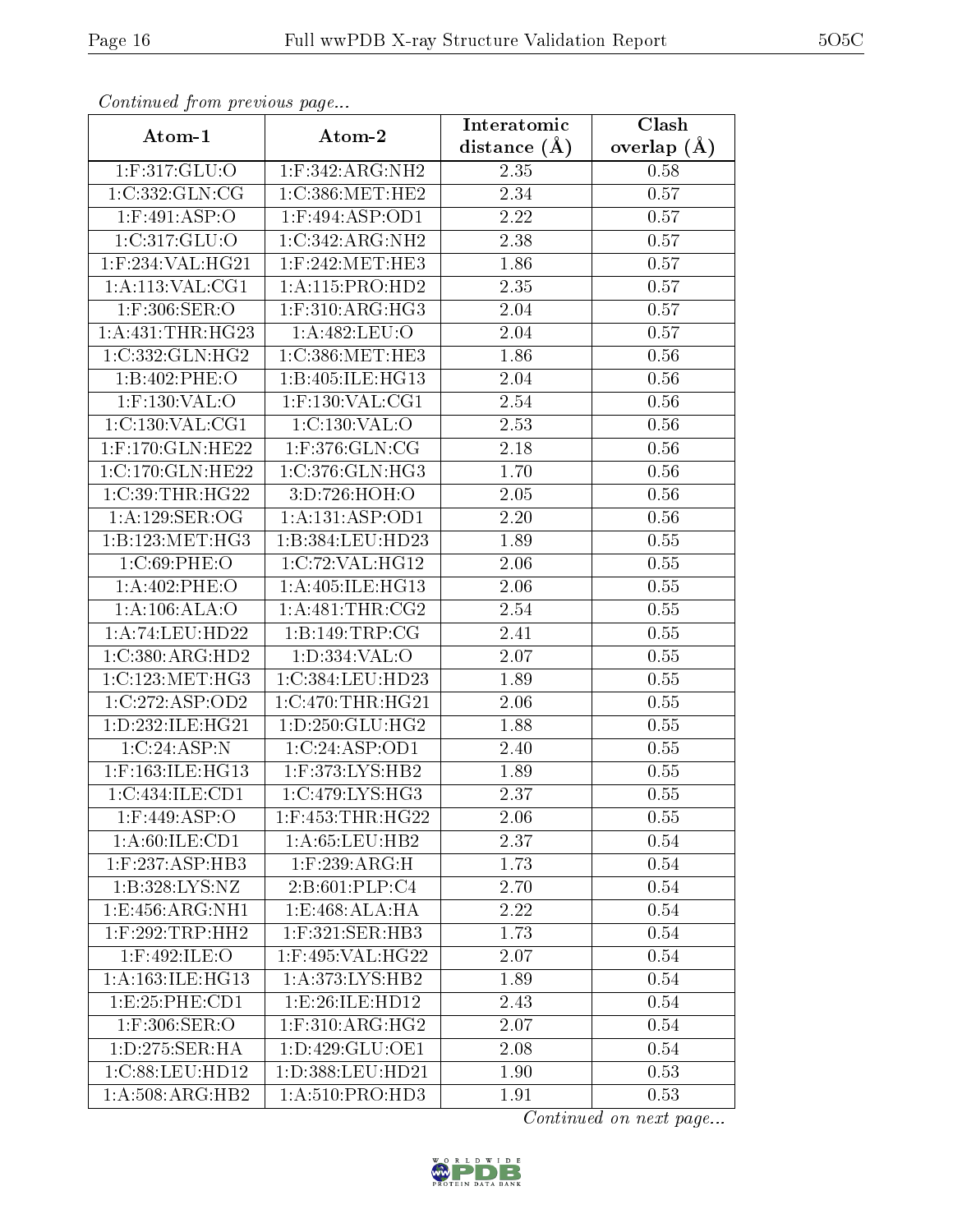| Continuatu from previous page  |                                     | Interatomic       | $\overline{\text{Clash}}$ |  |
|--------------------------------|-------------------------------------|-------------------|---------------------------|--|
| Atom-1                         | Atom-2                              | distance $(\AA)$  | overlap $(A)$             |  |
| 1:C:105:VAL:O                  | 1:C:105:VAL:HG12                    | 2.08              | 0.53                      |  |
| 1:C:143:GLU:CD                 | 1:C:379:ARG:HH22                    | 2.11              | 0.53                      |  |
| 1:E:207:VAL:HG22               | 1:E:263:ALA:HB3                     | 1.90              | 0.53                      |  |
| 1: A:268: SER:O                | 1: A:300: GLY:HA3                   | 2.08              | 0.53                      |  |
| 1:B:408:LEU:HD11               | 1:B:492:ILE:HD11                    | 1.90              | 0.53                      |  |
| 1: E:246: CYS:O                | 1:E:250:GLU:OE1                     | 2.26              | 0.53                      |  |
| 1:B:272:ASP:O                  | 1:B:432:THR:HG21                    | 2.09              | 0.53                      |  |
| 1:C:124:ALA:HB1                | 1: D: 117: LEU: HD22                | 1.90              | 0.53                      |  |
| 1:D:209:THR:HG21               | 1: D: 217: ILE: HG21                | $\overline{1}.90$ | 0.53                      |  |
| 1: D: 56: PRO: HD2             | 1: D:463: GLY:O                     | 2.09              | 0.53                      |  |
| 1:C:242:MET:HE1                | 1:C:247:LEU:HD22                    | 1.91              | $0.52\,$                  |  |
| 3:C:742:HOH:O                  | 1:D:333:THR:HG21                    | 2.09              | 0.52                      |  |
| 1:B:35:TRP:O                   | 1:B:39:THR:HG23                     | 2.10              | 0.52                      |  |
| 1: D: 35: TRP:O                | 1: D:39: THR: HG23                  | 2.09              | 0.52                      |  |
| $1: D:299: TYR: \overline{OH}$ | 1: D: 431: THR: HG22                | 2.08              | 0.52                      |  |
| $1:$ F:242:MET:CE              | 1:F:247:LEU:HD13                    | 2.40              | 0.52                      |  |
| 1: B:246: CYS:O                | 1:B:250:GLU:OE1                     | 2.26              | 0.52                      |  |
| 1:B:209:THR:CG2                | 1:B:265:VAL:HB                      | 2.27              | 0.52                      |  |
| 1: D: 431: THR: CG2            | 1: D:482: LEU:O                     | 2.57              | 0.52                      |  |
| 1:A:35:TRP:CH2                 | 1:B:117:LEU:HB3                     | 2.45              | 0.52                      |  |
| 1:C:434:ILE:HD13               | $1:C:479:\overline{\text{LYS:HG3}}$ | 1.91              | 0.52                      |  |
| $1:$ F:303:LEU:HD22            | $1:$ F:309:HIS:HB3                  | 1.91              | 0.52                      |  |
| 1: D: 242: MET: HE3            | 1: D: 247: LEU: HD22                | 1.91              | 0.52                      |  |
| 1:D:328:LYS:NZ                 | 2:D:601:PLP:C4                      | 2.70              | $0.52\,$                  |  |
| 1: E: 103: LYS: HE3            | 1: E:491: ASP:HB2                   | 1.91              | 0.52                      |  |
| 1:F:450:GLU:HA                 | $1:$ F:453:THR:CG2                  | 2.40              | 0.51                      |  |
| 1: B: 176: MET: HE1            | 1:B:207:VAL:HG21                    | 1.92              | 0.51                      |  |
| 1: A: 123: MET:CE              | 1:A:384:LEU:HB3                     | 2.39              | 0.51                      |  |
| 1:C:120:GLU:CD                 | 1:C:380:ARG:HH22                    | 2.14              | 0.51                      |  |
| 1: D:39:THR:O                  | 1: D: 43: LEU: HG                   | 2.11              | 0.51                      |  |
| 1:C:294:HIS:NE2                | 1:C:323:THR:HG23                    | 2.25              | 0.51                      |  |
| 1: A: 505: GLU: HA             | 1: A:510: PRO:HD2                   | 1.93              | 0.51                      |  |
| 1:E:504:ARG:O                  | 1:E:508:ARG:HG3                     | 2.10              | 0.51                      |  |
| 1:A:37:ARG:O                   | 1:A:41:GLN:HG3                      | 2.11              | 0.51                      |  |
| 1:C:105:VAL:O                  | 1:C:105:VAL:CG1                     | 2.59              | 0.51                      |  |
| 1: D: 232: ILE: HG21           | 1: D: 250: GLU: CG                  | 2.41              | 0.51                      |  |
| 1: D: 456: ARG: O              | 1:D:459:VAL:HG22                    | 2.11              | 0.50                      |  |
| 1:F:388:LEU:HA                 | 1:F:391:ARG:HG2                     | 1.92              | 0.50                      |  |
| 1: D: 45: LEU: O               | 1: D: 49: THR: HG23                 | 2.11              | 0.50                      |  |
| 1:B:330:PHE:HB3                | 1: B: 386: MET:CE                   | 2.41              | 0.50                      |  |
| 1:C:43:LEU:O                   | 1:C:47:THR:OG1                      | 2.22              | 0.50                      |  |

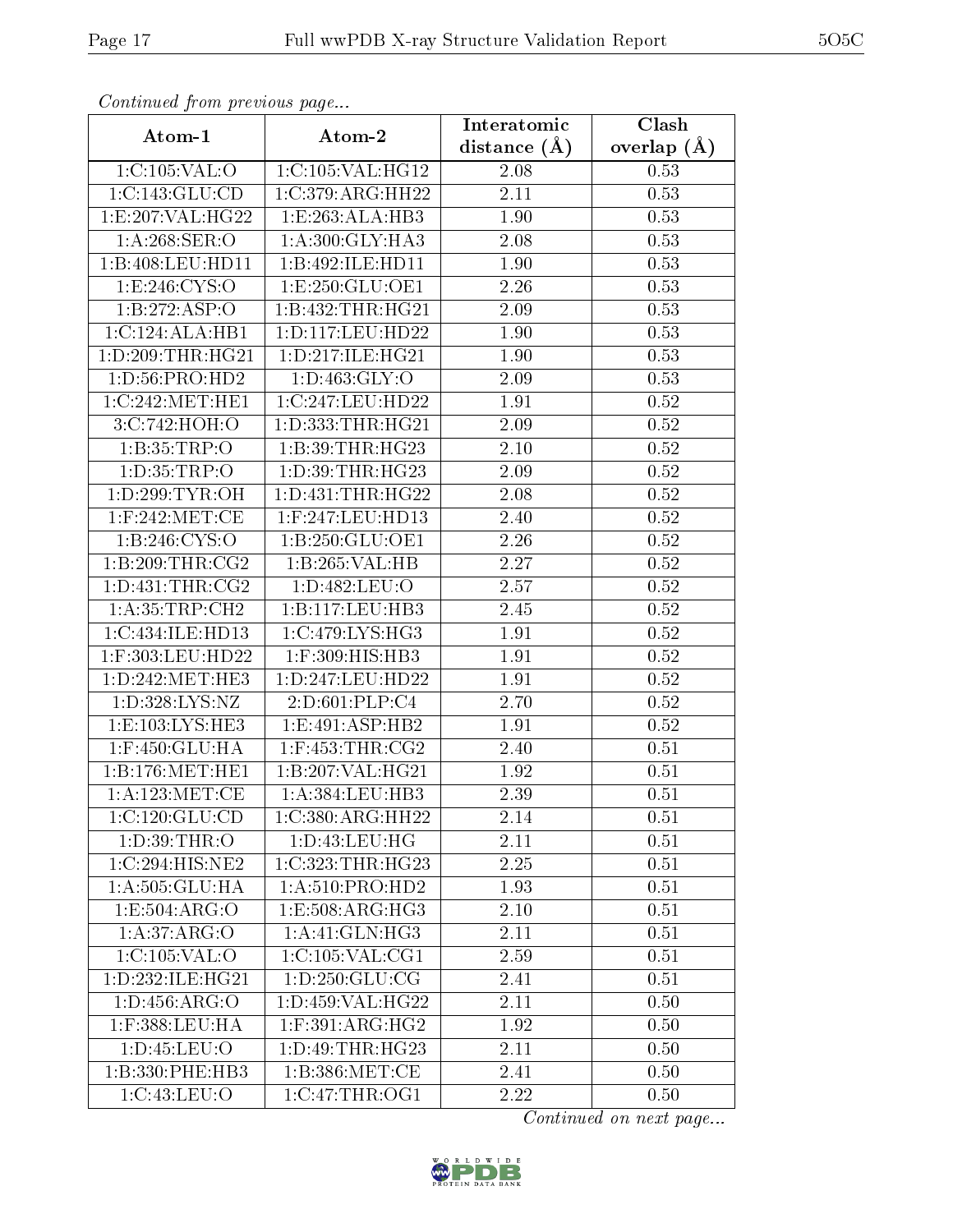| Continuea from previous page      |                                       | Interatomic    | Clash         |
|-----------------------------------|---------------------------------------|----------------|---------------|
| Atom-1                            | Atom-2                                | distance $(A)$ | overlap $(A)$ |
| $1:$ F:456:ARG:HG3                | $1:$ F:467:ILE:HG23                   | 1.92           | 0.50          |
| 1:F:467:ILE:HG22                  | 3:F:729:HOH:O                         | 2.12           | 0.50          |
| 1:A:306:SER:OG                    | 1:A:403:ASP:OD1                       | 2.28           | 0.49          |
| 1:B:310:ARG:HB3                   | 1:B:311:PRO:HD3                       | 1.94           | 0.49          |
| 1:B:147:ILE:HD13                  | 1: B: 162: GLY: O                     | 2.12           | 0.49          |
| 1:C:272:ASP:OD1                   | 1:C:479:LYS:NZ                        | 2.42           | 0.49          |
| 1:C:299:TYR:CE2                   | 1:C:430:LEU:HG                        | 2.46           | 0.49          |
| 1: D: 45: LEU: HD13               | 1: D:89: LYS: HE2                     | 1.94           | 0.49          |
| 1:D:467:ILE:HD12                  | 1: D: 480: PHE: HE1                   | 1.77           | 0.49          |
| $1:$ F:143:GLU:HG2                | $1:$ F:147:ILE:HD12                   | 1.93           | 0.49          |
| $1:C:47$ : THR: HG22              | 1:C:51:LYS:HE2                        | 1.95           | 0.49          |
| 1: A:301: CYS:HG                  | 1:A:330:PHE:HE1                       | 1.60           | 0.49          |
| 1:C:88:LEU:HD21                   | 1:C:92:TYR:HD2                        | 1.77           | 0.49          |
| $1:$ F:130:VAL:CG1                | 1:F:370:LEU:HD12                      | 2.42           | 0.49          |
| $1:$ F:139:GLY:HA2                | $1:$ F:381:PHE:CZ                     | 2.47           | 0.49          |
| 1:C:294:HIS:HE1                   | 1:C:323:THR:HG23                      | 1.72           | 0.49          |
| 1: A: 117: LEU: CD2               | 1:B:124:ALA:O                         | 2.61           | 0.49          |
| 1:C:176:MET:HE1                   | 1:C:207:VAL:CG1                       | 2.23           | 0.49          |
| 1:B:299:TYR:OH                    | 1:B:431:THR:HG22                      | 2.13           | 0.49          |
| 1:B:467:ILE:HD11                  | 1:B:478:LEU:HD13                      | $1.95\,$       | 0.49          |
| 1:E:413:HIS:HB2                   | 1:E:433:GLN:OE1                       | 2.13           | 0.49          |
| 1:C:332:GLN:NE2                   | 1:C:386:MET:CE                        | 2.76           | 0.49          |
| 1: D: 242: MET:CE                 | 1:D:247:LEU:HD22                      | 2.42           | 0.49          |
| 1:A:183:TRP:CZ2                   | 1: A:260: ILE: HG21                   | 2.48           | 0.48          |
| 1:E:272:ASP:O                     | 1:E:432:THR:CG2                       | 2.60           | 0.48          |
| 1:C:234:VAL:HG11                  | 1:C:242:MET:HE3                       | 1.95           | 0.48          |
| $1:$ F:387:TRP:CZ3                | $1:$ F:391:ARG:HD2                    | 2.48           | 0.48          |
| $1:$ F:41:GLN:HE22                | $1:$ F:82:GL $\overline{\text{U:CD}}$ | 2.15           | 0.48          |
| 1: A:248: LYS:O                   | 1:A:252:GLN:NE2                       | 2.41           | 0.48          |
| 1:C:332:GLN:HG3                   | 1:C:386:MET:CE                        | 2.41           | 0.48          |
| 1: D: 206: ARG: HD2               | 1: D: 232: ILE: HD13                  | 1.95           | 0.48          |
| 1: D:209:THR:CG2                  | 1: D: 265: VAL: HB                    | 2.28           | 0.48          |
| 1:A:148:ASP:O                     | 1: A: 151: LEU: HB3                   | 2.13           | 0.48          |
| 1:E:43:LEU:O                      | 1:E:47:THR:HG23                       | 2.13           | 0.48          |
| 1:B:172:ASN:OD1                   | 1:B:323:THR:HG21                      | 2.14           | 0.48          |
| 1:C:80:SER:HB2                    | 1:C:82:GLU:OE1                        | 2.13           | 0.48          |
| 1:B:330:PHE:HB3                   | 1:B:386:MET:HE3                       | 1.94           | 0.48          |
| $1:B:268:\overline{\text{SER}:O}$ | 1:B:300:GLY:HA3                       | 2.13           | 0.48          |
| $1:$ F:46:MET:CE                  | $1:$ F:93:LEU:HD11                    | 2.43           | 0.48          |
| 1: A:209:THR:HG21                 | 1: A:217: ILE: HG21                   | 1.96           | 0.48          |
| 1:B:165:THR:HG22                  | 1:B:174:MET:HE1                       | 1.94           | 0.48          |

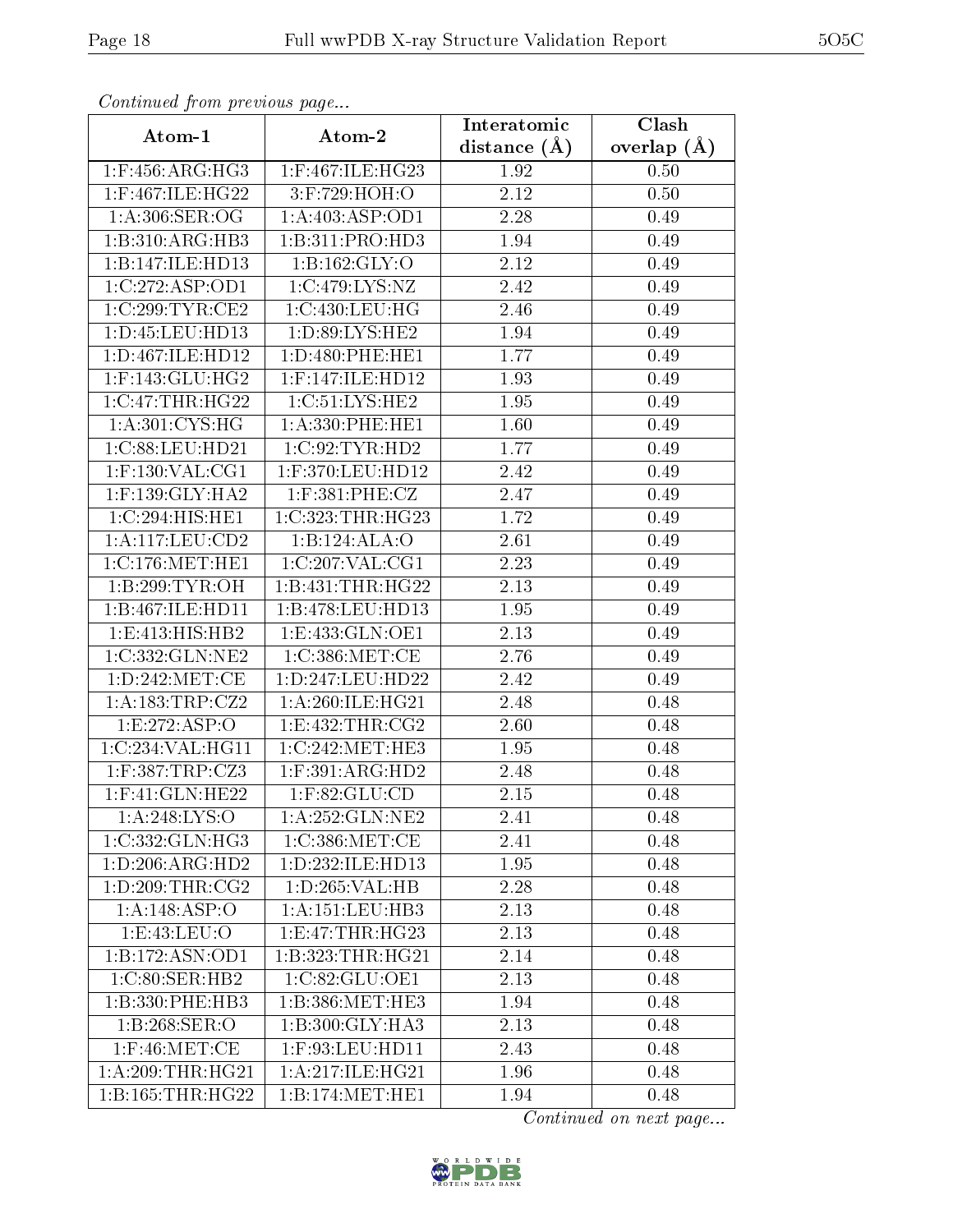| Continuati pont previous page       |                                 | Interatomic      | Clash           |  |
|-------------------------------------|---------------------------------|------------------|-----------------|--|
| Atom-1                              | Atom-2                          | distance $(\AA)$ | overlap $(\AA)$ |  |
| 1:C:245:ASP:O                       | 1:C:249:GLN:HG2                 | 2.14             | 0.48            |  |
| 1:C:163:ILE:HD11                    | 1:C:373:LYS:HB2                 | 1.95             | 0.48            |  |
| 1: A: 198: LEU: HD12                | 1:B:198:LEU:HD12                | 1.95             | 0.47            |  |
| 1: A:242: MET:HE2                   | 1: A:247:LEU:HB2                | 1.97             | 0.47            |  |
| 1:A:434:ILE:HD13                    | 1: A:479: LYS: HG3              | 1.95             | 0.47            |  |
| 1:C:46:MET:HE1                      | 1:C:93:LEU:HD13                 | 1.96             | 0.47            |  |
| 1:B:500:VAL:HG23                    | 3:B:722:HOH:O                   | 2.15             | 0.47            |  |
| 1: D:268: SER:O                     | 1:D:300:GLY:HA3                 | 2.15             | 0.47            |  |
| 1:B:416:LEU:CD1                     | 1:B:433:GLN:HG2                 | 2.40             | 0.47            |  |
| 1: A: 416: LEU: CD1                 | 1: A: 433: GLN: HG2             | 2.41             | 0.47            |  |
| 1:C:332:GLN:NE2                     | 1:C:386:MET:HE2                 | 2.30             | 0.47            |  |
| 1: D: 414: GLN: C                   | $1: D: 417: \overline{ASN:OD1}$ | 2.51             | 0.47            |  |
| 1: D: 105: VAL: CG2                 | 1:D:467:ILE:HD13                | 2.44             | 0.47            |  |
| 1:C:56:PRO:HD2                      | 1:C:463:GLY:O                   | 2.15             | 0.47            |  |
| 1: E: 120: GLU: OE2                 | 1:E:380:ARG:NH2                 | 2.47             | 0.47            |  |
| 1:C:299:TYR:OH                      | 1:C:431:THR:CG2                 | 2.54             | 0.47            |  |
| 1: D:69: PHE: CZ                    | 1:D:91:LEU:HB3                  | 2.49             | 0.47            |  |
| 1: E:318: LYS: HA                   | 1:E:342:ARG:NH2                 | 2.29             | 0.47            |  |
| 1:B:330:PHE:CB                      | 1:B:386:MET:HE3                 | 2.45             | 0.46            |  |
| 1:C:263:ALA:CA                      | 1:C:291:MET:HE2                 | 2.45             | 0.46            |  |
| 1:E:26:ILE:N                        | 1:E:26:ILE:HD12                 | 2.30             | 0.46            |  |
| 1:A:332:GLN:OE1                     | 1: A:385:LYS:HB3                | 2.16             | 0.46            |  |
| 1:A:251:VAL:HG21                    | 1: A:285:LEU:HD21               | 1.97             | 0.46            |  |
| 1:B:489:ALA:HA                      | 1:B:492:ILE:HD12                | 1.98             | 0.46            |  |
| $1:$ F:268:SER:O                    | 1:F:300:GLY:HA3                 | 2.14             | 0.46            |  |
| 1:A:35:TRP:CZ3                      | 1: A:38: GLN: NE2               | 2.84             | 0.46            |  |
| 1:B:332:GLN:HG3                     | 1: B: 386: MET:CE               | 2.38             | 0.46            |  |
| $1:C:142:\overline{\text{LE:HG23}}$ | 1:C:387:TRP:CD1                 | 2.51             | 0.46            |  |
| 1:C:46:MET:HE3                      | 1:C:93:LEU:HDI1                 | 1.97             | 0.46            |  |
| 1:A:119:ALA:O                       | 1: A: 123: MET:HG3              | 2.15             | 0.46            |  |
| 1:C:118:LEU:HD12                    | 1: D: 42: VAL: HG21             | 1.98             | 0.46            |  |
| $1:$ F:350:VAL:CG1                  | 1:F:374:SER:O                   | 2.64             | 0.46            |  |
| 1:B:242:MET:HE1                     | 1:B:247:LEU:HD13                | 1.98             | 0.46            |  |
| 1:B:467:ILE:HG22                    | 3:B:730:HOH:O                   | 2.15             | 0.46            |  |
| $1:$ F:296:ASP:OD2                  | 2:F:601:PLP:N1                  | 2.49             | 0.46            |  |
| 1:D:335:SER:O                       | 1: D: 382: ASP: CG              | 2.54             | 0.46            |  |
| 1:E:58:SER:OG                       | 1: E:60: ILE: HG12              | 2.16             | 0.46            |  |
| 1:F:332:GLN:NE2                     | $1:$ F:386:MET:CE               | 2.79             | 0.46            |  |
| 1:A:146:VAL:O                       | 1: A: 150: THR: HG23            | 2.16             | 0.45            |  |
| 1:D:305:VAL:O                       | 1:D:399:GLY:HA3                 | 2.16             | 0.45            |  |
| 1:D:472:VAL:HG13                    | 1: D: 477: TYR: CD1             | 2.51             | 0.45            |  |

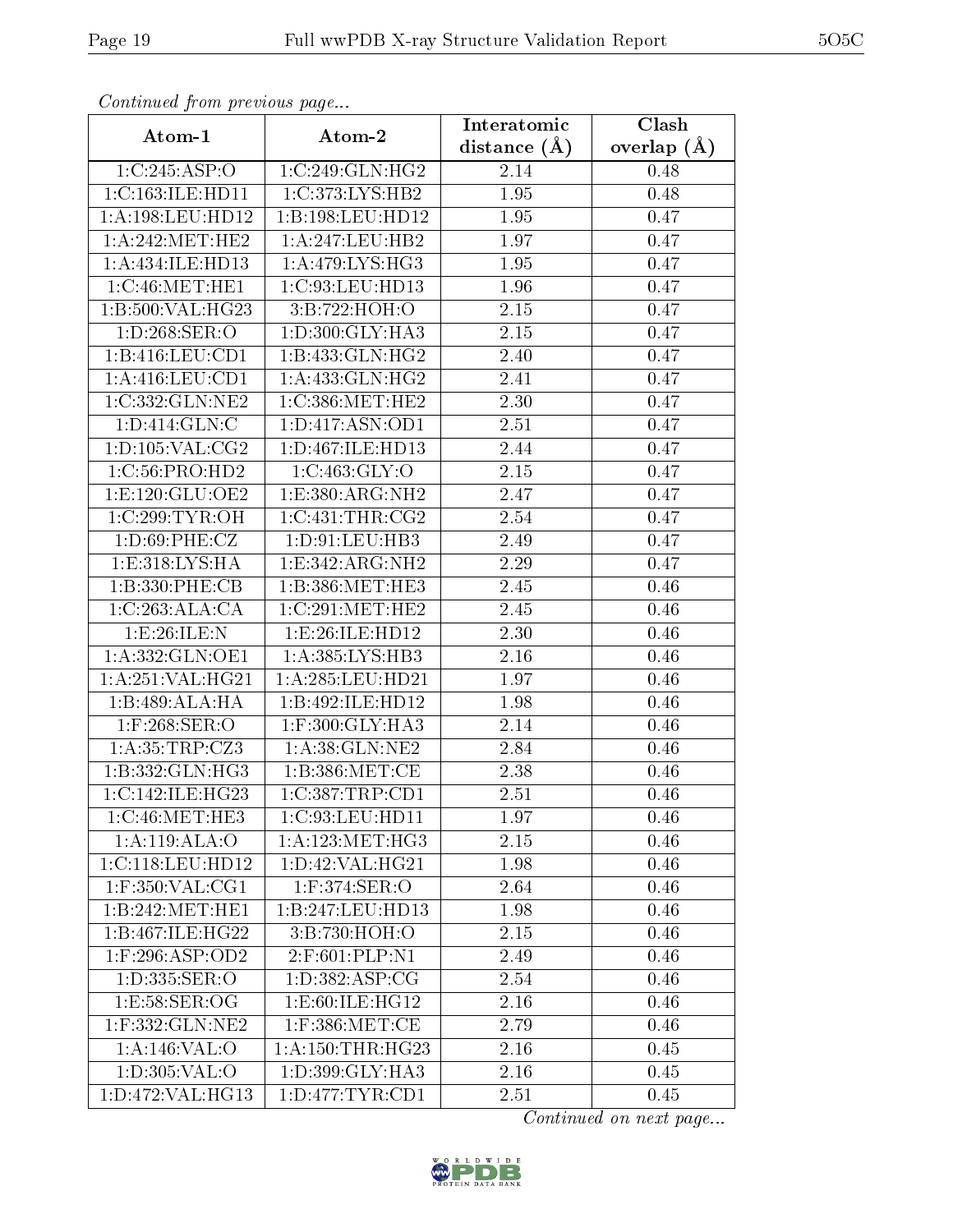| Comunaca jiom previous page |                                  | Interatomic    | Clash           |
|-----------------------------|----------------------------------|----------------|-----------------|
| Atom-1                      | Atom-2                           | distance $(A)$ | overlap $(\AA)$ |
| 1:A:455:ILE:HD11            | 1: A:503: GLY:CA                 | 2.46           | 0.45            |
| 1:E:183:TRP:CD2             | 1:E:262:VAL:HG22                 | 2.50           | 0.45            |
| 1: E: 35: TRP:O             | 1:E:39:THR:HG23                  | 2.17           | 0.45            |
| $1:$ F:292:TRP:CH2          | $1:$ F:321:SER:HB3               | 2.51           | 0.45            |
| 1:C:491:ASP:O               | 1:C:495:VAL:HG23                 | 2.16           | 0.45            |
| 1: A:209:THR:CG2            | 1:A:265:VAL:H B                  | 2.42           | 0.45            |
| 1: A: 505: GLU: HA          | 1: A:510: PRO:CD                 | 2.46           | 0.45            |
| 1:B:471:LYS:HG3             | 1: B:476: GLN:OE1                | 2.17           | 0.45            |
| 1:C:208:PHE:HD1             | 1:C:291:MET:HE1                  | 1.81           | 0.45            |
| 1:B:408:LEU:HD22            | 1:B:487:THR:O                    | 2.16           | 0.45            |
| 1:B:242:MET:HE1             | 1:B:247:LEU:HD22                 | 1.99           | 0.45            |
| 1:C:208:PHE:CD1             | 1:C:291:MET:HE1                  | 2.52           | 0.45            |
| 1:C:272:ASP:OD2             | 1:C:470:THR:CG2                  | 2.65           | 0.45            |
| 1:D:467:ILE:CD1             | 1: D: 480: PHE: HE1              | 2.30           | 0.45            |
| 1:F:332:GLN:HG2             | $1:$ F:386:MET:HE3               | 1.99           | 0.45            |
| 1: A:299:TYR:OH             | 1: A: 431: THR: HG22             | 2.17           | 0.44            |
| 1:A:145:LYS:HG2             | 1: A:387:TRP:HZ3                 | 1.81           | 0.44            |
| 1:B:209:THR:HG21            | 1:B:217:ILE:HG21                 | 1.99           | 0.44            |
| 1:A:274:GLY:O               | 1:A:429:GLU:HB3                  | 2.17           | 0.44            |
| 1:B:130:VAL:HG23            | 1:B:379:ARG:NH2                  | 2.32           | 0.44            |
| 1: E:68: GLU:CD             | 1: E:90: LYS: NZ                 | 2.69           | 0.44            |
| 1: B: 242: MET:CE           | 1:B:247:LEU:HD13                 | 2.48           | 0.44            |
| 1: C: 171: SER: HB3         | 1:C:323:THR:HG22                 | 2.00           | 0.44            |
| 1: D: 244: VAL: CG2         | $1: D: 278: PRO: \overline{HG2}$ | 2.48           | 0.44            |
| 1:B:221:MET:CE              | 1:B:226:LEU:HD12                 | 2.47           | 0.44            |
| 1:C:124:ALA:O               | 1:D:117:LEU:HD21                 | 2.18           | 0.44            |
| 1: D: 166: SER:H            | 1: D: 170: GLN: NE2              | 2.15           | 0.44            |
| 1:C:470:THR:HG22            | 1:C:471:LYS:N                    | 2.33           | 0.44            |
| 1:C:88:LEU:HD23             | 1:C:93:LEU:HG                    | 2.00           | 0.44            |
| 1:D:348:SER:HA              | 1:D:351:THR:HG22                 | 1.99           | 0.44            |
| 1: D: 317: GLU: O           | 1:D:342:ARG:NH2                  | 2.50           | 0.44            |
| $1:$ F:132:THR:OG1          | 1:F:134:ASP:OD1                  | 2.26           | 0.44            |
| $1:$ F:402:PHE:HA           | 1:F:405:ILE:HG12                 | 2.00           | 0.44            |
| $1:$ F:242:MET:HE1          | 1:F:247:LEU:HD22                 | 1.99           | 0.44            |
| 1:A:313:LEU:HD23            | 1: A:316: ILE: CG2               | 2.48           | 0.44            |
| 1: A:381: PHE:CE2           | 1:A:384:LEU:HB2                  | 2.53           | 0.44            |
| $1:$ F:488:THR:HG22         | $1:$ F:489:ALA:H                 | 1.83           | 0.44            |
| 1:B:402:PHE:CD1             | 1:B:405:ILE:HD11                 | 2.53           | 0.43            |
| 1: B:500: VAL: CG2          | 3:B:722:HOH:O                    | 2.66           | 0.43            |
| 1:C:163:ILE:HD12            | 1:C:163:ILE:HG23                 | 1.65           | 0.43            |
| 1: D: 164: PHE: HB2         | 1:D:379:ARG:NH2                  | 2.33           | 0.43            |

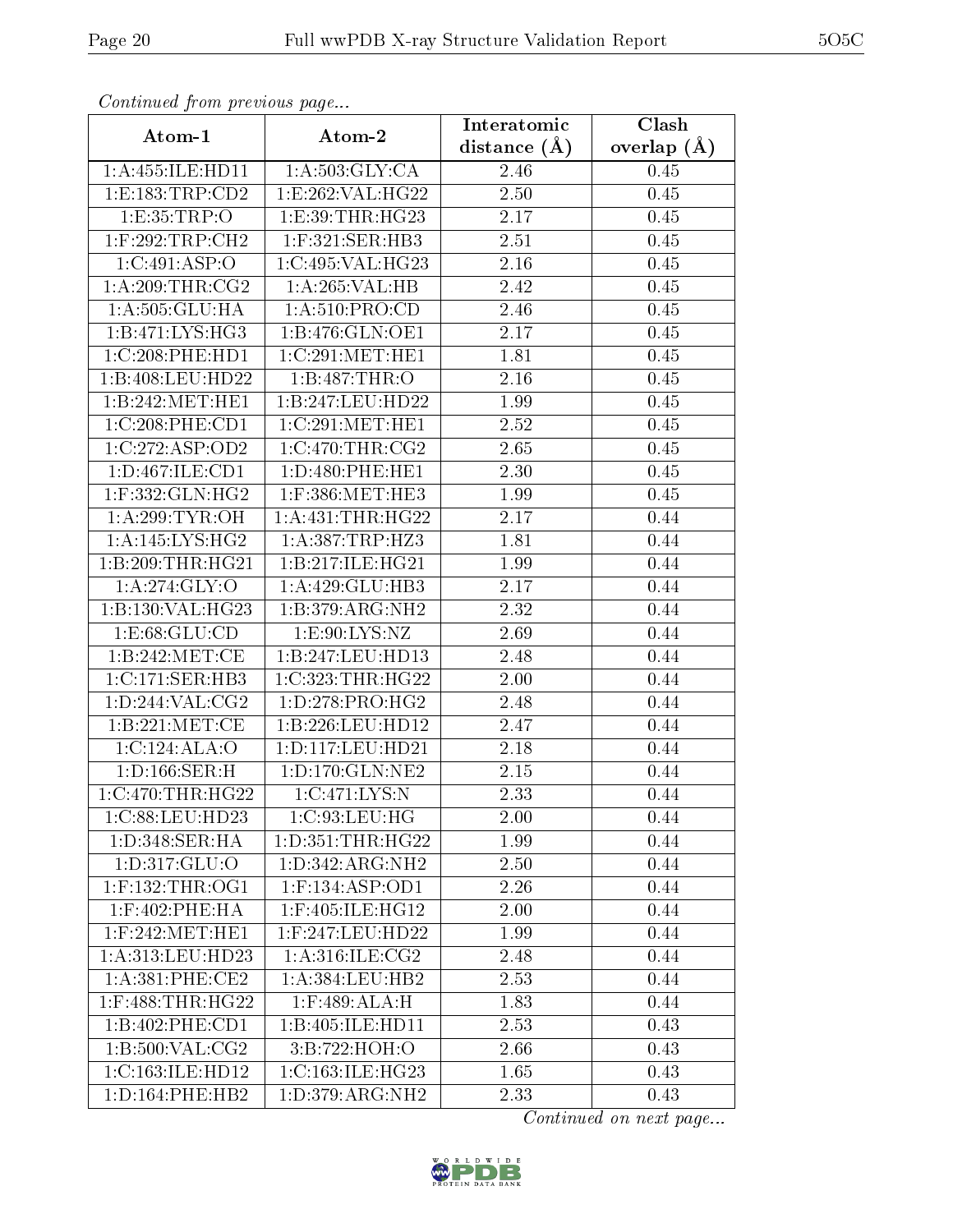| Commuca from previous page |                                      | Interatomic       | Clash           |
|----------------------------|--------------------------------------|-------------------|-----------------|
| Atom-1                     | Atom-2                               | distance $(A)$    | overlap $(\AA)$ |
| 1:E:103:LYS:HE3            | 1:E:491:ASP:CB                       | 2.49              | 0.43            |
| 1:F:434:ILE:HD13           | $1:$ F:479:LYS:HG3                   | 2.00              | 0.43            |
| 1:B:479:LYS:HG2            | 1:B:480:PHE:N                        | 2.33              | 0.43            |
| 1:C:241:ARG:HH21           | 1:C:429:GLU:CD                       | 2.21              | 0.43            |
| 1:C:232:ILE:CG2            | 1:C:250:GLU:HG3                      | 2.44              | 0.43            |
| $1:$ F:424:VAL:CG2         | 1:F:433:GLN:OE1                      | 2.67              | 0.43            |
| 1:C:332:GLN:CD             | $1:C:386:\overline{\mathrm{MET}}:CE$ | 2.84              | 0.43            |
| 1:A:434:ILE:CD1            | 1: A:479: LYS: HG3                   | 2.49              | 0.43            |
| 1:B:142:ILE:HG23           | 1:B:387:TRP:CG                       | 2.54              | 0.43            |
| 1:C:88:LEU:CD2             | 1:C:93:LEU:HG                        | 2.48              | 0.43            |
| 1:E:471:LYS:HG3            | 1:E:476:GLN:NE2                      | 2.33              | 0.43            |
| 1: B:280: GLY:O            | 1:B:284:GLU:HG3                      | 2.18              | 0.43            |
| 1: E: 471: LYS: HG3        | 1:E:476:GLN:HE21                     | 1.82              | 0.43            |
| 1:E:106:ALA:O              | 1: E:481: THR: HG22                  | 2.18              | 0.43            |
| 1:A:237:ASP:HB3            | 1:A:239:ARG:H                        | 1.84              | 0.43            |
| 1: A:242:MET:CE            | 1:A:247:LEU:HD13                     | 2.49              | 0.42            |
| 1: A: 431:THR: CG2         | 1:A:482:LEU:O                        | 2.66              | 0.42            |
| 1:C:176:MET:CE             | 1:C:221:MET:SD                       | 3.07              | 0.42            |
| 1:F:488:THR:HG22           | 1:F:489:ALA:N                        | 2.34              | 0.42            |
| 1:B:194:LYS:HD2            | 1: B: 349: HIS: O                    | 2.19              | 0.42            |
| 1:C:163:ILE:HD11           | 1:C:373:LYS:CB                       | $\overline{2}.49$ | 0.42            |
| 1: D: 123: MET:HG3         | 1:D:384:LEU:HD23                     | 2.01              | 0.42            |
| 1:D:405:ILE:HG21           | 1: D: 483: LEU: HA                   | 2.01              | 0.42            |
| 1: A: 183: TRP: CE2        | 1:A:187:HIS:ND1                      | 2.87              | 0.42            |
| 3:C:742:HOH:O              | 1: D: 333: THR: CG2                  | 2.64              | 0.42            |
| 1:B:73:ASP:C               | 1:B:73:ASP:OD1                       | 2.58              | 0.42            |
| 1:C:162:GLY:O              | 1:C:163:ILE:HD13                     | 2.20              | 0.42            |
| 1:C:163:ILE:HG13           | 1:C:373:LYS:HB2                      | $2.00\,$          | 0.42            |
| 1: E: 106: ALA: O          | 1: E:481: THR: CG2                   | 2.67              | 0.42            |
| 1:C:164:PHE:HB2            | 1:C:379:ARG:NH2                      | 2.35              | 0.42            |
| 1:E:238:GLU:CD             | 1: E: 238: GLU:H                     | 2.23              | 0.42            |
| 1:E:131:ASP:HB3            | 1:E:377:THR:O                        | 2.19              | 0.42            |
| 1:E:468:ALA:HB3            | 1:E:479:LYS:HB3                      | 2.02              | 0.42            |
| 1:A:60:ILE:HD12            | 1: A:65:LEU:HB2                      | 2.01              | 0.42            |
| 1:C:176:MET:HE2            | 1:C:221:MET:SD                       | 2.60              | 0.42            |
| 1: E: 119: ALA: HB3        | 1:E:385:LYS:HG2                      | 2.00              | 0.42            |
| 1: A:350: VAL:CG1          | 1: A:374: SER:O                      | 2.67              | 0.42            |
| $1:$ F:292:TRP:CH2         | $1:$ F:321:SER:CB                    | 3.03              | 0.42            |
| 1:C:296:ASP:OD2            | 2:C:601:PLP:N1                       | 2.53              | 0.42            |
| 1:C:60:ILE:HD12            | 1:C:95:ASP:CG                        | 2.32              | 0.42            |
| 1:E:59:GLY:HA3             | $1: E:461: \overline{ARG:O}$         | 2.19              | 0.42            |

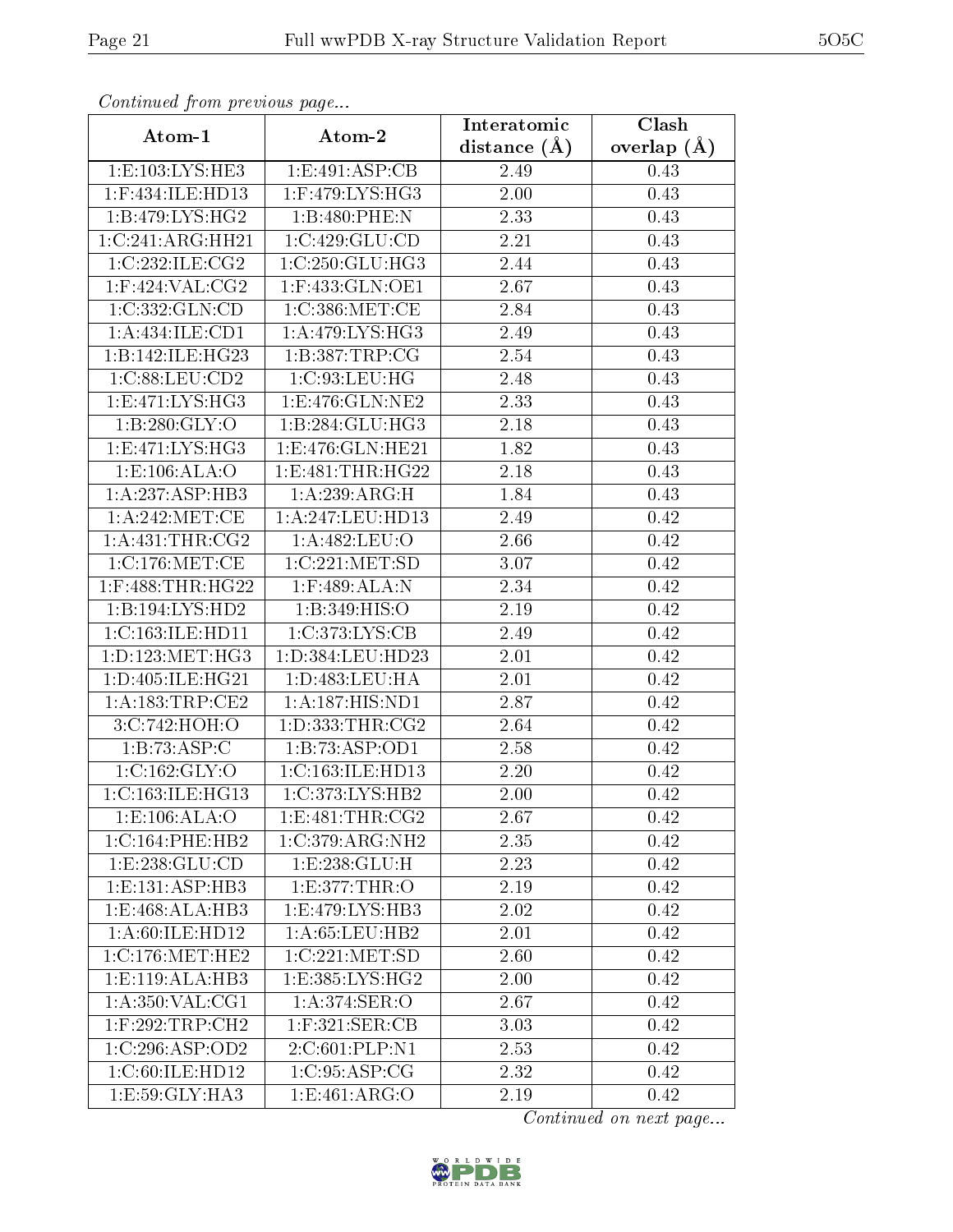| Continuea from previous page |                                     | Interatomic        | Clash         |  |
|------------------------------|-------------------------------------|--------------------|---------------|--|
| Atom-1                       | Atom-2                              | distance $(A)$     | overlap $(A)$ |  |
| 1: A:242: MET:CE             | 1:A:247:LEU:HD22                    | 2.49               | 0.41          |  |
| 1:A:408:LEU:HD21             | 1:A:487:THR:HB                      | 2.01               | 0.41          |  |
| 1: B: 154: ILE: CG2          | 1: B: 156: LEU: HG                  | 2.50               | 0.41          |  |
| 1:C:297:ALA:O                | 1:C:298:ALA:C                       | 2.59               | 0.41          |  |
| 1:A:303:LEU:HD22             | 1:A:309:HIS:HB3                     | 2.01               | 0.41          |  |
| 1:A:500:VAL:CG1              | 1:A:504:ARG:CZ                      | 2.99               | 0.41          |  |
| 1:C:163:ILE:CG1              | 1:C:373:LYS:HB2                     | $\overline{2}.50$  | 0.41          |  |
| $1:$ F:298:ALA:O             | $1:$ F:325:ASP:HB2                  | 2.20               | 0.41          |  |
| $1:$ F:426:HIS:CD2           | $1:$ F:426:HIS:N                    | $\overline{2}$ .88 | 0.41          |  |
| 1:B:106:ALA:HB2              | 1:B:466:VAL:HG12                    | 2.01               | 0.41          |  |
| 1:C:242:MET:HE1              | 1:C:247:LEU:HD13                    | 2.02               | 0.41          |  |
| 1:A:119:ALA:HB1              | $1:A:123:\overline{\text{MET:HE3}}$ | 2.03               | 0.41          |  |
| 1:E:261:PRO:HB2              | 1:E:291:MET:HE3                     | 2.03               | 0.41          |  |
| 1: D: 150: THR: OG1          | 1:D:340:PHE:CE2                     | 2.64               | 0.41          |  |
| 1:E:44:ALA:O                 | 1: E: 47: THR: OG1                  | 2.36               | 0.41          |  |
| 1:F:416:LEU:HD12             | 1:F:433:GLN:HG2                     | 2.02               | 0.41          |  |
| 1: A: 163: ILE: CG1          | 1: A:373: LYS: HB2                  | 2.50               | 0.41          |  |
| 1:C:301:CYS:SG               | 1:C:324:VAL:HG13                    | 2.61               | 0.41          |  |
| 1:C:86:GLU:O                 | $1:\overline{C:89:LYS:HB2}$         | 2.20               | 0.41          |  |
| 1:B:467:ILE:HD13             | 1:B:467:ILE:HG21                    | 1.80               | 0.41          |  |
| 1:C:312:ARG:NH2              | 1:C:429:GLU:O                       | 2.52               | 0.41          |  |
| 1: A:242:MET:CE              | 1:A:247:LEU:HB2                     | 2.51               | 0.41          |  |
| 1:C:455:ILE:HG21             | 1:C:499:ILE:HG23                    | 2.03               | 0.41          |  |
| 1: D: 119: ALA: O            | 1: D: 123: MET:HG3                  | $\overline{2}.21$  | 0.41          |  |
| 1:F:106:ALA:O                | $1:$ F:481:THR:HG22                 | 2.19               | 0.41          |  |
| 1: B: 176: MET: HE1          | 1: B:207: VAL: CG2                  | $\overline{2.51}$  | 0.41          |  |
| 1:C:402:PHE:HA               | 1:C:405:ILE:HG12                    | 2.03               | 0.41          |  |
| 1: D:244: VAL:O              | 1:D:244:VAL:HG12                    | 2.20               | 0.41          |  |
| 1:E:268:SER:O                | 1:E:300:GLY:HA3                     | 2.21               | 0.41          |  |
| 1:E:387:TRP:CZ3              | 1: E: 388: LEU: CD2                 | 3.04               | 0.41          |  |
| 1:C:268:SER:O                | 1:C:300:GLY:HA3                     | 2.20               | 0.40          |  |
| 1: D: 147: ILE: HD13         | 1: D: 162: GLY: O                   | 2.21               | 0.40          |  |
| 1: E: 123: MET: HE1          | 1:E:382:ASP:HA                      | 2.03               | 0.40          |  |
| 1:F:332:GLN:CD               | $1:$ F:386:MET:CE                   | 2.89               | 0.40          |  |
| 1: A:295: VAL:HGI1           | 1: A:316: ILE: HG13                 | 2.03               | 0.40          |  |
| 1:A:117:LEU:HD22             | 1:B:124:ALA:HB1                     | 2.02               | 0.40          |  |
| 1:F:348:SER:HA               | $1:$ F:351:THR:HG23                 | 2.03               | 0.40          |  |
| 1:F:209:THR:HG22             | 1:F:265:VAL:CB                      | 2.40               | 0.40          |  |
| 1: A:69: PHE: CZ             | 1: A:91:LEU:HB3                     | 2.55               | 0.40          |  |
| 1:B:170:GLN:HG3              | 1:B:375:ILE:HD11                    | 2.03               | 0.40          |  |
| 1:C:163:ILE:CD1              | 1:C:373:LYS:HB2                     | 2.51               | 0.40          |  |

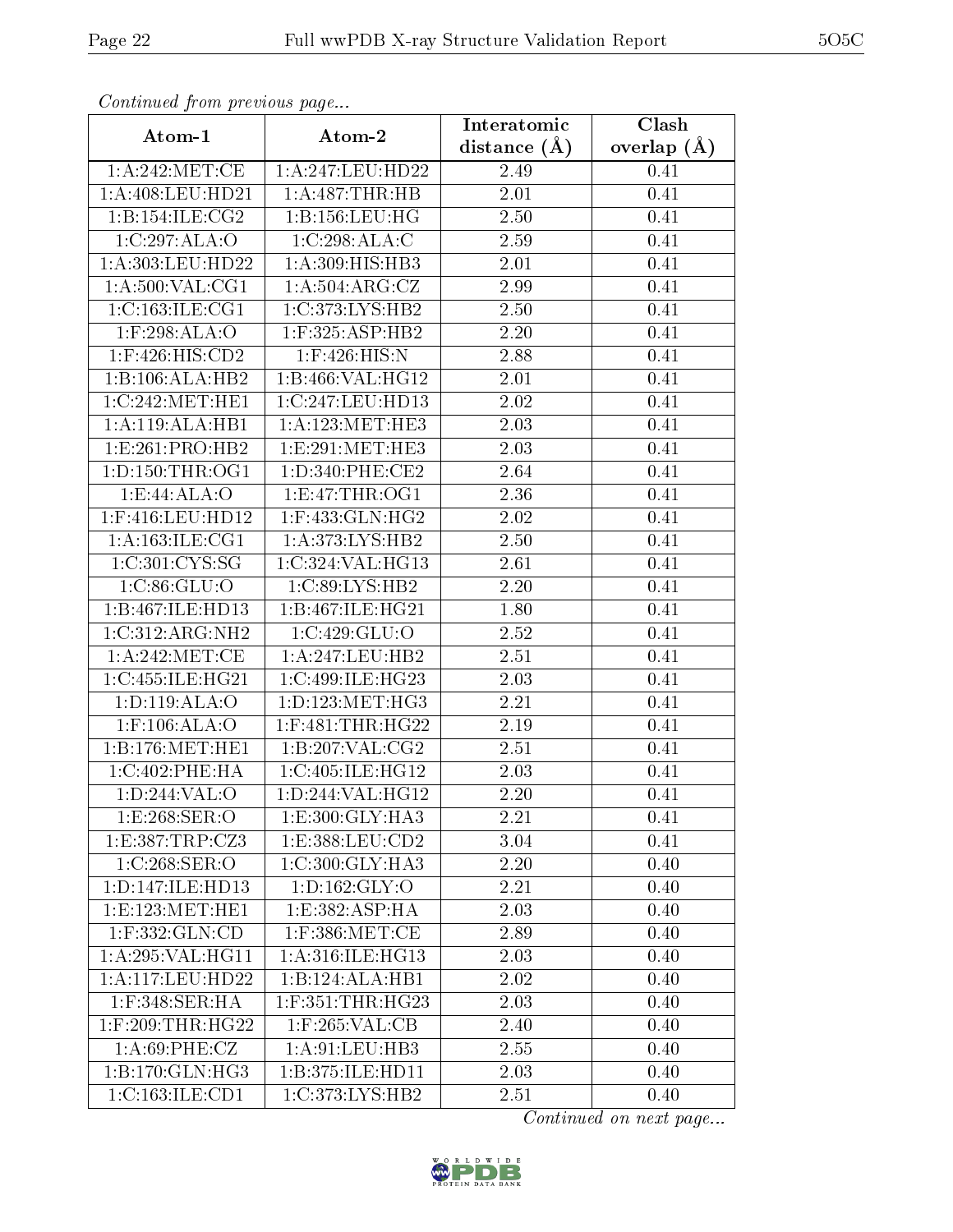| Atom-1              | Atom-2             | Interatomic<br>distance $(A)$ | Clash<br>overlap<br>(A) |
|---------------------|--------------------|-------------------------------|-------------------------|
| $1:$ F:260:ILE:HA   | $1:$ F:261:PRO:HD3 | 1.99                          | 0.40                    |
| 1:B:408:LEU:CD2     | 1:B:482:LEU:HD21   | 2.35                          | 0.40                    |
| 1: E: 106: ALA: HB2 | 1: E:466: VAL:HG12 | 2.02                          | 0.40                    |
| 1: E:87: GLU: HG2   | 1: E: 91: LEU: CD1 | 2.52                          | 0.40                    |
| $1:$ F:142:ILE:HG23 | $1:$ F:387:TRP:CG  | 2.56                          | D 40                    |

All (5) symmetry-related close contacts are listed below. The label for Atom-2 includes the symmetry operator and encoded unit-cell translations to be applied.

| Atom-1              | Atom-2                     | Interatomic<br>distance $(A)$ | Clash<br>overlap $(A)$ |
|---------------------|----------------------------|-------------------------------|------------------------|
| 1: A:70: SER:OG     | 1:B:76:GLN:OE1[1 556]      | 1.66                          | 0.54                   |
| 1:E:335:SER:OG      | $1:$ F:380:ARG:NH1[1 556]  | 1.73                          | 0.47                   |
| 1: D: 475: ARG: NH2 | $1:$ F:508:ARG:O[1 556]    | 1.80                          | 0.40                   |
| 1:E:84:ALA:O        | $1:$ F:391:ARG:NH1[1 556]  | 1.86                          | 0.34                   |
| 1: A:508: ARG:O     | 1:Eq.473:ASN:ND2[2]<br>664 | 2.03                          | 0.17                   |

### 5.3 Torsion angles (i)

#### 5.3.1 Protein backbone (i)

In the following table, the Percentiles column shows the percent Ramachandran outliers of the chain as a percentile score with respect to all X-ray entries followed by that with respect to entries of similar resolution.

The Analysed column shows the number of residues for which the backbone conformation was analysed, and the total number of residues.

| Mol | Chain        | Analysed          | Favoured   | Allowed   | Outliers | Percentiles |     |
|-----|--------------|-------------------|------------|-----------|----------|-------------|-----|
|     | $\mathbf{A}$ | $456/519$ (88%)   | 439 (96\%) | 17 $(4%)$ | $\theta$ | 100         | 100 |
|     | B            | $460/519$ (89%)   | 436 (95%)  | 22(5%)    | $2(0\%)$ | 34          | 32  |
| 1   | $\rm C$      | $454/519$ (88%)   | 428 (94%)  | $25(6\%)$ | $1(0\%)$ | 47          | 49  |
| 1   | D            | $460/519$ (89%)   | 435 (95%)  | 25(5%)    | $\theta$ | 100         | 100 |
| 1   | E            | $449/519$ (86%)   | 423 (94%)  | $26(6\%)$ | $\theta$ | 100         | 100 |
| 1   | $_{\rm F}$   | $459/519$ (88%)   | 432 (94%)  | $26(6\%)$ | $1(0\%)$ | 47          | 49  |
| All | All          | $2738/3114$ (88%) | 2593 (95%) | 141 (5%)  | $4(0\%)$ | 51          | 54  |

All (4) Ramachandran outliers are listed below:

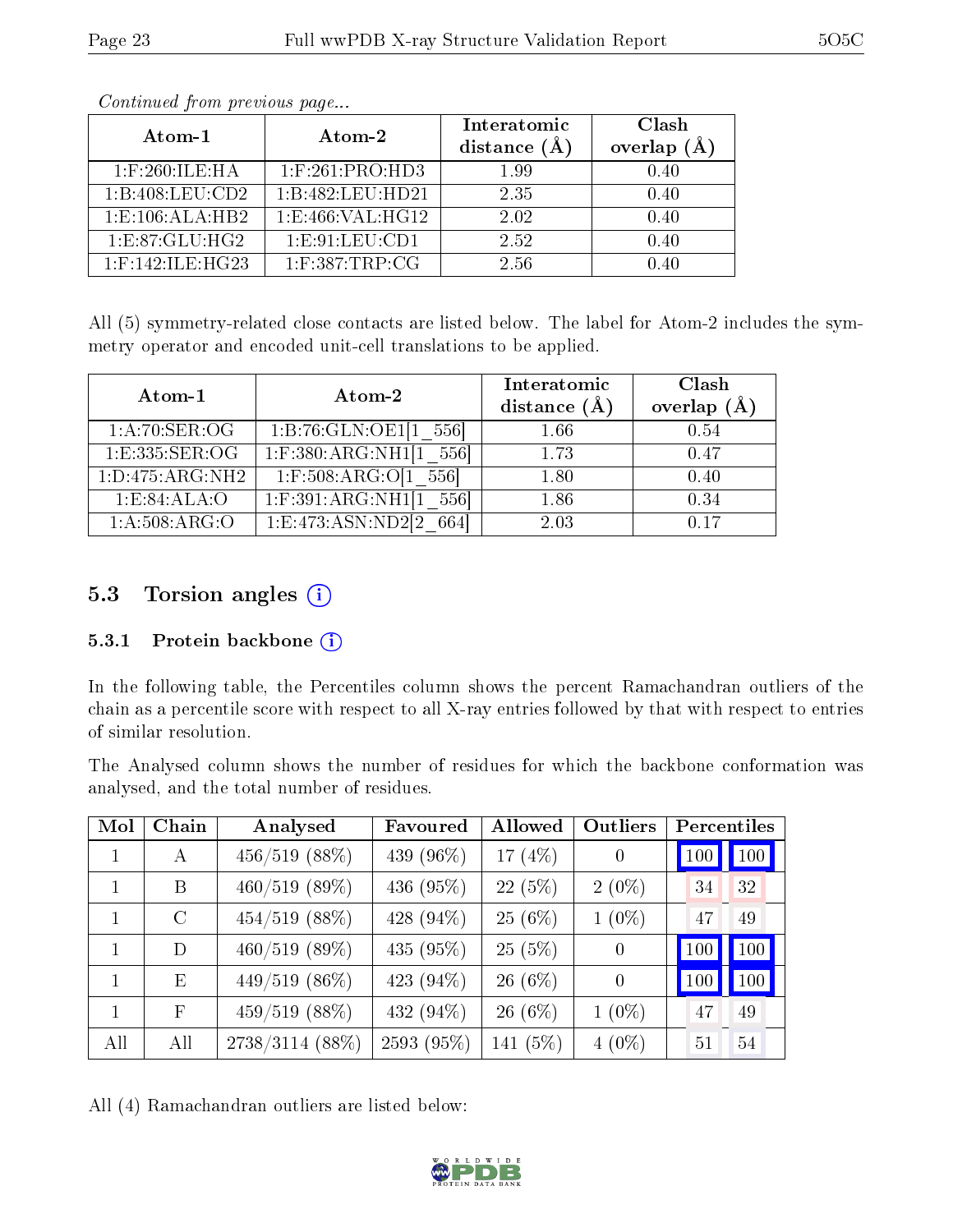| Mol | Chain | Res | <b>Type</b>      |
|-----|-------|-----|------------------|
|     |       | 24  | $AS\overline{P}$ |
|     |       | 237 | <b>ASP</b>       |
|     |       | 80  | SER.             |
|     |       | 189 | <b>PRO</b>       |

#### 5.3.2 Protein sidechains (i)

In the following table, the Percentiles column shows the percent sidechain outliers of the chain as a percentile score with respect to all X-ray entries followed by that with respect to entries of similar resolution.

The Analysed column shows the number of residues for which the sidechain conformation was analysed, and the total number of residues.

| Mol | Chain         | Analysed        | Rotameric  | <b>Outliers</b> | Percentiles |
|-----|---------------|-----------------|------------|-----------------|-------------|
|     | A             | 390/432 (90%)   | 369 (95%)  | $21(5\%)$       | 22<br>20    |
|     | B             | 392/432 (91%)   | 382 (97%)  | $10(3\%)$       | 50<br>46    |
| 1   | $\mathcal{C}$ | 387/432 (90%)   | 369 (95%)  | 18 (5%)         | 25<br>26    |
| 1   | D             | 392/432 (91%)   | 380 (97%)  | $12(3\%)$       | 43<br>40    |
|     | E             | 382/432 (88%)   | 370 (97%)  | $12(3\%)$       | 43<br>40    |
| 1   | $_{\rm F}$    | 391/432 (90%)   | 376 (96%)  | 15 $(4\%)$      | 34<br>33    |
| All | All           | 2334/2592 (90%) | 2246 (96%) | 88 (4%)         | 34<br>33    |

All (88) residues with a non-rotameric sidechain are listed below:

| Mol            | Chain              | Res | <b>Type</b> |
|----------------|--------------------|-----|-------------|
| $\mathbf{1}$   | A                  | 24  | <b>ASP</b>  |
| $\mathbf 1$    | $\bf{A}$           | 25  | PHE         |
| $\mathbf{1}$   | $\overline{A}$     | 38  | <b>GLN</b>  |
| $\mathbf{1}$   | $\boldsymbol{A}$   | 70  | SER         |
| $\mathbf{1}$   | $\boldsymbol{A}$   | 74  | LEU         |
| $\overline{1}$ | $\overline{\rm A}$ | 133 | TRP         |
| $\mathbf{1}$   | $\bf{A}$           | 200 | HIS         |
| $\mathbf{1}$   | $\bf{A}$           | 252 | <b>GLN</b>  |
| $\overline{1}$ | $\overline{\rm A}$ | 310 | ARG         |
| $\mathbf 1$    | $\overline{A}$     | 391 | $\rm{ARG}$  |
| $\overline{1}$ | $\boldsymbol{A}$   | 396 | MET         |
| $\mathbf{1}$   | $\overline{A}$     | 414 | <b>GLN</b>  |
| 1              | $\overline{A}$     | 430 | LEU         |
| $\mathbf{1}$   | $\boldsymbol{A}$   | 431 | THR         |
| 1              | A                  | 432 | THR         |

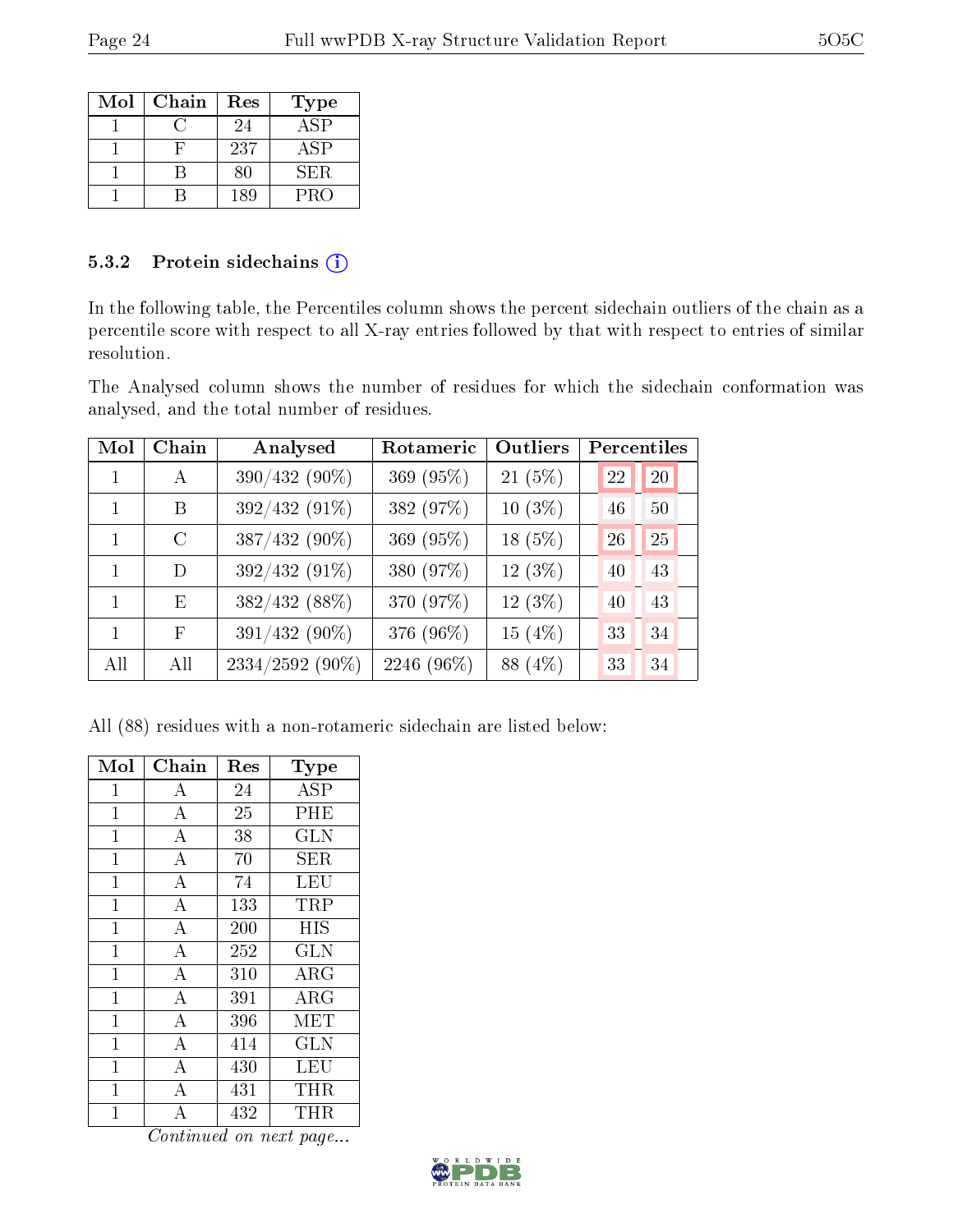| Mol            | . <i>.</i><br>$\overline{\text{Chain}}$                                                                                                                                                                                                           | $r \cdot \circ \circ$<br><b>Res</b> | $r \sim 3$<br>${\bf Type}$ |
|----------------|---------------------------------------------------------------------------------------------------------------------------------------------------------------------------------------------------------------------------------------------------|-------------------------------------|----------------------------|
| $\mathbf{1}$   | $\overline{A}$                                                                                                                                                                                                                                    | 461                                 | $\overline{\rm ARG}$       |
| $\overline{1}$ | $\overline{A}$                                                                                                                                                                                                                                    | 471                                 | $\overline{\text{LYS}}$    |
| $\overline{1}$ |                                                                                                                                                                                                                                                   | 472                                 | VAL                        |
| $\mathbf{1}$   |                                                                                                                                                                                                                                                   | $\overline{481}$                    | <b>THR</b>                 |
| $\overline{1}$ | $\frac{\overline{A}}{\overline{A}}$ $\frac{\overline{A}}{\overline{A}}$                                                                                                                                                                           | 485                                 | $\overline{\text{PRO}}$    |
| $\overline{1}$ |                                                                                                                                                                                                                                                   | $\overline{510}$                    | PRO                        |
| $\overline{1}$ | $\overline{\mathbf{B}}$                                                                                                                                                                                                                           | $2\overline{5}$                     | PHE                        |
| $\overline{1}$ | $\overline{\mathrm{B}}$                                                                                                                                                                                                                           | $\overline{38}$                     | $\overline{\text{GLN}}$    |
| $\mathbf{1}$   | $\overline{\mathbf{B}}$                                                                                                                                                                                                                           | 86                                  | $\overline{\text{GLU}}$    |
| $\overline{1}$ | $\overline{\mathrm{B}}$                                                                                                                                                                                                                           | 94                                  | $\overline{\rm{ARG}}$      |
| $\overline{1}$ | $\overline{\mathrm{B}}$                                                                                                                                                                                                                           | 396                                 | MET                        |
| $\overline{1}$ | $\overline{\mathrm{B}}$                                                                                                                                                                                                                           | 429                                 | $\overline{\mathrm{GLU}}$  |
| $\mathbf{1}$   | $\overline{\mathbf{B}}$                                                                                                                                                                                                                           | 431                                 | <b>THR</b>                 |
| $\mathbf{1}$   | $\overline{\mathbf{B}}$                                                                                                                                                                                                                           | 432                                 | THR                        |
| $\mathbf{1}$   | $\overline{B}$                                                                                                                                                                                                                                    | 481                                 | <b>THR</b>                 |
| $\mathbf{1}$   | $\overline{\mathbf{B}}$                                                                                                                                                                                                                           | 482                                 | LEU                        |
| $\overline{1}$ | $\overline{\text{C}}$ $\overline{\text{C}}$ $\overline{\text{C}}$ $\overline{\text{C}}$ $\overline{\text{C}}$ $\overline{\text{C}}$ $\overline{\text{C}}$ $\overline{\text{C}}$ $\overline{\text{C}}$ $\overline{\text{C}}$ $\overline{\text{C}}$ | $\overline{24}$                     | $\overline{\text{ASP}}$    |
| $\mathbf{1}$   |                                                                                                                                                                                                                                                   | $25\,$                              | PHE                        |
| $\mathbf{1}$   |                                                                                                                                                                                                                                                   | $\overline{29}$                     | $\overline{\text{ASP}}$    |
| $\mathbf{1}$   |                                                                                                                                                                                                                                                   | 76                                  | $\overline{\text{GLN}}$    |
| $\overline{1}$ |                                                                                                                                                                                                                                                   | 94                                  | $\overline{\rm{ARG}}$      |
| $\overline{1}$ |                                                                                                                                                                                                                                                   | 250                                 | $\overline{{\rm GLU}}$     |
| $\mathbf{1}$   |                                                                                                                                                                                                                                                   | $\overline{3}07$                    | GLU                        |
| $\mathbf{1}$   |                                                                                                                                                                                                                                                   | 350                                 | $\overline{\text{VAL}}$    |
| $\overline{1}$ |                                                                                                                                                                                                                                                   | 373                                 | $\overline{\text{LYS}}$    |
| $\mathbf{1}$   |                                                                                                                                                                                                                                                   | 380                                 | $\rm{ARG}$                 |
| $\overline{1}$ |                                                                                                                                                                                                                                                   | 387                                 | <b>TRP</b>                 |
| $\mathbf{1}$   |                                                                                                                                                                                                                                                   | 396                                 | MET                        |
| $\overline{1}$ |                                                                                                                                                                                                                                                   | 424                                 | $\overline{\text{VAL}}$    |
| 1              |                                                                                                                                                                                                                                                   | 430                                 | LEU                        |
| $\overline{1}$ |                                                                                                                                                                                                                                                   | 431                                 | <b>THR</b>                 |
| $\mathbf{1}$   |                                                                                                                                                                                                                                                   | 432                                 | $\overline{\text{THR}}$    |
| $\mathbf{1}$   | $\frac{\overline{C}}{\overline{C}}$ $\frac{\overline{C}}{\overline{C}}$ $\frac{\overline{C}}{\overline{D}}$ $\frac{\overline{D}}{\overline{D}}$ $\frac{\overline{D}}{\overline{D}}$                                                               | 478                                 | LEU                        |
| $\mathbf{1}$   |                                                                                                                                                                                                                                                   | 481                                 | $\overline{\text{THR}}$    |
| $\mathbf{1}$   |                                                                                                                                                                                                                                                   | 25                                  | PHE                        |
| $\overline{1}$ |                                                                                                                                                                                                                                                   | $\overline{29}$                     | $\overline{\text{ASP}}$    |
| $\mathbf{1}$   |                                                                                                                                                                                                                                                   | 45                                  | LEU                        |
| $\mathbf{1}$   | $\overline{\rm D}$                                                                                                                                                                                                                                | 116                                 | SER                        |
| $\mathbf{1}$   | $\frac{\overline{D}}{D}$                                                                                                                                                                                                                          | 254                                 | $\overline{\text{CYS}}$    |
| $\mathbf{1}$   |                                                                                                                                                                                                                                                   | 344                                 | $\overline{\text{LYS}}$    |
| $\mathbf{1}$   | $\overline{D}$                                                                                                                                                                                                                                    | 377                                 | <b>THR</b>                 |
| $\mathbf{1}$   | $\overline{\rm D}$                                                                                                                                                                                                                                | 393                                 | $\overline{\text{SER}}$    |

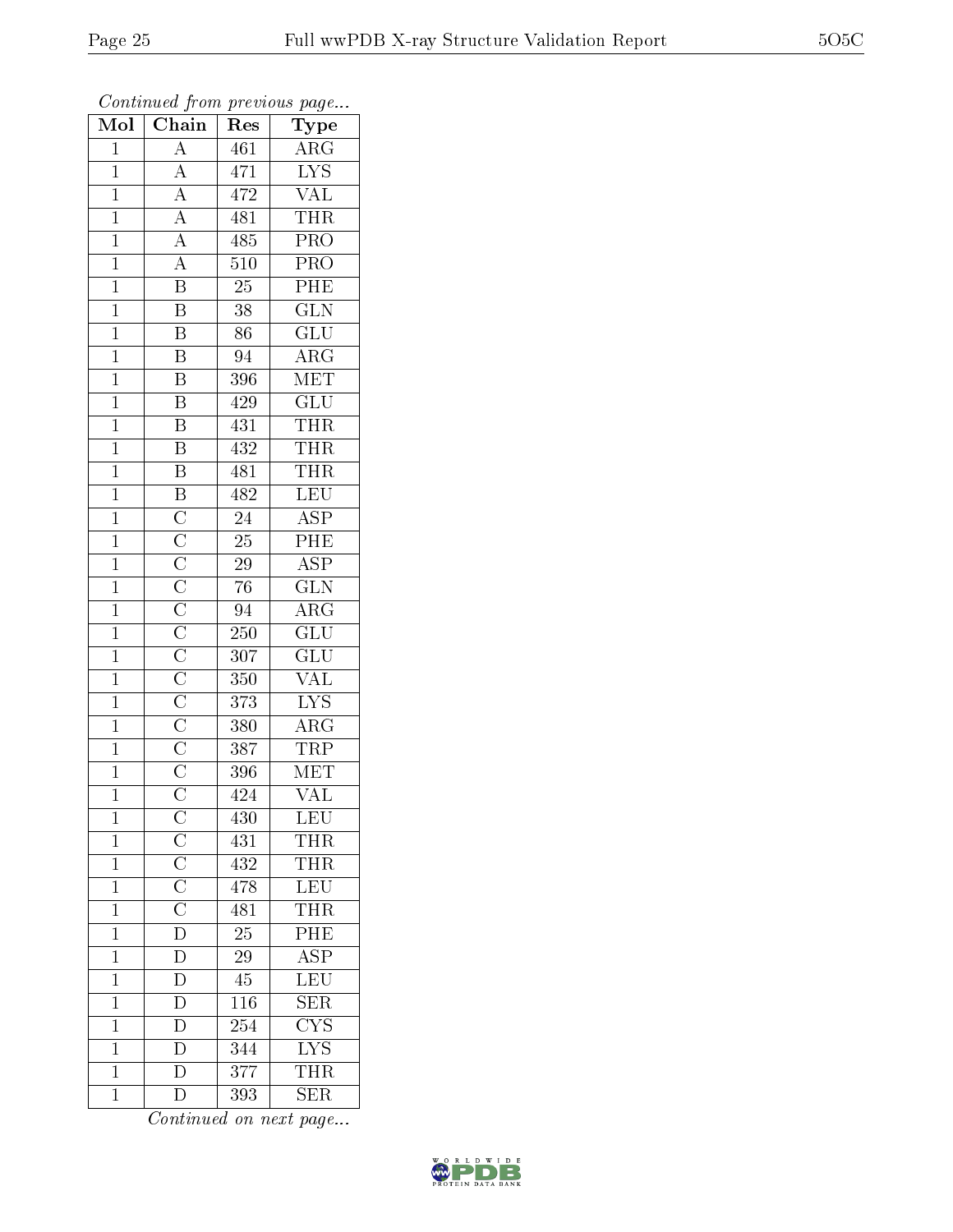| Mol            | Chain                   | Res              | Type                      |
|----------------|-------------------------|------------------|---------------------------|
| $\mathbf{1}$   | $\overline{D}$          | 431              | <b>THR</b>                |
| $\mathbf{1}$   | D                       | 432              | <b>THR</b>                |
| $\mathbf 1$    | $\overline{\rm D}$      | 448              | <b>THR</b>                |
| $\mathbf 1$    | $\overline{\rm D}$      | 472              | $\rm V\overline{AL}$      |
| $\mathbf 1$    | $\overline{\mathrm{E}}$ | 24               | $\overline{\text{ASP}}$   |
| $\mathbf 1$    | $\overline{\mathrm{E}}$ | $25\,$           | PHE                       |
| $\overline{1}$ | $\overline{\mathrm{E}}$ | $\overline{29}$  | $\overline{\text{ASP}}$   |
| $\mathbf 1$    | $\overline{\mathrm{E}}$ | $30\,$           | <b>HIS</b>                |
| $\mathbf 1$    | $\overline{\mathrm{E}}$ | 310              | $\overline{\rm{ARG}}$     |
| $\overline{1}$ | $\overline{\mathrm{E}}$ | 380              | $\overline{\rm{ARG}}$     |
| $\mathbf 1$    | $\overline{\mathrm{E}}$ | 429              | $\overline{\text{GLU}}$   |
| $\mathbf 1$    | $\overline{\mathrm{E}}$ | 431              | THR                       |
| $\mathbf 1$    | $\overline{\mathrm{E}}$ | 432              | THR                       |
| $\mathbf 1$    | $\overline{\mathrm{E}}$ | 448              | <b>THR</b>                |
| $\mathbf 1$    | $\overline{\mathrm{E}}$ | 481              | THR                       |
| $\overline{1}$ | $\overline{\mathrm{E}}$ | 482              | $\overline{\text{LEU}}$   |
| $\mathbf{1}$   | $\overline{F}$          | 25               | $\overline{\mathrm{PHE}}$ |
| $\mathbf 1$    | $\overline{\mathrm{F}}$ | 31               | $\overline{\text{GLN}}$   |
| $\overline{1}$ | $\overline{\mathrm{F}}$ | $\overline{72}$  | $\overline{\text{VAL}}$   |
| $\mathbf 1$    | $\overline{\mathrm{F}}$ | $\overline{76}$  | $\overline{\text{GLN}}$   |
| $\mathbf{1}$   | $\overline{\mathrm{F}}$ | 86               | GLU                       |
| $\mathbf 1$    | $\overline{\mathrm{F}}$ | 292              | <b>TRP</b>                |
| $\mathbf 1$    | $\overline{\mathrm{F}}$ | 351              | <b>THR</b>                |
| $\mathbf 1$    | $\overline{\mathrm{F}}$ | $\overline{373}$ | $\overline{\mathrm{LYS}}$ |
| $\overline{1}$ | $\overline{\mathrm{F}}$ | 380              | $\overline{\rm ARG}$      |
| $\overline{1}$ | $\overline{\mathrm{F}}$ | 391              | $\overline{\rm ARG}$      |
| $\mathbf 1$    | $\overline{\mathrm{F}}$ | 393              | SER                       |
| $\overline{1}$ | $\overline{\mathrm{F}}$ | 414              | <b>GLN</b>                |
| $\mathbf 1$    | $\overline{F}$          | 431              | <b>THR</b>                |
| $\mathbf 1$    | $\overline{\mathrm{F}}$ | 448              | <b>THR</b>                |
| $\mathbf 1$    | $\overline{\mathrm{F}}$ | 481              | THR                       |

Some sidechains can be flipped to improve hydrogen bonding and reduce clashes. All (1) such sidechains are listed below:

| Chain   Res | рe  |
|-------------|-----|
|             | 21. |

#### 5.3.3 RNA [O](https://www.wwpdb.org/validation/2017/XrayValidationReportHelp#rna)i

There are no RNA molecules in this entry.

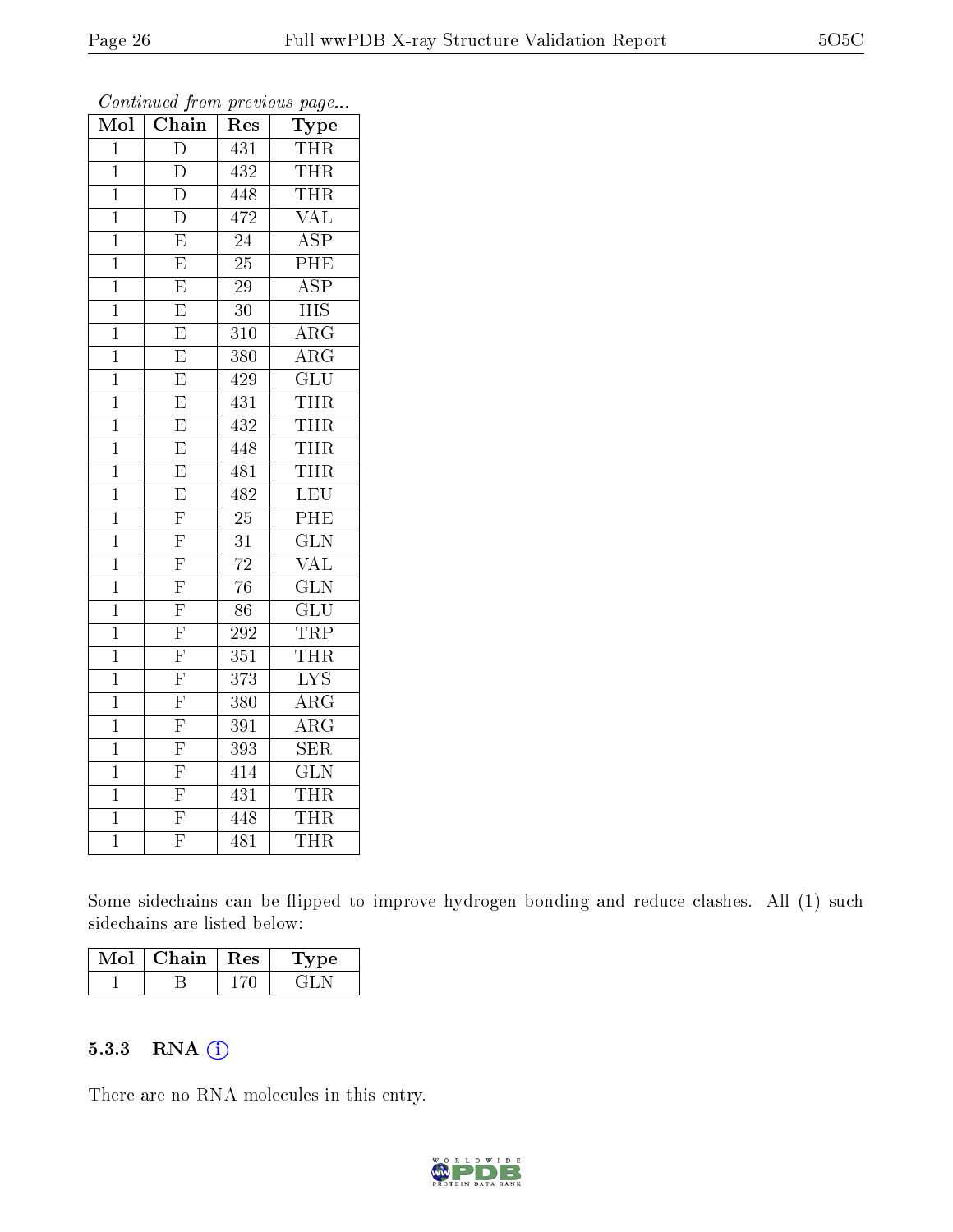# 5.4 Non-standard residues in protein, DNA, RNA chains (i)

There are no non-standard protein/DNA/RNA residues in this entry.

# 5.5 Carbohydrates (i)

There are no carbohydrates in this entry.

# 5.6 Ligand geometry  $(i)$

6 ligands are modelled in this entry.

In the following table, the Counts columns list the number of bonds (or angles) for which Mogul statistics could be retrieved, the number of bonds (or angles) that are observed in the model and the number of bonds (or angles) that are dened in the Chemical Component Dictionary. The Link column lists molecule types, if any, to which the group is linked. The Z score for a bond length (or angle) is the number of standard deviations the observed value is removed from the expected value. A bond length (or angle) with  $|Z| > 2$  is considered an outlier worth inspection. RMSZ is the root-mean-square of all Z scores of the bond lengths (or angles).

| Mol            |            | Chain        | Res | Link |            | <b>Bond lengths</b> |             |          | Bond angles |             |
|----------------|------------|--------------|-----|------|------------|---------------------|-------------|----------|-------------|-------------|
|                | Type       |              |     |      | Counts     | RMSZ                | # $ Z  > 2$ | Counts   | RMSZ        | # $ Z  > 2$ |
| $\overline{2}$ | <b>PLP</b> | B            | 601 |      | 15, 15, 16 | 2.58                | $3(20\%)$   | 20,22,23 | 1.69        | $4(20\%)$   |
| $\overline{2}$ | PLP        | А            | 601 |      | 15, 15, 16 | 3.04                | $3(20\%)$   | 20,22,23 | 1.46        | $4(20\%)$   |
| $\overline{2}$ | PLP        | $\mathbf{F}$ | 601 |      | 15, 15, 16 | 2.82                | $4(26\%)$   | 20,22,23 | 1.57        | 5(25%)      |
| $\overline{2}$ | PLP        | E            | 601 |      | 15, 15, 16 | 2.98                | $3(20\%)$   | 20,22,23 | 1.34        | 3(15%)      |
| $\overline{2}$ | PLP        | D            | 601 |      | 15, 15, 16 | 2.53                | $3(20\%)$   | 20,22,23 | 1.62        | $6(30\%)$   |
| $\overline{2}$ | PLP        | $\rm C$      | 601 |      | 15, 15, 16 | 3.07                | $3(20\%)$   | 20,22,23 | 1.18        | 1(5%)       |

In the following table, the Chirals column lists the number of chiral outliers, the number of chiral centers analysed, the number of these observed in the model and the number defined in the Chemical Component Dictionary. Similar counts are reported in the Torsion and Rings columns. '-' means no outliers of that kind were identified.

| Mol                         | <b>Type</b> | Chain | Res | $Link \mid$              | $\mid$ Chirals | <b>Torsions</b>             | Rings          |
|-----------------------------|-------------|-------|-----|--------------------------|----------------|-----------------------------|----------------|
| $\mathcal{D}_{\mathcal{L}}$ | PLP         |       | 601 | $\overline{\phantom{0}}$ |                | $\sqrt{6/6}/8$              | 0/1            |
| $\overline{2}$              | <b>PLP</b>  |       | 601 |                          |                | 0/6/6/8                     | 0 <sub>1</sub> |
| $\overline{2}$              | <b>PLP</b>  | F     | 601 |                          |                | /6 $/$<br>$/6$ $/$<br>0/    | 0/             |
| $\overline{2}$              | <b>PLP</b>  | E     | 601 |                          |                | /6 / 6 $\scriptstyle\rm{/}$ | 0 <sub>1</sub> |
| $\mathcal{D}$               | <b>PLP</b>  |       | 601 | $\overline{\phantom{0}}$ |                | $^\prime 6$ /6 ,            | $\Omega$       |
| റ                           | PLP         | C     | 601 |                          |                | 6                           |                |

All (19) bond length outliers are listed below:

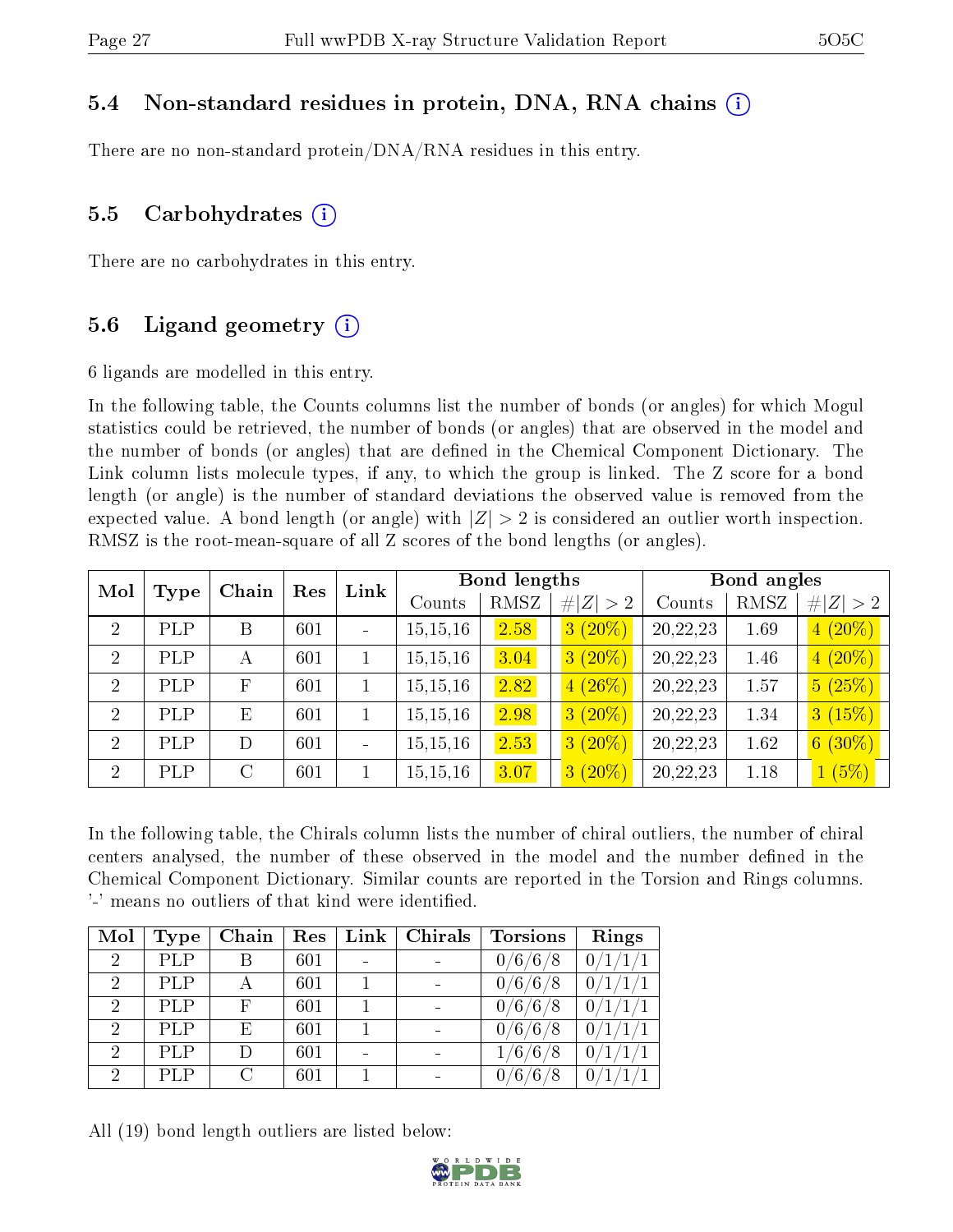| Mol            | Chain            | Res | <b>Type</b> | Atoms    | Z       | Observed $(A)$ | Ideal(A) |
|----------------|------------------|-----|-------------|----------|---------|----------------|----------|
| $\overline{2}$ | А                | 601 | <b>PLP</b>  | $C5-C4$  | 8.50    | 1.49           | 1.40     |
| $\overline{2}$ | C                | 601 | PLP         | $C3-C2$  | 8.26    | 1.49           | 1.40     |
| $\overline{2}$ | Ε                | 601 | PLP         | $C5-C4$  | 7.74    | 1.49           | 1.40     |
| $\overline{2}$ | $\overline{F}$   | 601 | <b>PLP</b>  | $C3-C2$  | 7.32    | 1.48           | 1.40     |
| $\overline{2}$ | C                | 601 | <b>PLP</b>  | $C5-C4$  | 7.00    | 1.48           | 1.40     |
| $\overline{2}$ | E                | 601 | PLP         | $C3-C2$  | 6.99    | 1.47           | 1.40     |
| $\overline{2}$ | $\boldsymbol{B}$ | 601 | PLP         | $C3-C2$  | 6.52    | 1.47           | 1.40     |
| $\overline{2}$ | D                | 601 | PLP         | $C3-C2$  | 6.42    | 1.47           | 1.40     |
| $\overline{2}$ | А                | 601 | PLP         | $C3-C2$  | 6.32    | 1.47           | 1.40     |
| $\overline{2}$ | $\mathbf{F}$     | 601 | <b>PLP</b>  | $C5-C4$  | 6.18    | 1.47           | 1.40     |
| $\overline{2}$ | $\boldsymbol{B}$ | 601 | PLP         | $C5-C4$  | 5.75    | 1.46           | 1.40     |
| $\overline{2}$ | D                | 601 | <b>PLP</b>  | $C5-C4$  | 5.26    | 1.46           | 1.40     |
| $\overline{2}$ | $\mathbf D$      | 601 | <b>PLP</b>  | $C3-C4$  | 4.55    | 1.49           | 1.40     |
| $\overline{2}$ | A                | 601 | <b>PLP</b>  | $C3-C4$  | 4.25    | 1.49           | 1.40     |
| $\overline{2}$ | $\mathbf{F}$     | 601 | <b>PLP</b>  | $C3-C4$  | 4.19    | 1.48           | 1.40     |
| $\overline{2}$ | B                | 601 | <b>PLP</b>  | $C3-C4$  | 4.16    | 1.48           | 1.40     |
| $\overline{2}$ | $\overline{C}$   | 601 | <b>PLP</b>  | $C3-C4$  | 4.11    | 1.48           | 1.40     |
| $\overline{2}$ | E                | 601 | PLP         | $C3-C4$  | 4.07    | 1.48           | 1.40     |
| $\overline{2}$ | $\overline{F}$   | 601 | PLP         | $C4A-C4$ | $-2.57$ | 1.46           | 1.51     |

All (23) bond angle outliers are listed below:

| Mol            | Chain            | Res     | <b>Type</b>      | Atoms         | Z       | Observed $(°)$ | Ideal $(^\circ)$ |
|----------------|------------------|---------|------------------|---------------|---------|----------------|------------------|
| $\overline{2}$ | D                | 601     | <b>PLP</b>       | $C6-N1-C2$    | 3.63    | 125.89         | 119.17           |
| $\overline{2}$ | B                | 601     | PLP              | $C6-N1-C2$    | 3.53    | 125.71         | 119.17           |
| $\overline{2}$ | $\mathbf{F}$     | 601     | PLP              | $C6-N1-C2$    | 3.29    | 125.26         | 119.17           |
| $\overline{2}$ | $\boldsymbol{B}$ | 601     | PLP              | $O4P$ -C5A-C5 | $-2.93$ | 103.76         | 109.35           |
| $\overline{2}$ | $\rm C$          | 601     | PLP              | $C6-N1-C2$    | 2.87    | 124.48         | 119.17           |
| $\overline{2}$ | B                | 601     | <b>PLP</b>       | $C4-C3-C2$    | $-2.72$ | 116.06         | 120.07           |
| $\overline{2}$ | А                | 601     | PLP              | $C6-N1-C2$    | 2.67    | 124.11         | 119.17           |
| $\overline{2}$ | E                | 601     | <b>PLP</b>       | $C6-N1-C2$    | 2.67    | 124.11         | 119.17           |
| $\overline{2}$ | $\mathbf{F}$     | 601     | <b>PLP</b>       | $C4A-C4-C5$   | $-2.61$ | 118.24         | 120.94           |
| $\overline{2}$ | D                | 601     | PLP              | $C4A-C4-C5$   | $-2.45$ | 118.42         | 120.94           |
| $\overline{2}$ | $\mathbf{F}$     | 601     | PLP              | $C4-C3-C2$    | $-2.36$ | 116.59         | 120.07           |
| $\overline{2}$ | $\mathbf D$      | 601     | PLP              | $C3-C2-N1$    | $-2.33$ | 117.75         | 120.77           |
| $\overline{2}$ | $\mathbf D$      | 601     | PLP              | $C5A-C5-C6$   | 2.32    | 123.20         | 119.37           |
| $\overline{2}$ | А                | 601     | <b>PLP</b>       | $C2A-C2-C3$   | $-2.23$ | 118.13         | 120.89           |
| $\overline{2}$ | $\mathbf{F}$     | 601     | <b>PLP</b>       | $O3-C3-C2$    | 2.22    | 122.33         | 117.49           |
| $\overline{2}$ | E                | 601     | PLP              | $C4-C3-C2$    | $-2.22$ | 116.79         | 120.07           |
| $\overline{2}$ | А                | 601     | $\overline{P}LP$ | $O3P-P-O2P$   | 2.18    | 115.97         | 107.64           |
| $\overline{2}$ | D                | 601     | <b>PLP</b>       | $C2A-C2-N1$   | 2.15    | 121.87         | 117.67           |
| $\overline{2}$ | $\mathbf{F}$     | 601     | PLP              | $C5A-C5-C6$   | 2.15    | 122.91         | 119.37           |
| $\overline{2}$ | B                | $601\,$ | PLP              | $C4A-C4-C5$   | $-2.08$ | 118.80         | 120.94           |

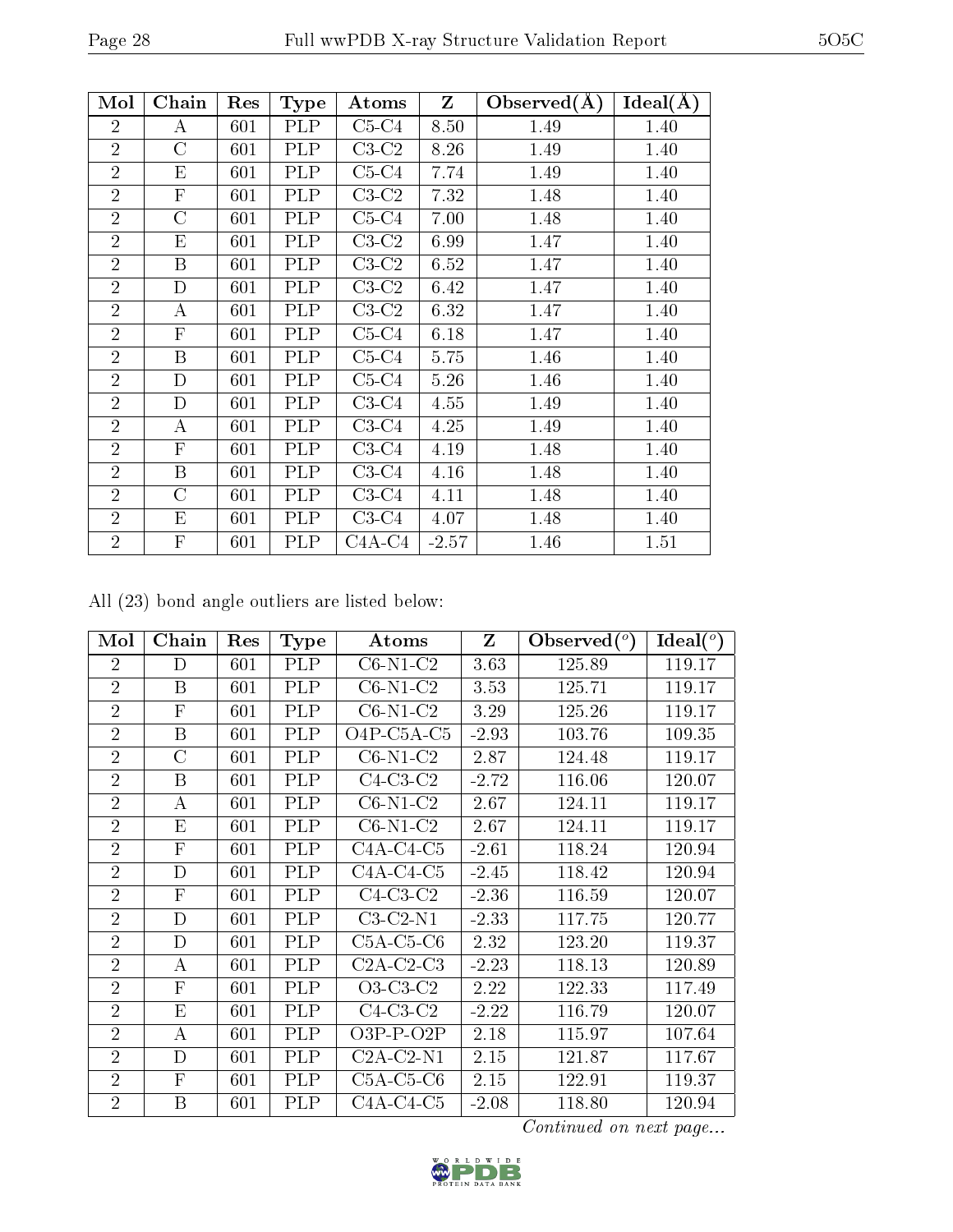|     | contentation provided page |                      |               |              |      |                |          |  |
|-----|----------------------------|----------------------|---------------|--------------|------|----------------|----------|--|
| Mol | Chain                      | $\operatorname{Res}$ | $\Gamma$ Type | <b>Atoms</b> |      | Observed $(°)$ | Ideal(°) |  |
|     | E                          | 601                  | PLP           | $O3P-P-O2P$  | 2.05 | 115.48         | 107.64   |  |
|     |                            | 601                  | PL P          | $O3-C3-C4$   | 2.04 | 123.48         | 118.10   |  |
|     |                            | 601                  | PLP.          | $O3-C3-C4$   | 2.03 | 123.44         | 118.10   |  |

There are no chirality outliers.

All (1) torsion outliers are listed below:

| $\overline{\mathbf{M}}$ ol   Chain   Res   Type |  | Atoms                                                       |
|-------------------------------------------------|--|-------------------------------------------------------------|
|                                                 |  | $\mid$ C <sub>5</sub> A-O <sub>4</sub> P-P-O <sub>1</sub> P |

There are no ring outliers.

4 monomers are involved in 11 short contacts:

|  |     |       | Mol   Chain   Res   Type   Clashes   Symm-Clashes |
|--|-----|-------|---------------------------------------------------|
|  |     | P[    |                                                   |
|  | 601 | PLP   |                                                   |
|  | 601 | PLP   |                                                   |
|  |     | - 1.P |                                                   |

# 5.7 [O](https://www.wwpdb.org/validation/2017/XrayValidationReportHelp#nonstandard_residues_and_ligands)ther polymers (i)

There are no such residues in this entry.

### 5.8 Polymer linkage issues (i)

There are no chain breaks in this entry.

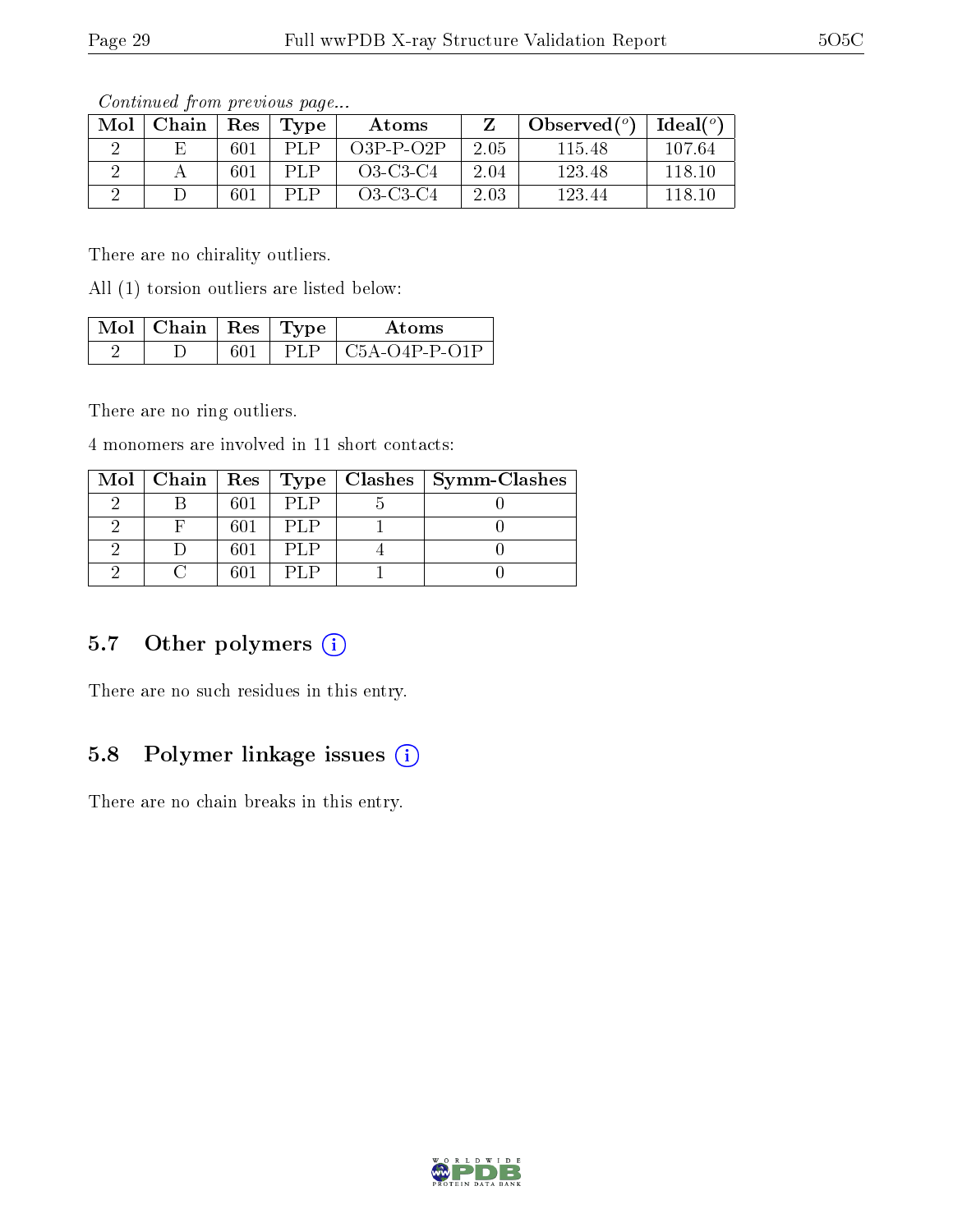# 6 Fit of model and data  $(i)$

# 6.1 Protein, DNA and RNA chains  $(i)$

In the following table, the column labelled  $#RSRZ> 2'$  contains the number (and percentage) of RSRZ outliers, followed by percent RSRZ outliers for the chain as percentile scores relative to all X-ray entries and entries of similar resolution. The OWAB column contains the minimum, median,  $95<sup>th</sup>$  percentile and maximum values of the occupancy-weighted average B-factor per residue. The column labelled ' $Q< 0.9$ ' lists the number of (and percentage) of residues with an average occupancy less than 0.9.

| Mol          | Chain        | Analysed        | $<$ RSRZ $>$ | $\#\text{RSRZ}\text{>2}$ | $OWAB(A^2)$    | $Q<$ $0.9$ |
|--------------|--------------|-----------------|--------------|--------------------------|----------------|------------|
| $\mathbf{1}$ | А            | $464/519$ (89%) | $-0.11$      | 13 $(2\%)$<br>53<br>59   | 19, 31, 49, 76 | $\Omega$   |
| $\mathbf{1}$ | B            | $468/519$ (90%) | $-0.18$      | $9(1\%)$<br>66<br>71     | 16, 28, 45, 64 | $\theta$   |
|              | $\rm C$      | $462/519$ (89%) | $-0.17$      | $10(2\%)$<br>66<br>62    | 16, 28, 45, 62 | $\theta$   |
|              | D            | $468/519$ (90%) | $-0.15$      | $8(1\%)$<br>74<br>70     | 17, 30, 49, 63 | $\Omega$   |
| $\mathbf{1}$ | E            | $457/519$ (88%) | $-0.22$      | $7(1\%)$ 73<br>77        | 15, 28, 46, 72 | $\Omega$   |
| $\mathbf{1}$ | $\mathbf{F}$ | $467/519$ (89%) | $-0.27$      | $7(1\%)$<br>77<br>73     | 16, 28, 43, 67 | $\theta$   |
| All          | All          | 2786/3114 (89%) | $-0.18$      | 54 $(1%)$<br>66<br>71    | 15, 29, 47, 76 | $\theta$   |

All (54) RSRZ outliers are listed below:

| Mol            | Chain                   | Res | Type       | <b>RSRZ</b> |
|----------------|-------------------------|-----|------------|-------------|
| $\mathbf{1}$   | А                       | 71  | <b>GLY</b> | 6.8         |
| $\mathbf{1}$   | ${\bf F}$               | 391 | $\rm{ARG}$ | 5.0         |
| $\mathbf{1}$   | $\overline{\mathrm{E}}$ | 71  | <b>GLY</b> | 4.7         |
| $\mathbf{1}$   | $\mathbf{D}$            | 200 | <b>HIS</b> | 4.2         |
| $\mathbf{1}$   | $\overline{\rm C}$      | 480 | PHE        | 4.1         |
| $\mathbf{1}$   | A                       | 183 | TRP        | 3.7         |
| $\mathbf{1}$   | $\overline{\rm C}$      | 428 | PRO        | 3.7         |
| $\mathbf{1}$   | A                       | 288 | HIS        | 3.6         |
| $\mathbf{1}$   | A                       | 69  | PHE        | 3.6         |
| $\mathbf{1}$   | $\bar{\rm D}$           | 190 | <b>GLY</b> | 3.5         |
| $\mathbf{1}$   | A                       | 307 | GLU        | 3.4         |
| $\overline{1}$ | Β                       | 245 | ASP        | 3.3         |
| $\mathbf{1}$   | $\mathbf{D}$            | 379 | $\rm{ARG}$ | 2.8         |
| $\mathbf{1}$   | D                       | 334 | <b>VAL</b> | 2.8         |
| $\mathbf{1}$   | $\overline{\rm C}$      | 427 | <b>VAL</b> | 2.7         |
| $\mathbf{1}$   | B                       | 380 | ARG        | 2.7         |
| $\mathbf{1}$   | Β                       | 189 | PRO        | 2.6         |
| $\mathbf{1}$   | Β                       | 418 | <b>ALA</b> | 2.6         |
| $\mathbf{1}$   | D                       | 189 | PRO        | 2.6         |

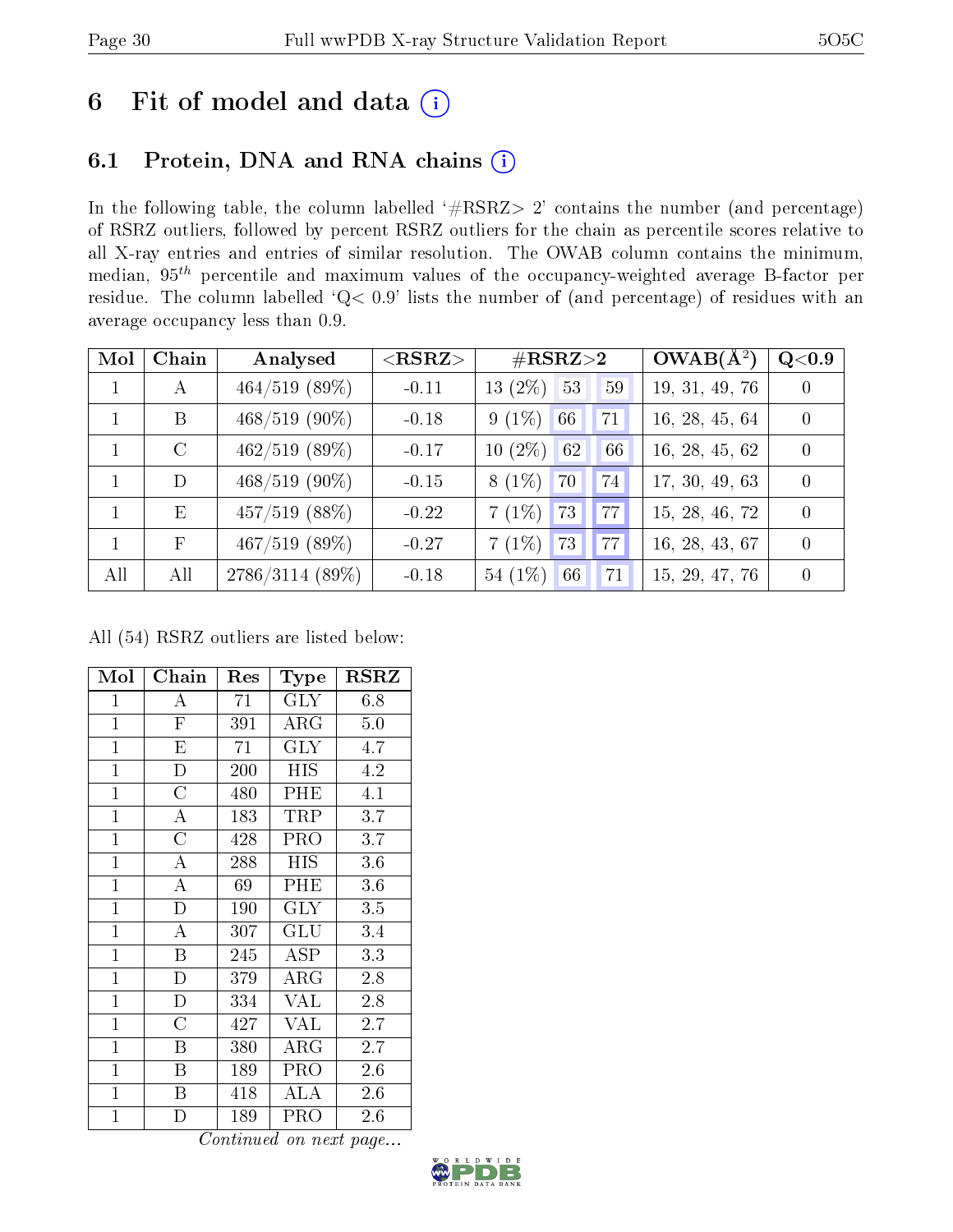| Mol            | Chain                   | Res              | Type                            | $_{\rm RSRZ}$    |  |
|----------------|-------------------------|------------------|---------------------------------|------------------|--|
| $\mathbf{1}$   | $\overline{\rm A}$      | 334              | $\overline{\text{VAL}}$         | 2.5              |  |
| $\mathbf{1}$   | $\overline{\text{D}}$   | 377              | <b>THR</b>                      | $2.5\,$          |  |
| $\mathbf{1}$   | $\overline{\rm C}$      | 189              | $\overline{\text{PRO}}$         | $\overline{2.5}$ |  |
| $\mathbf{1}$   | $\overline{E}$          | 200              | <b>HIS</b>                      | $2.5\,$          |  |
| $\mathbf{1}$   | $\overline{\rm C}$      | 192              | <b>LEU</b>                      | $2.4\,$          |  |
| $\mathbf{1}$   | ${\rm E}$               | 189              | $PR\overline{O}$                | 2.4              |  |
| $\overline{1}$ | $\mathbf E$             | 334              | $\overline{\text{VAL}}$         | 2.4              |  |
| $\overline{1}$ | $\overline{C}$          | 30               | $\overline{HIS}$                | $\overline{2.4}$ |  |
| $\mathbf{1}$   | $\overline{A}$          | 190              | <b>GLY</b>                      | $2.4\,$          |  |
| $\mathbf{1}$   | $\overline{\rm C}$      | <b>190</b>       | $\overline{\text{GLY}}$         | $\overline{2.4}$ |  |
| $\overline{1}$ | $\overline{A}$          | 200              | <b>HIS</b>                      | $2.3\,$          |  |
| $\overline{1}$ | $\overline{\mathrm{B}}$ | $\overline{200}$ | $\overline{\mathrm{HIS}}$       | $\overline{2.3}$ |  |
| $\overline{1}$ | $\overline{\mathrm{F}}$ | 189              | PRO                             | $2.3\,$          |  |
| $\overline{1}$ | $\overline{\rm D}$      | 387              | TRP                             | $\overline{2.3}$ |  |
| $\overline{1}$ | $\overline{\rm C}$      | 380              | $\rm{ARG}$                      | $\overline{2.3}$ |  |
| $\overline{1}$ | $\overline{\text{C}}$   | 165              | <b>THR</b>                      | $\overline{2.2}$ |  |
| $\overline{1}$ | $\overline{A}$          | 335              | $\overline{\text{SER}}$         | $\overline{2.2}$ |  |
| $\overline{1}$ | $\rm A$                 | 130              | VAL                             | 2.1              |  |
| $\mathbf{1}$   | $\overline{\mathrm{E}}$ | 288              | <b>HIS</b>                      | 2.1              |  |
| $\overline{1}$ | $\overline{\mathrm{F}}$ | 380              | $\rm{ARG}$                      | $2.1\,$          |  |
| $\overline{1}$ | B                       | 378              | <b>THR</b>                      | $2.1\,$          |  |
| $\overline{1}$ | $\overline{\rm C}$      | 377              | <b>THR</b>                      | $\overline{2.1}$ |  |
| $\mathbf{1}$   | $\bf{A}$                | 79               | <b>GLY</b>                      | 2.1              |  |
| $\mathbf{1}$   | $\overline{A}$          | 336              | $\overline{\text{C} \text{YS}}$ | $2.1\,$          |  |
| $\overline{1}$ | $\overline{\mathrm{E}}$ | 190              | <b>GLY</b>                      | $2.1\,$          |  |
| $\overline{1}$ | $\overline{F}$          | 379              | ARG                             | $2.1\,$          |  |
| $\overline{1}$ | $\overline{\mathrm{B}}$ | 63               | $\overline{HIS}$                | $\overline{2.1}$ |  |
| $\mathbf{1}$   | B                       | 165              | <b>THR</b>                      | 2.0              |  |
| $\mathbf{1}$   | $\overline{\mathrm{F}}$ | $\overline{3}07$ | $\overline{\text{GLU}}$         | 2.0              |  |
| 1              | А                       | 379              | $\overline{\rm{ARG}}$           | $2.0\,$          |  |
| $\mathbf{1}$   | E                       | 475              | $\rm{AR}\bar{\rm{G}}$           | 2.0              |  |
| $\mathbf 1$    | D                       | 166              | SER                             | 2.0              |  |
| $\mathbf{1}$   | $\mathbf{F}$            | 510              | PRO                             | 2.0              |  |
| $\mathbf 1$    | $\overline{\mathrm{F}}$ | 30               | <b>HIS</b>                      | $2.\overline{0}$ |  |
| $\mathbf{1}$   | B                       | 371              | VAL                             | 2.0              |  |

Continued from previous page...

# 6.2 Non-standard residues in protein, DNA, RNA chains (i)

There are no non-standard protein/DNA/RNA residues in this entry.